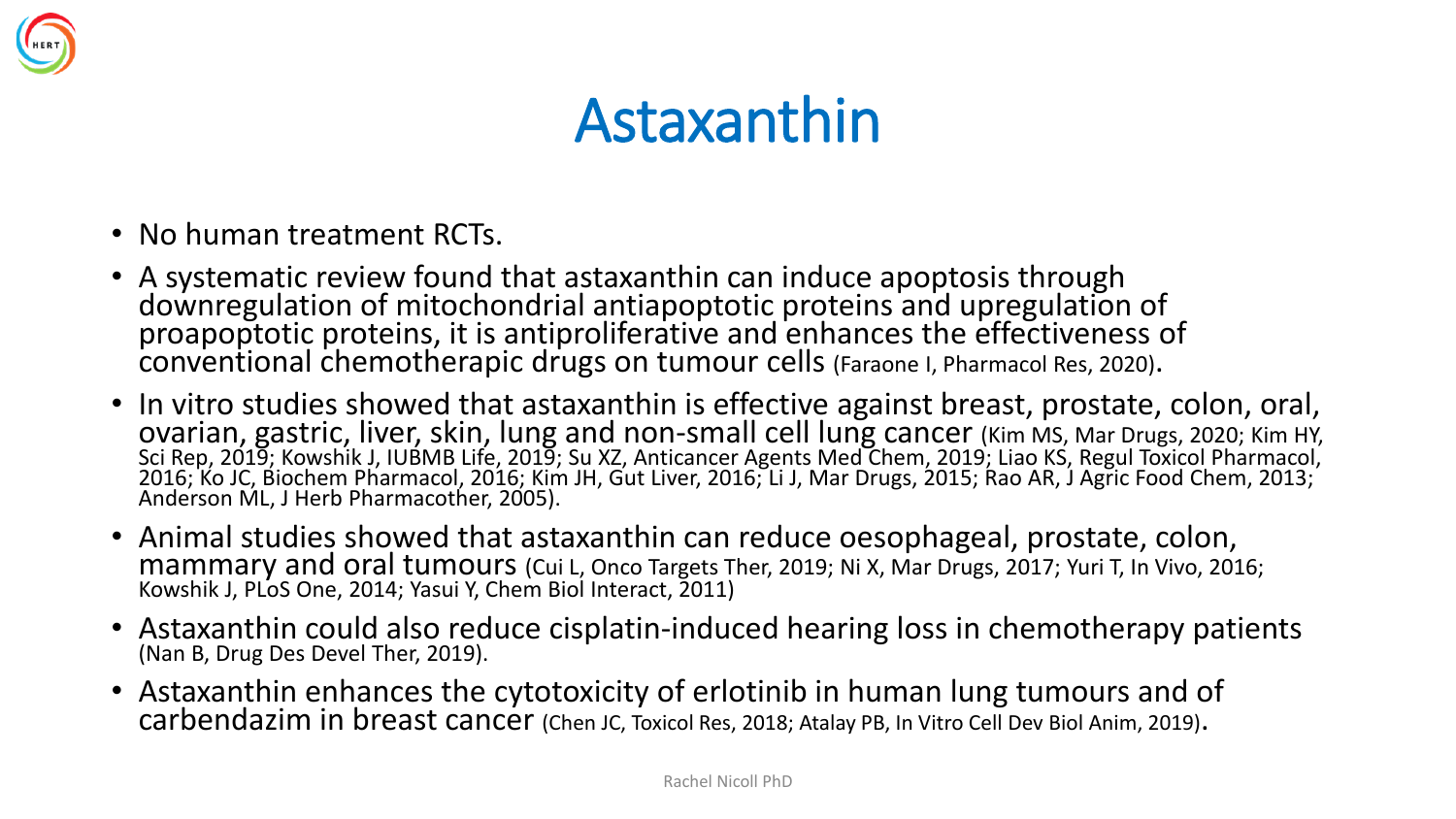

### B vitamins

- No human trials but observational studies show cancer risk for excess and deficient B vitamins.
- Supplementation with folic acid (400 μg) and vitamin B12 (500 μg) for 2-3 years was associated with higher overall cancer risk and specifically higher colorectal cancer risk (Oliai Araghi S, Cancer Epidemiol Biomarkers Prev, 2019).
- A meta-analysis showed an inverse correlation between the consumption of vitamin B6 and folate and the risk of oesophageal cancer in the US, Europe and Australia but not in Asia, although there may be an increased risk for vitamin B12 consumption in the US and Europe (Qiang Y, Nutrients, 2018).
- A 2018 meta-analysis showed that decreased blood levels of folate, vitamin B6 and vitamin B12 levels were associated with increased risks of colorectal cancer but increased vitamin B12 intake was also a risk factor (Shiao SPK, Oncotarget, 2018).
- Similarly, there was a significantly lower risk of lung cancer among men who had higher serum vitamin B6 levels and postmenopausal women taking ≥50 mg/day, with no effect from folate or vitamin B12 (Clarke R, Arch Intern Med, 2010; Brasky TM, Int J Cancer, 2020).
- Among Chinese adults, intake of folate, vitamin B2, vitamin B6 and vitamin B12 was inversely associated with colorectal cancer risk; low vitamin B12 intake was only a risk factor in women (Huang CY, Br J Nutr, 2020).
- Among women, high dietary intake of folate was inversely associated with endometrial and ovarian cancer risk and vitamin B6 with ovarian cancer risk, with no effect from other B vitamins of for breast or colorectal cancer (Arthur RS, Nutr Cancer, 2019; Lu J, Int J Epidemiol, 2019).
- In one study, higher vitamin B12 levels were associated with increased risk of breast cancer and higher folate levels were positively associated with risk of invasive breast cancer with no effect for vitamin B6 but another showed no effect for any B vitamin (Houghton SC, Breast Cancer Res Treat, 2019; Houghton SC, Int J Cancer, 2019).
- There was a positive association between intake of vitamin B3 (niacin) and gastric cancer risk (Dugué PA, Nutr Cancer, 2019), although niacin deficiency has been linked to genomic instability and is common in cancer patients (Bouma G, Ann Oncol, 2014; Kirkland JB, Mutat Res, 2012). Deficiency delays DNA repair and promotes strand breaks, genomic instability and cancer; the RDA is insufficient to make a difference (Spronck JC, Nutr Cancer, 2007). In mouse glioblastoma) niach increased monocyte and macrophage infiltration into tumours, stimulated antitumour immune responses and extended survival (Sarkar S, Sci Transl Med, 2020).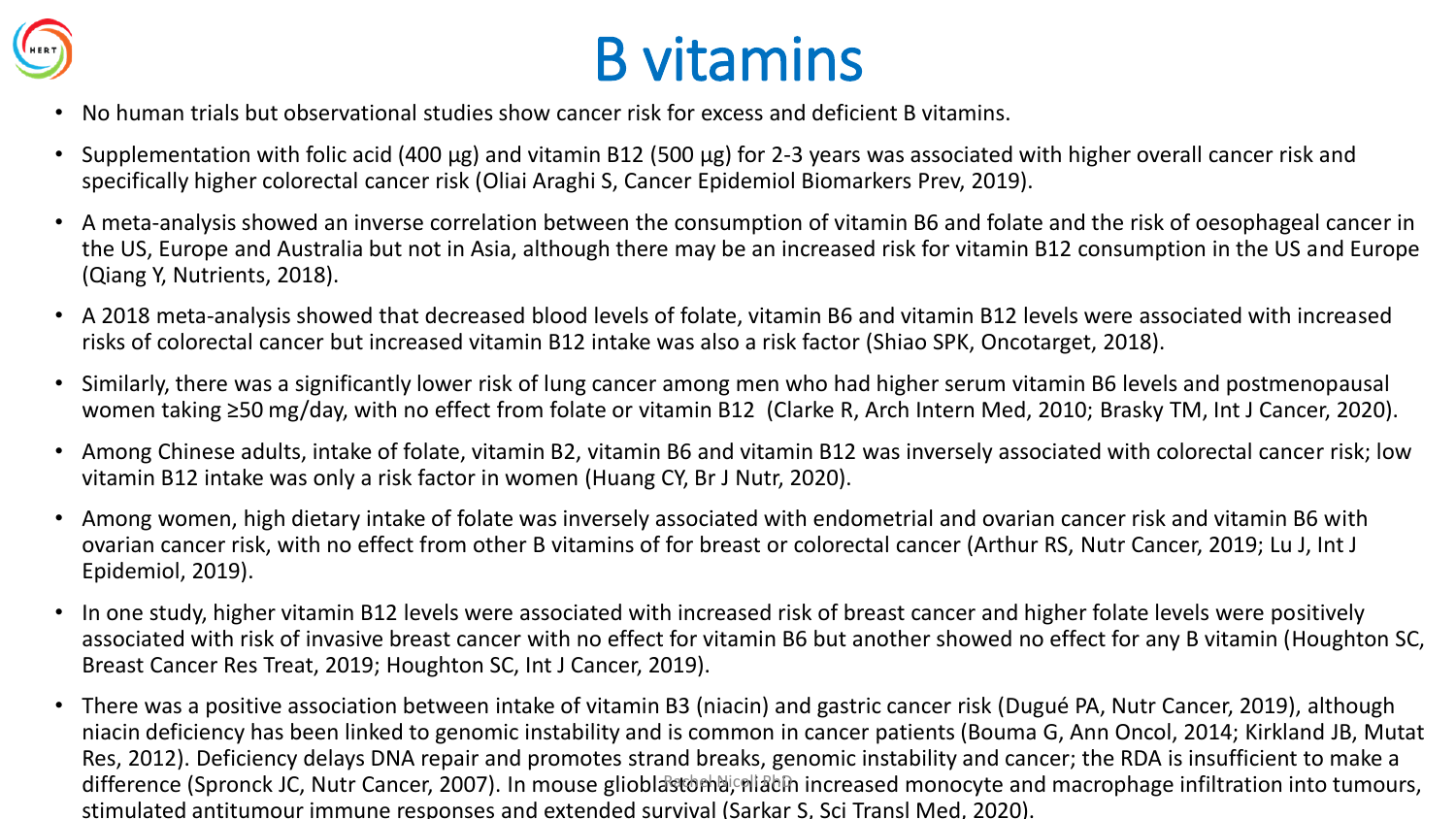

# β-lapachone

- Several clinical trials under way but none reported yet.
- In vitro studies show that β-lapachone dose dependently suppressed cellular proliferation, migration and invasion in human nasopharyngeal carcinoma cells, oral squamous cell carcinoma, non-small cell lung cancer, pancreatic tumour cells and colon cancer cells by increasing ROS and autophagosome production, inducing cell cycle arrest, DNA fragmentation, mitochondrial membrane depolarisation, single-strand DNA breaks, PARP1 hyperactivation and NAD+ and ATP depletion, ROS production and apoptosis. It also downregulated breast cancer and leukaemia stem cells, decreasing cell viability and telomerase activity. (Han Y, Med Sci Monit, 2019; Kim DW, Int J Mol Sci, 2018; Moon DO, J Med Food, 2010; Dias RB, Free Radic Biol Med, 2018; Jeon YJ, Biol Pharm Bull, 2015; Park EJ, Cell Death Dis, 2014; Li LS, Clin Cancer Res, 2011; Liu H, PLoS One, 2015)
- β-lapachone also prevented lung metastasis of melanoma and colorectal cancer (Kee JY, PLoS One, 2017; Kee JY, Integr Cancer Ther, 2017)
- In animals, β-Lapachone protects against doxorubicin-induced nephrotoxicity (Sanajou D, Naunyn Schmiedebergs Arch Pharmacol, 2019 ).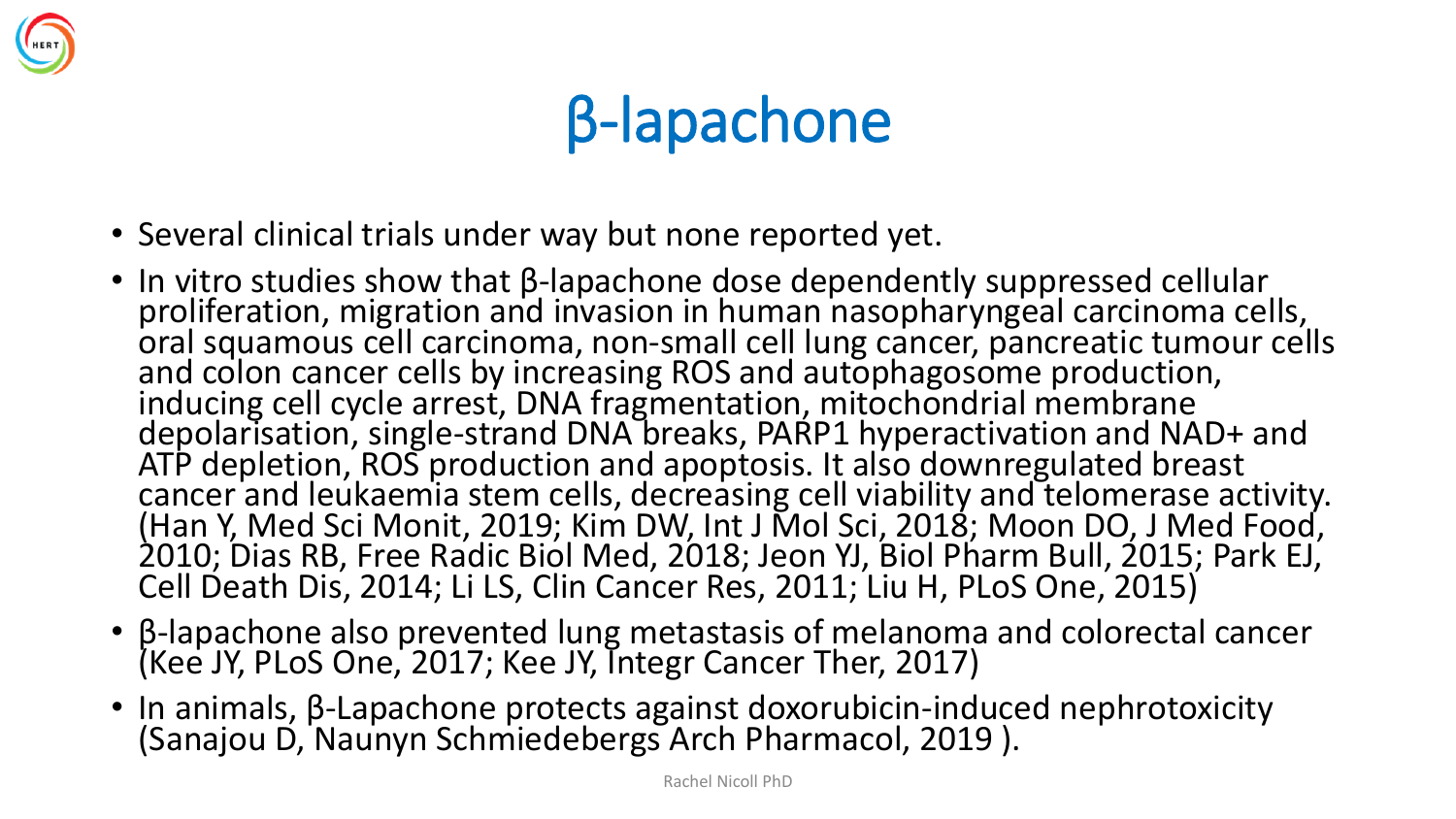

### Baicalin/baicalein

- No human studies.
- Rodent studies showed that baicalein alleviated the effects of carcinogens on lung mitochondria, reducing ROS production and swelling, normalising enzyme activity and reducing carcinogenesis but triggering apoptosis. It also upregulated antioxidant enzymes; the effect on antioxidants was much more effective is baicalein was given preexposure (Naveenkumar C, Basic Clin Pharmacol Toxicol, 2013).
- A review article found that, *in vitro*, baicalein induces cancer cell apoptosis and causes cell cycle arrest, showing inhibitory effects on angiogenesis, metastasis and inflammation (all necessary for the promotion and progression of cancer) and may be helpful as chemotherapeutic adjuvants. Others found that baicalin exerted a stronger anti-tumour effect in bladder cancer cells, although both were effective in inducing apoptosis in human breast cancer cells with maximum effect from a combination of the two. It could also decrease cell viability in hepatoma cell lines and disrupt mitochondrial membrane potential, and decrease cellular proliferation in colorectal cancer cells. (Gao Y, Med Chem Res, 2016; De Oliveira MR, Pharmacol Res, 2015)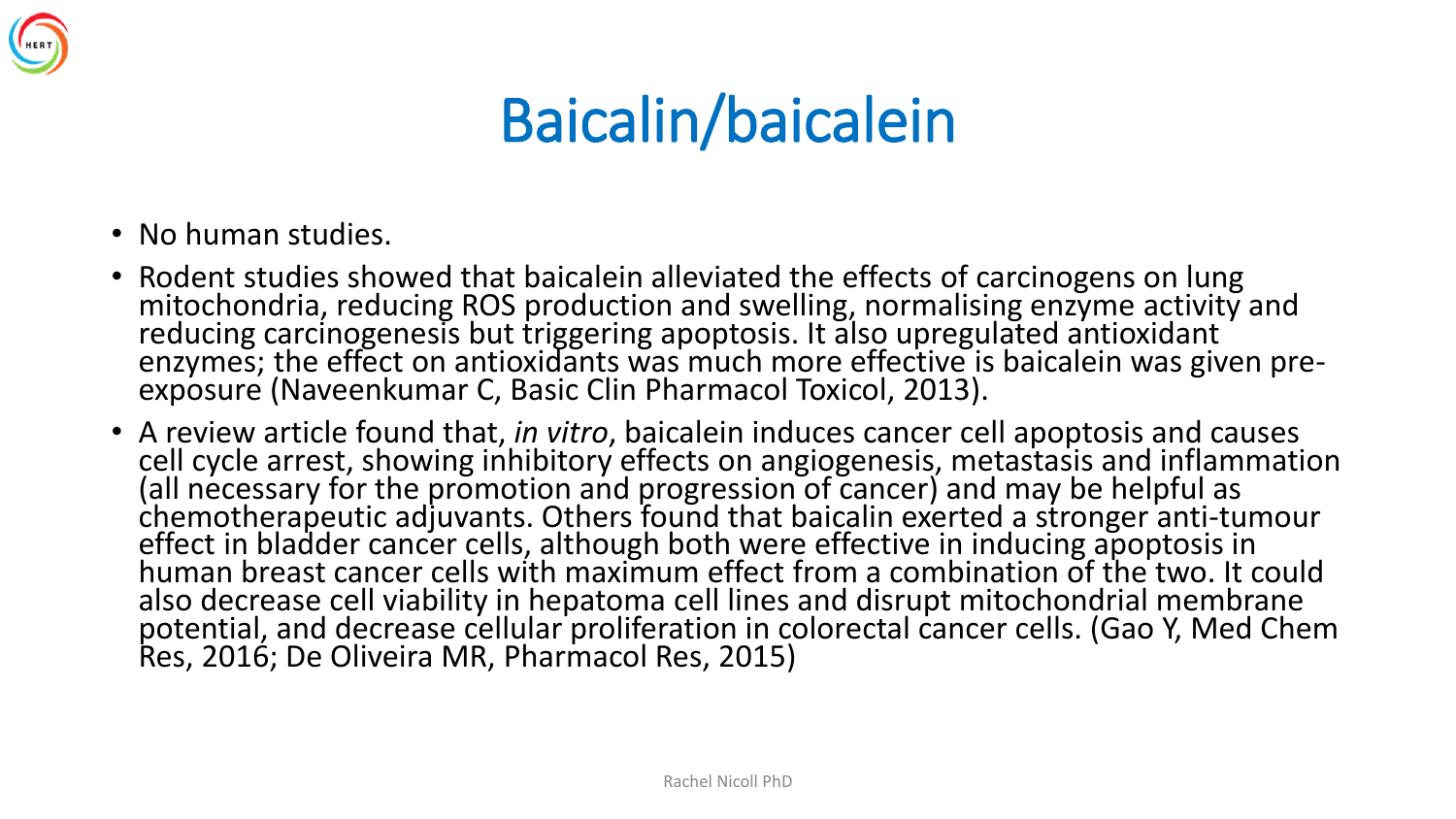

#### Berberine

- A Chinese RCT showed that 600 mg/day berberine was more effective than placebo in preventing recurrence of colorectal adenoma and development of colorectal cancer (Chen YX, Lancet Gastroenterol Hepatol, 2020).
- A meta-analysis of animal studies found that berberine exerted anti-tumour effects in many cancers, especially breast and lung cancer (Xu J, BMC Cancer, 2019).
- *In vitro* studies show that berberine can induce apoptosis and reduce proliferation in alveolar epithelial tumour cells, pancreatic cancer cells, endometrial cancer cells, leukaemia cells, oesophageal and gastic cancer cells, melanoma, gliobalstoma and hepatoma cells and breast and colon cancer cells (Kumar R, Life Sci, 2020; Sun Y, Med Sci Monit, 2019; Palmieri A, Int J Immunopathol Pharmacol, 2019; Abrams SL, Adv Biol Regul, 2019; Liu JF, Molecules, 2018; Wang Y, Biomed Pharmacother, 2018; Okubo S, Am J Chin Med, 2017; Jiang SX, World J Gastroenterol, 2017; Wang J, Oncotarget, 2016; Wang HY, Mol Med Rep, 2016; Wang J, Oncotarget, 2016).
- In patients undergoing radiation therapy, berberine reduced abdominal radiationinduced intestinal symptoms and radiation-induced lung injury (Li GH, Med Oncol, 2010; Liu Y, Eur J Cancer, 2008).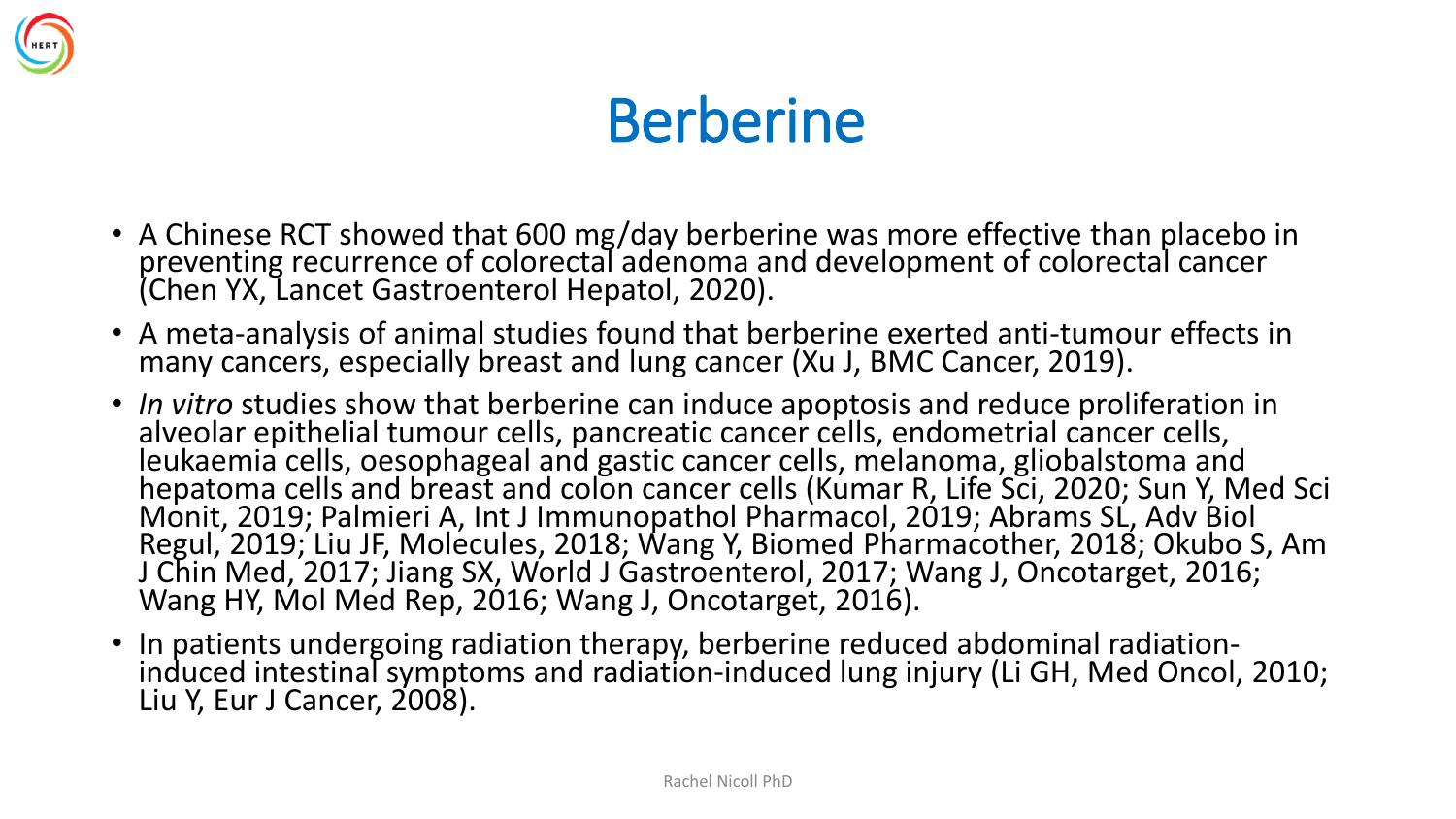

### **Butyrate**

- No human treatment RCTs.
- *In vitro* studies found that sodium butyrate inhibited cell growth and proliferation, induced apoptosis, inhibited colony formation and migration and decreased thioredoxin 1 protein expression in colorectal cancer cells but had no effect on normal colon epithelial cells. It also dose-dependently inhibited breast cancer cell proliferation and induced ROS-mediated apoptosis in bladder and prostate cancer and chronic myeloid leukaemia cells and inhibits angiogenesis in oral cancer. (Wang W, Onco Targets Ther, 2020; Zeng H, Mol Nutr Food Res, 2020; Semaan J, Breast Cancer, 2020; Wang F, FASEB J, 2020; Jia X, Mol Genet Genomic Med, 2019; Salimi V, Lipids Health Dis, 2017; Weaver EM, Eur J Pharmacol, 2015; Yamamura T, Anticancer Res, 2014)
- In animals, sodium butyrate induced apoptosis in hepatomas and decreased colon cancer liver metastasis by altering gut microbiota and immune response (Ma X, Cell Biol Toxicol, 2020; Xu S, Signal Transduct Target Ther, 2017).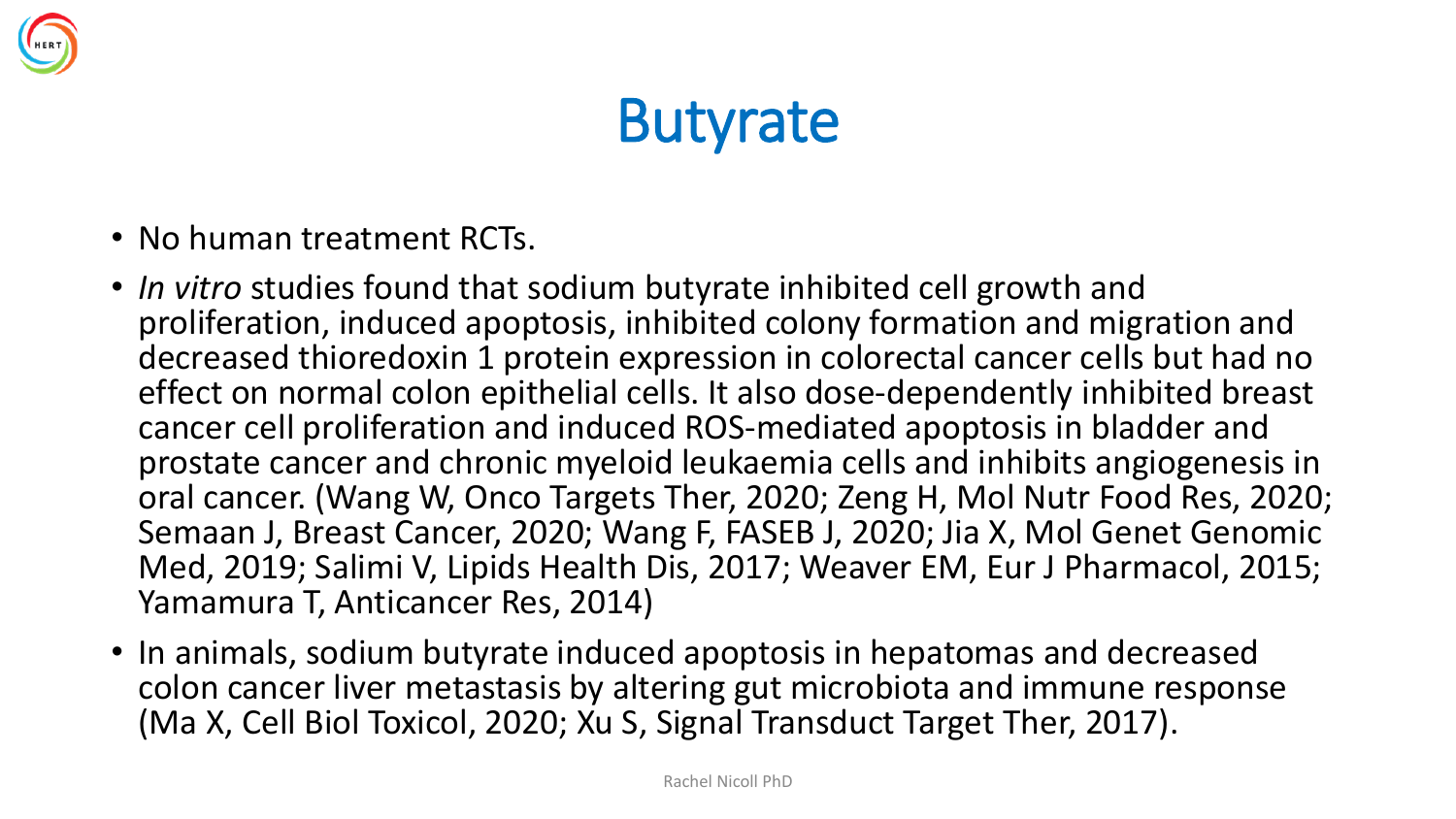

### Cannabinoids

- No human treatment RCTs.
- A 2020 systematic review of animal studies with induced colorectal cancer or xenografts found that cannabinoids could reduce aberrant crypt foci and tumour volume through induction of apoptosis, interference with cell survival and growth pathways and inhibition of angiogenesis (Orrego-González E, Evid Based Complement Alternat Med, 2020). Cannabinoids could also reduce melanoma tumour size and increased survival; when compared to cisplatin, cannabinoids were less effective in prolonging survival but gave superior quality of life (Simmerman E, J Surg Res, 2019).
- *In vitro* studies also showed that cannabinoids could reduce tumour weight and volume in human pancreatic cancer cells and reduce prostate cancer cell proliferation, migration, invasion and apoptosis (Aizikovich A, J Pancreat Cancer, 2020; Roberto D, Prostate, 2019).
- In patients with non-small cell lung cancer, those with high expression levels of cannabinoid receptors showed increased survival, while cannabinoids inhibited the proliferation and migration of lung tumour cells (Milian L, PLoS One, 2020).
- However, studies have also shown that cannabinoids can can promote progression of human papillomavirusrelated head and neck squamous cell carcinoma and cause DNA damage and chromosomal aberrations in human-derived cells (Liu<sup>'</sup>C, Clin Cancer Res, 2020; Russo C, Arch Toxicol, 2019).
- Various recent meta-analyses found that oral cannabinoid could reduce chemotherapy-induced nausea and vomiting and can increase appetite in cancer patients but it has no effect on pain, sleep problems and opioid consumption for cancer pain. Cannabinoids may also degrade quality of life. (Chow R, Support Care Cancer, 2020; Wang J, Biomed Res Int, 2019; Hauser, W, Schmerz, 2019).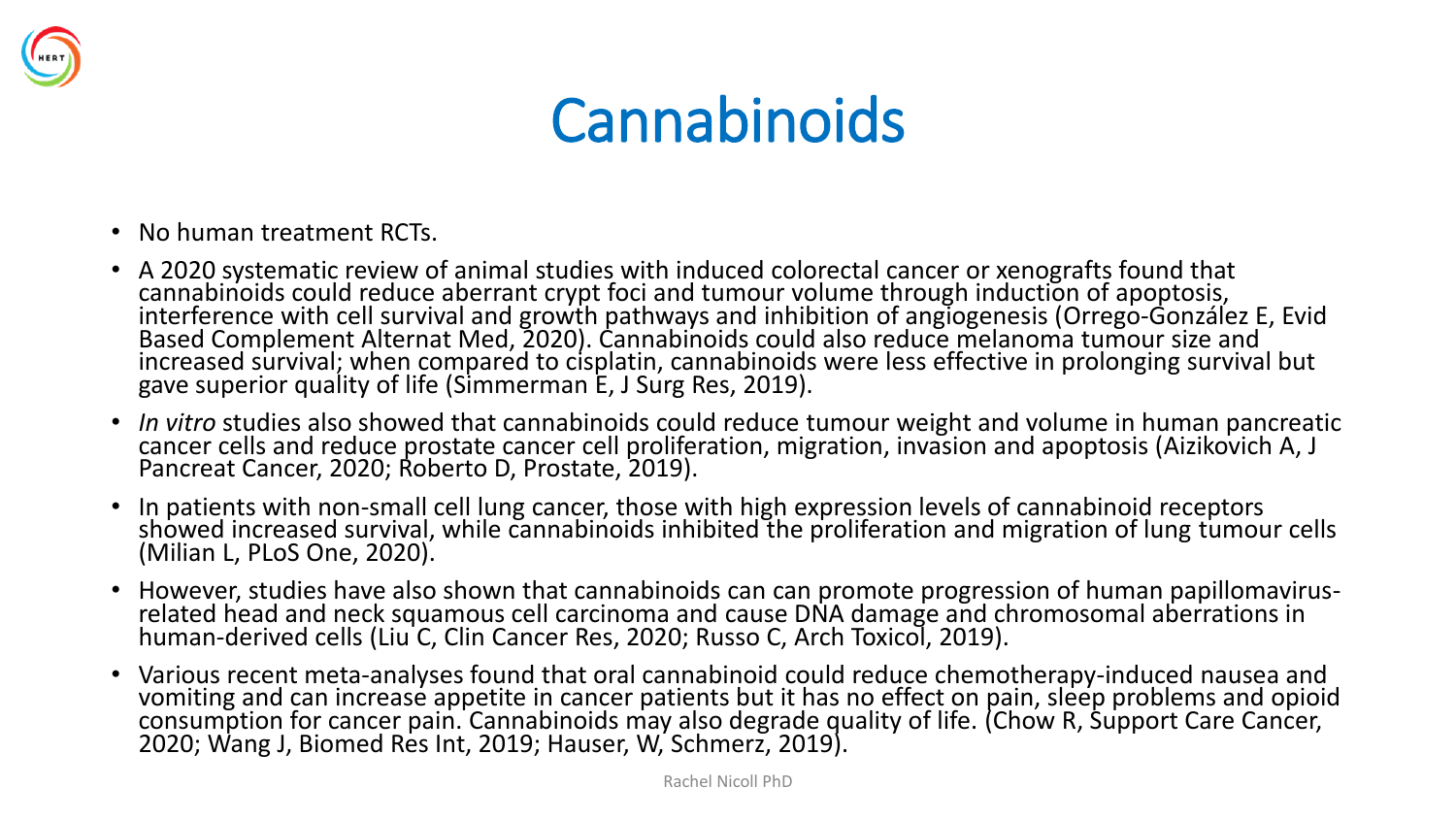



- No human treatment RCTs.
- A meta-analysis found that among Koreans and Mexicans, low intake of capsaicin elicited gastric cancer protection, while high intake was a risk factor (Pabalan N, J Gastrointest Cancer, 2014).
- *In vitro* studies showed that capsaicin exerted an inhibitory effect on prostate cancer cells and could downregulate prostate cancer stem cells and inhibit their growth and could also induce mitochondrial dysfunction, ROS production, depolarisation of the mitochondrial membrane potential and opening of mPTP, resulting in apoptosis in thyroid carcinoma cells via mitochondrial calcium overload. In nasopharyngeal carcinoma, bladder cancer, melanoma, chondrosarcoma and oral squamous cancer, capsaicin inhibited cell proliferation and migration, through downregulation of SIRT1 deacetylase, and promoted apoptosis. (Zhu M, Phytother Res, 2020; Xu S, Cell Signal, 2020; Chiang C, Theranostics, 2020; Islam A, Am J Cancer Res, 2019; Kamaruddin MF, Medicina, 2019; Chu H, Oncol Lett, 2019; Helvaci N, Turk J Biol, 2018)
- Capsaicin can also of enhance the cytotoxic effect of chemotherapy in human lung cancer, osteosarcoma and prostate cancer cells (Chen JC, Toxicol Res, 2019; Sánchez BG, Cancer Cell Int, 2019; Wang Y, J Exp Clin Cancer Res, 2018).
- However, in animal studies a combination of H. pylori infection and capsaicin consumption leads to gastric carcinogenesis (Aziz F, Cancers, 2020).
- A systematic review found that a capsaicin patch provided significant pain relief in chemotherapy-induced peripheral neuropathy and may lead to regeneration and restoration of sensory nerve fibres (Cabezón-Gutiérrez L, J Pain Symptom Manage, 2020).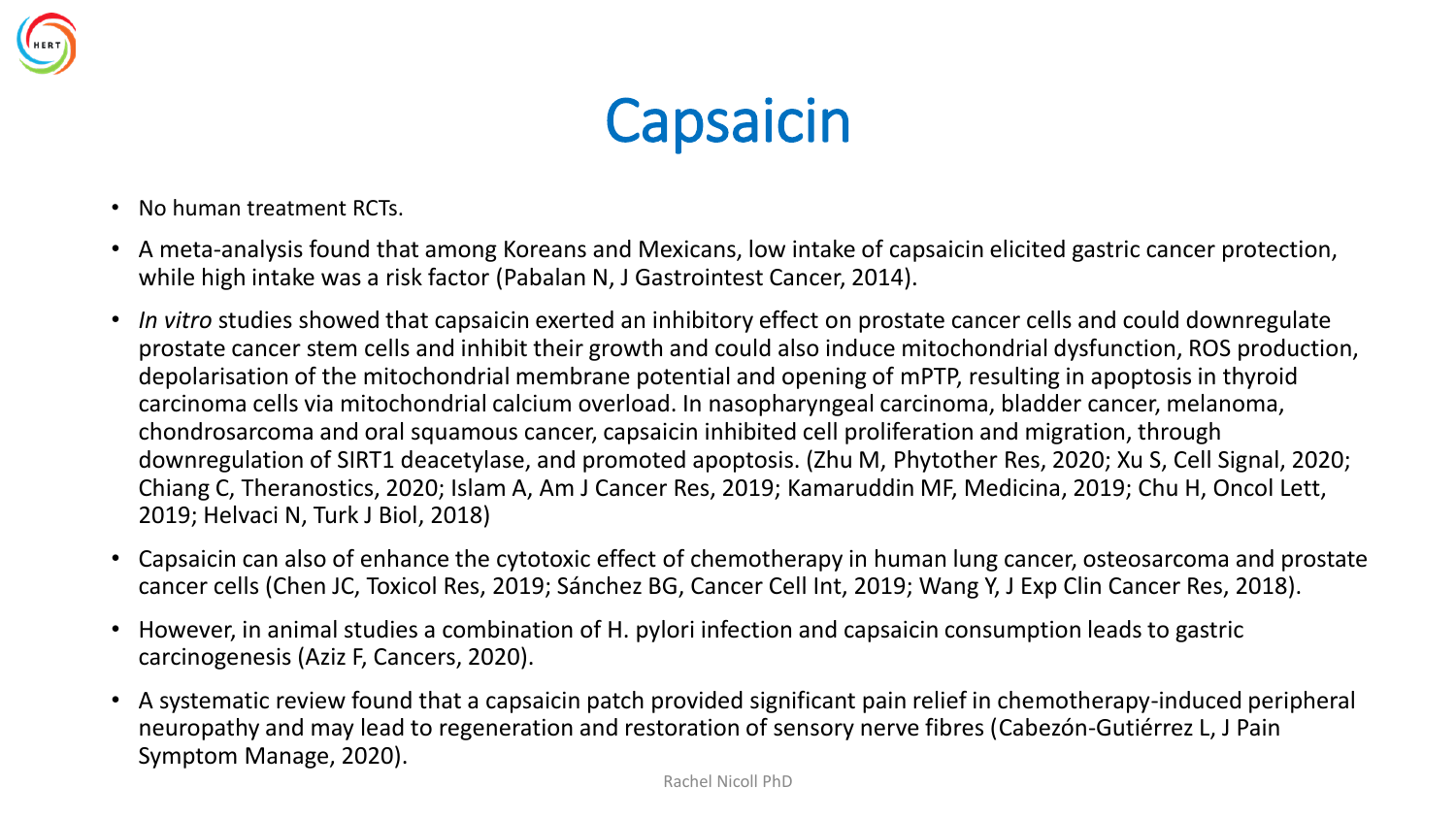

### L-carnitine and acetyl L-carnitine (ALCAR)

- No human treatment RCTs.
- Serum L-carnitine levels in male smokers was not predictive of colorectal cancer development (Guertin KA, Cancer Epidemiol Biomarkers Prev, 2017), however in women with endometrial cancer, serum L-carnitine levels were significantly lower than those of healthy women and decreased progressively with advancing cancer stage (Arioz DT, Arch Gynecol Obstet, 2015).
- In prostate and colon cancer cells, ALCAR and L-carnitine, respectively, reduced angiogenesis, inflammation and proliferation, induced apoptosis and impaired their adhesion, migration and invasion capabilities; Lcarnitine also inhibited cancer cell growth in hepatocytes (Baci D, J Exp Clin Cancer Res, 2019; Huang H, PLoS One, 2012; Roy MJ, Nutrition, 2009; Engel DB, Gynecol Oncol, 2009).
- Rodent models showed that L-carnitine inhibited development of precancerous lesions and macroscopic colonic tumours (Dionne S, Nutr Cancer, 2012).
- Studies have demonstrated that some chemotherapy drugs interfere with the absorption, synthesis and excretion of carnitine in non-tumour tissues, resulting in a secondary carnitine deficiency. This can be reversed by carnitine treatment without affecting chemotherapy efficacy. (Sayed-Ahmed MM, Saudi Pharm J, 2010)
- Chemotherapy patients given 1000mg/day oral liquid l-carnitine for 8 weeks was found to improve quality of life, while 4g/day for 12 weeks helped combat cachexia and improved nutritional status, although a metaanalysis found that carnitine supplementation did not improve cancer-related fatigue. However, 3g acetyl Lcarnitine for 24 weeks worsened chemotherapy-induced peripheral neuropathy (Marx W, Nutrients, 2017; Kraft M, Nutr J, 2012; Endo K, Auris Nasus Larynx, 2019; Hershman DL, J Natl Cancer Inst, 2018).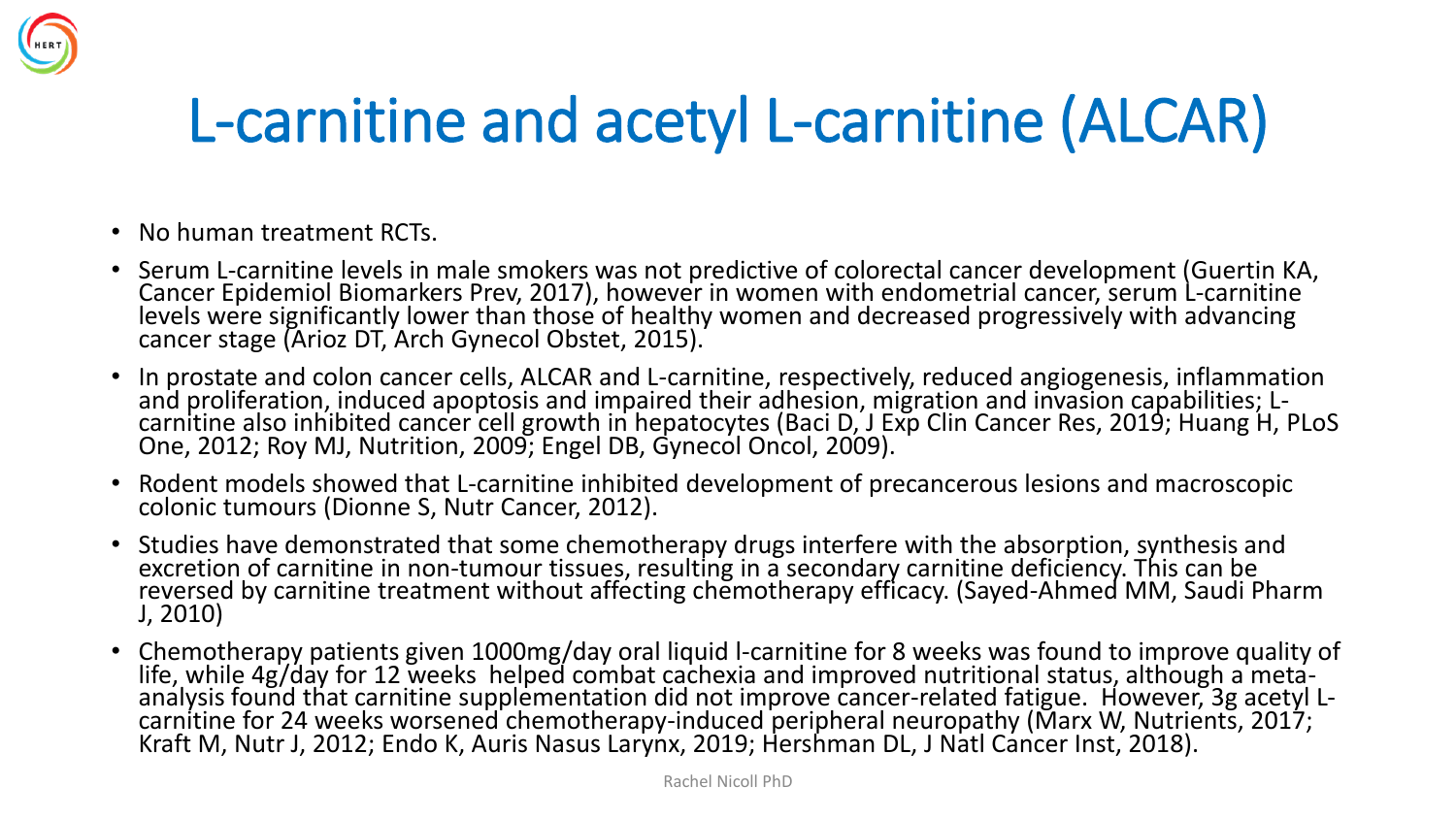

#### L-Carnosine

- No human treatment RCTs.
- In vitro studies showed that L-carnosine inhibited migration, metastatic cell adhesion and extravasation in human colorectal cancer cells and ovarian cancer cells (Wu CC, Anticancer Res, 2019; Hsieh SL, Am J Chin Med, 2019; Mikuła-Pietrasik J, Anticancer Res, 2016), downregulated mitochondrial proteins which inhibited growth and proliferation of gastric cancer and cervical carcinoma cells (Cheng JY, Acta Pharmacol Sin, 2019; Bao Y, Integr Cancer Ther, 2018), inhibited the growth of liver cancer cells by inducing mitochondrial fragmentation (Ding M, 2018) and induced apoptosis in renal cancer cells (Pandurangan M, Int J Biol Macromol, 2016). L-carnosine also inhibited ATP production in malignant gliomas (Renner C, Neurol Res, 2010).
- In rodents with bladder cancer, carnosine exhibited antitumour activity equivalent to cisplatin, but without the cachexia, and inhibited migration, invasion and angiogenesis (Hwang B, J Nutr Biochem, 2019). It also delayed aggressive tumour growth in skin cancer (Renner C, Mol Cancer, 2010).
- In a phase III RCT, zinc-L-carnosine prevented swallowing difficulties in breast cancer patients undergoing radiotherapy and improved oesophagitis, taste distortion and mucositis in chemotherapy patients (Saldi S, Breast J, 2020; Fŭjii H, Anticancer Res, 2018; Hayashi H, Med Oncol, 2016; Yanase K, Int J Clin Exp Med, 2015). L-carnosine also protected against chemotherapy-induced peripheral neuropathy (Yehia R, Toxicol Appl Pharmacol, 2019). Zinc Lcarnosine has anti-inflammatory properties and promotes genomic stability (Ooi TC, Nutr Cancer, 2017).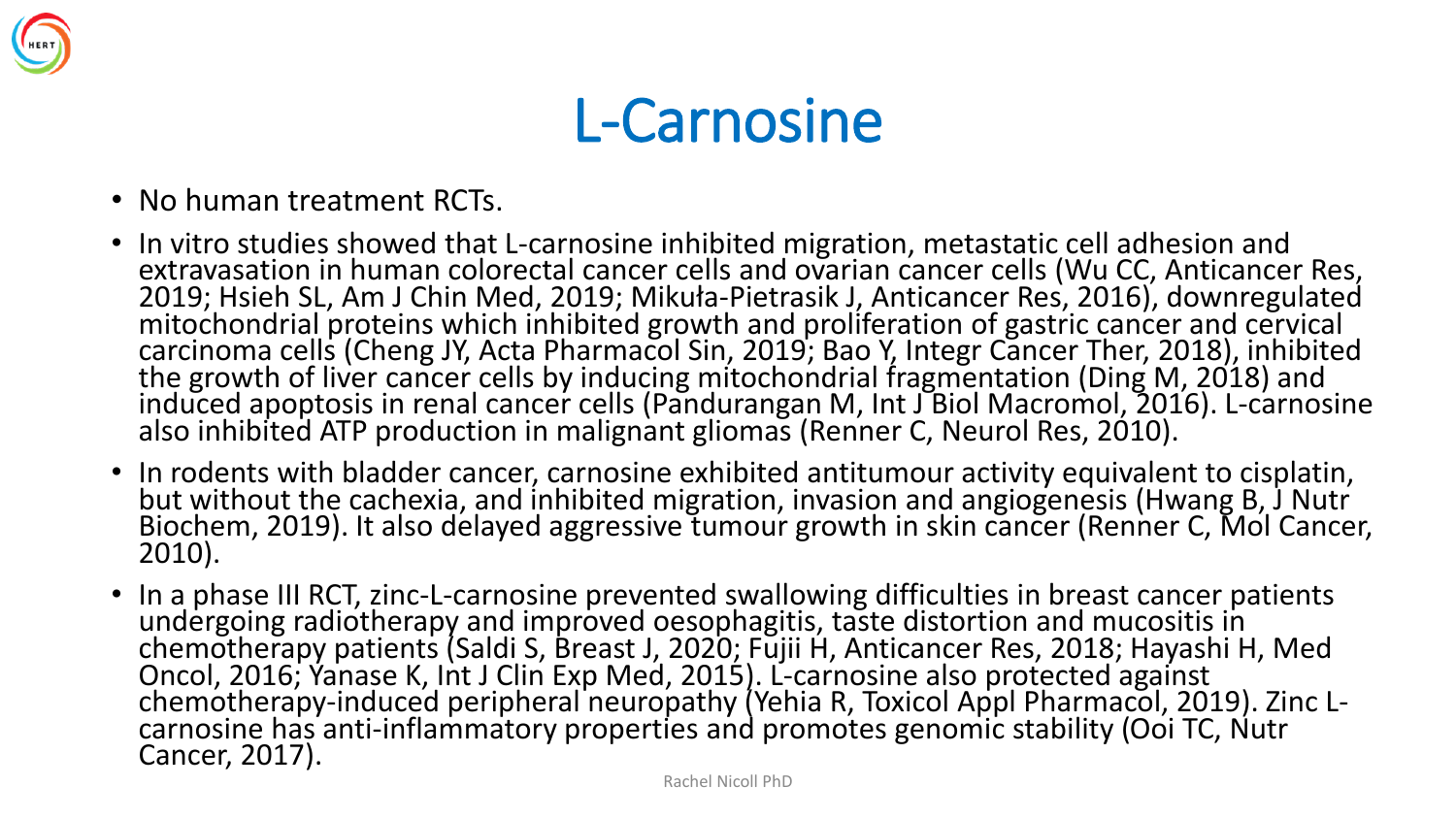

# Coenzyme Q10 (CoQ10)

- A 2017 systematic review showed 'sparse but promising findings…as an adjunct in prevention and treatment of breast cancer and its comorbidities' (Tafazoli A, Future Oncol, 2017).
- Post-surgical patients with melanoma given 400mg/day CoQ10 and recombinant interferon alpha-2b for 3 years decreased rates of recurrence after 5 years (Rusciani L, Melanoma Res, 2007).
- Breast cancer patients treated with tamoxifen who also received 100 mg/day CoQ10, 10 mg/day vitamin B2 and 50 mg/day vitamin B3 showed significantly reduced tumour markers (Premkumar VG, Biol Pharm Bull, 2007).
- In breast cancer cells, CoQ10 reduced activity of matrix metalloproteinase 2, a key molecule in cellular invasion and metastasis (Bahar M, Nutr J, 2010).
- Higher levels of plasma CoQ10 in postmenopausal women was associated with increased breast cancer risk (Chai W, Cancer Epidemiol Biomarkers Prev, 2010), however there was no association with prostate cancer risk (Chai W, Cancer Epidemiol Biomarkers Prev, 2011). Plasma CoQ10 was significantly lower in women with cervical intraepithelial neoplasia and cervical cancer, with an inverse association with histological grades of epithelial lesions (Palan PR, Eur J Cancer Prev, 2003). In melanoma patients without metastasis, plasma CoQ10 levels were significantly lower than in healthy controls and could predict metastasis; the odds ratio for metastatic disease with CoQ10 levels >0.6 mg/L was 7.9 (Rusciani L, J Am Acad Dermatol, 2006).
- In chemotherapy patients, 300mg/day CoQ10 for 24 weeks improved fatigue (Lesser GJ, J Support **Onco, 2013).** The contract of the contract of the Rachel Nicoll PhD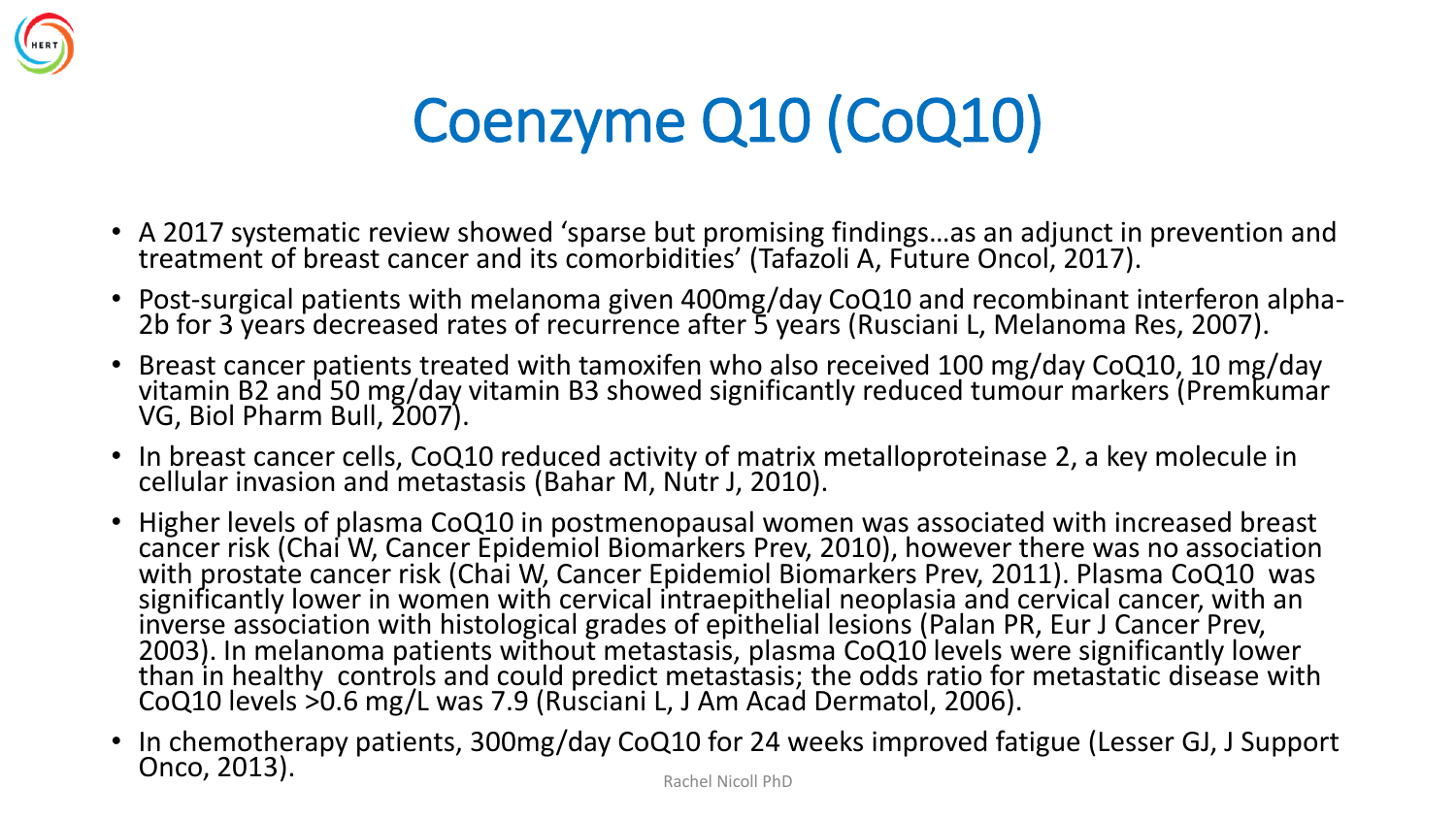

### **Creatine**

- No human treatment RCTs.
- In breast cancer cell lines treated with methylgloxal, creatine enhanced apoptosis and cytotoxicity compared to methylgloxal alone (Pal A, Amino Acids, 2016).
- In rodents, creatine uptake deficiency severely impaired anti-tumour T cell immunity and supplementation suppressed tumour growth in multiple cancer models (Di Biase S, J Exp Med, 2019). Creatine supplementation reduced tumour growth by 30%, although survival rate was not altered (Campos-Ferraz PL, Amino Acids, 2016).
- In patients with cancer cachexia, 20 g/day creatine for 5 days followed by 2 g/day had no effect on weight (Jatoi A, Ann Oncol, 2017). Similarly, in colorectal cancer patients creatine had no effect on muscle function, body cell mass or quality of life (Norman K, Clin Nutr, 2006).
- There is concern that creatine supplementation could create carcinogenic heterocyclic amines. A 2015 study found that neither low nor high doses of creatine, given either acutely or chronically, caused increases heterocyclic amines in healthy subjects. (Pereira RT, J Physiol, 2015)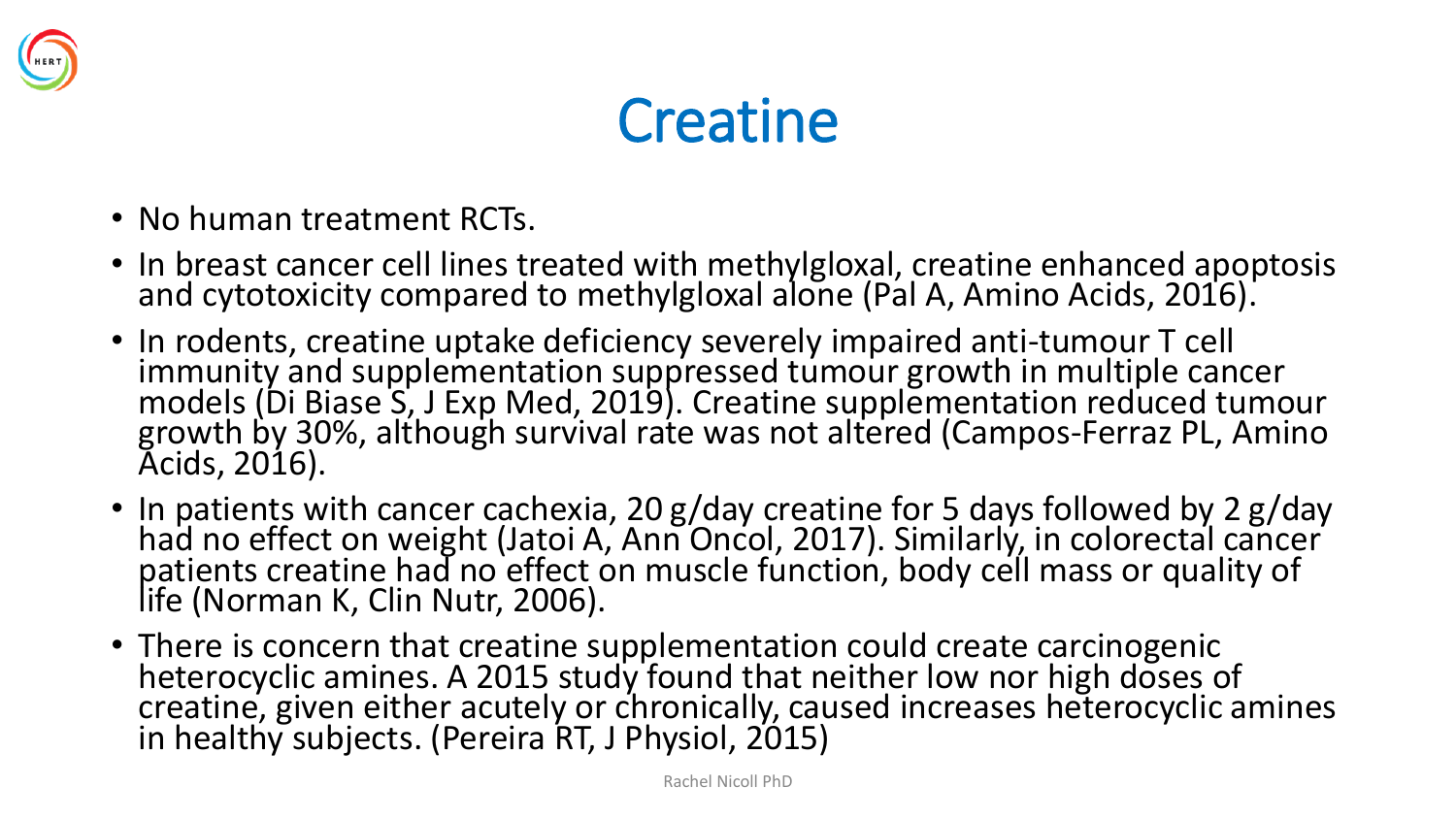

# Ginkgo biloba (often as EGB 761)

- In thyroid patients given ablation, 120 mg/day ginkgo inhibited the ablation-induced increase in micronuclei and other chromosome-damaging factors in lymphocytes (Dardano A, Thyroid, 2012).
- Supplementation of 240mg/day ginkgo for 6 years was associated with an increased risk of breast and colorectal cancer but a reduced risk of prostate cancer (Biggs ML, Pharmacoepidemiol Drug Saf, 2010).
- In patients with gastric cancer, ginkgo reduced tumour area and induced apoptosis in tumour cells (Xu AH, World J Gastroenterol, 2003).
- In gastric and colon cancer, EGB 761 dose-dependently suppressed proliferation and weakened migration and invasion, inducing apoptosis and cell cycle arrest (Fu Z, Med Sci Monit, 2019; Chang L, Med Sci Monit, 2918; Bai Y, Int J Clin Exp Med, 2015), while in hepatic cancer cells, ginkgo dose-dependently induced cell cycle arrest and apoptosis and inhibited proliferation (Li M, Molecules, 2019; Czauderna C, PLoS One, 2018). It also inhibits metastasis in melanoma and colorectal cancer cells (Cao C, Evid Based Complement Alternat Med, 2018; Liu T, Oncotarget, 2017), inhibits aromatase in breast cancer cells (Park YJ, Food Chem Toxicol, 2016) and decreases migration in non-small cell lung cancer cell (Tsai JR, PLoS One, 2014).
- In rodent models, EGB 761 inhibited tumour growth and hepatic metastasis of gastric cancer (Fu Z, Med Sci Monit, 2019) and decreased volume of mammary tumours (Dias MC, BMC Complement Altern Med, 2013).
- However, ginkgo can also induce hepatic carcinoma in mice through increased DNA methylation of certain genes and exacerbated liver metastasis in mouse colon cancer (Kovi RC, Arch Toxicol, 2019; Wang H, BMC Complement Altern Med, 2017). The National Toxicology Program concluded that there was clear evidence of increased mouse hepatocellular carcinoma and hepatoblastoma; ginkgo biloba leaf extract has also been classified as a possible human carcinogen by the International Agency for Research on Cancer (IARC) (Mei N, J Environ Sci Health C Environ Carcinog Ecotoxicol Rev, 2017).
- In patients receiving 120 mg/day of EGB 761 there was no effect on chemotherapy-induced cognitive dysfunction (Barton DL, Support Care Cancer, 2013) but 2 studies showed improvements in chemotherapy-induced hearing impairment, cognitive function and quality of life (Attia A, J Neurooncol, 2012; Dias MA, Int Tinnitus J, 2015).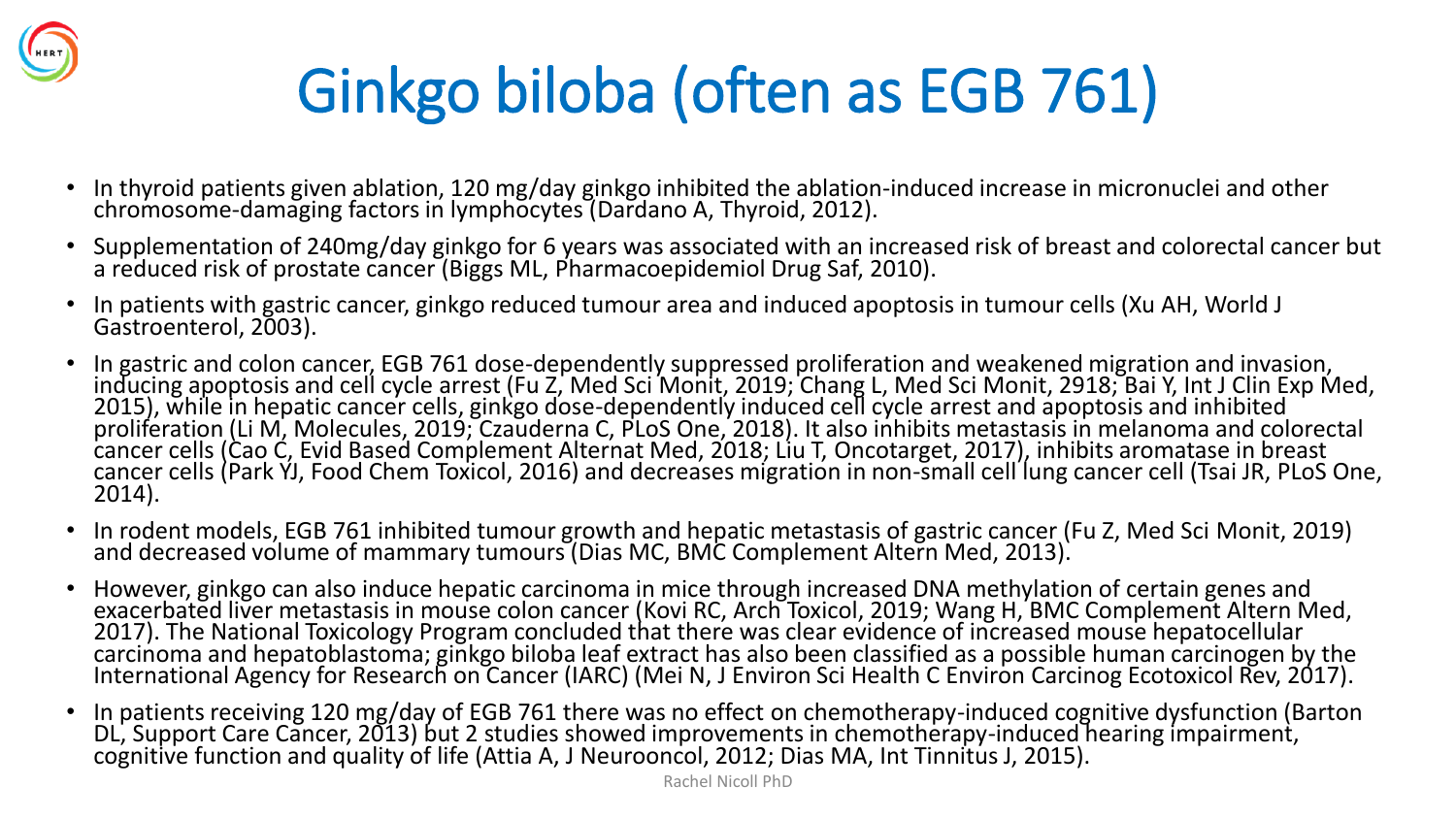

# Lipoic acid

- No human treatment RCTs.
- A team in New Mexico have published case reports of patients with mostly advanced metastatic pancreatic cancer for whom only palliative care was appropriate, who were given a combination of intravenous α-lipoic acid and low-dose naltrexone. In all cases the patients were symptom free and able to return to work with either stable disease or no disease (Berkson BM, Integr Cancer Ther, 2018; Berkson BM, Integr Cancer Ther, 2006; Berkson BM, Integr Cancer Ther, 2009).
- Reviews of animal and *in vitro* studies found that α-lipoic acid induced cell apoptosis, impaired oncogenic signalling and cell growth, increased ROS production and promoted apoptosis in many different type of cancers; it can also reduce the stemness of cancer stem cells (Durand M, Nutr Hosp, 2013; Dörsam B, Cancer Lett, 2016; Moon HS, Ann Nutr Metab. 2016; Farhat D, Biochim Biophys Acta Rev Cancer, 2020; Phiboonchaiyanan PP, Cell Oncol, 2017)
- Since then, *in vitro* studies have shown that α-lipoic acid reduced proliferation, migration and invasion of human gastric cancer, lung cancer, thyroid cancer and metastatic breast cancer cells (Yang Y, Oxid Med Cell Longev, 2019; Tripathy J, Life Sci, 2018; Yang L, Biochem Biophys Res Commun, 2017; Jeon MJ, Mol Cell Endocrinol, 2016).
- In lung cancer cells, α-lipoic acid significantly increased ROS production, decreased cell viability and sensitised the cells to chemotherapeutic agents (Puchsaka P, Int J Oncol, 2016). However, where α-lipoic acid is co-administered with chemotherapy the results are mixed. In neuroblastoma cells it acted against the chemotherapy by rendering the cells more viable and providing an antioxidant effect, although in breast and colorectal cancer cells  $\alpha$ -lipoic acid enhanced the apoptotic effect of chemotherapy (Tibullo D, Mol Neurobiol, 2018; Li BJ, Genet Mol Res, 2015; Dörsam B, Arch Toxicol, 2015).
- To prevent chemotherapy-induced peripheral neuropathy, studies found that 1800mg/day  $\alpha$ -lipoic acid for 24 weeks had no effect (Guo Y, Support Care Cancer, 2014), while 600mg/day α-lipoic acid, 400mg/day docosahexaenoic acid, 60mg/day vitamin C and 10mg/day vitamin E for 6 months helped prevent development or worsening (Maschio M, Integr Cancer Ther, 2019).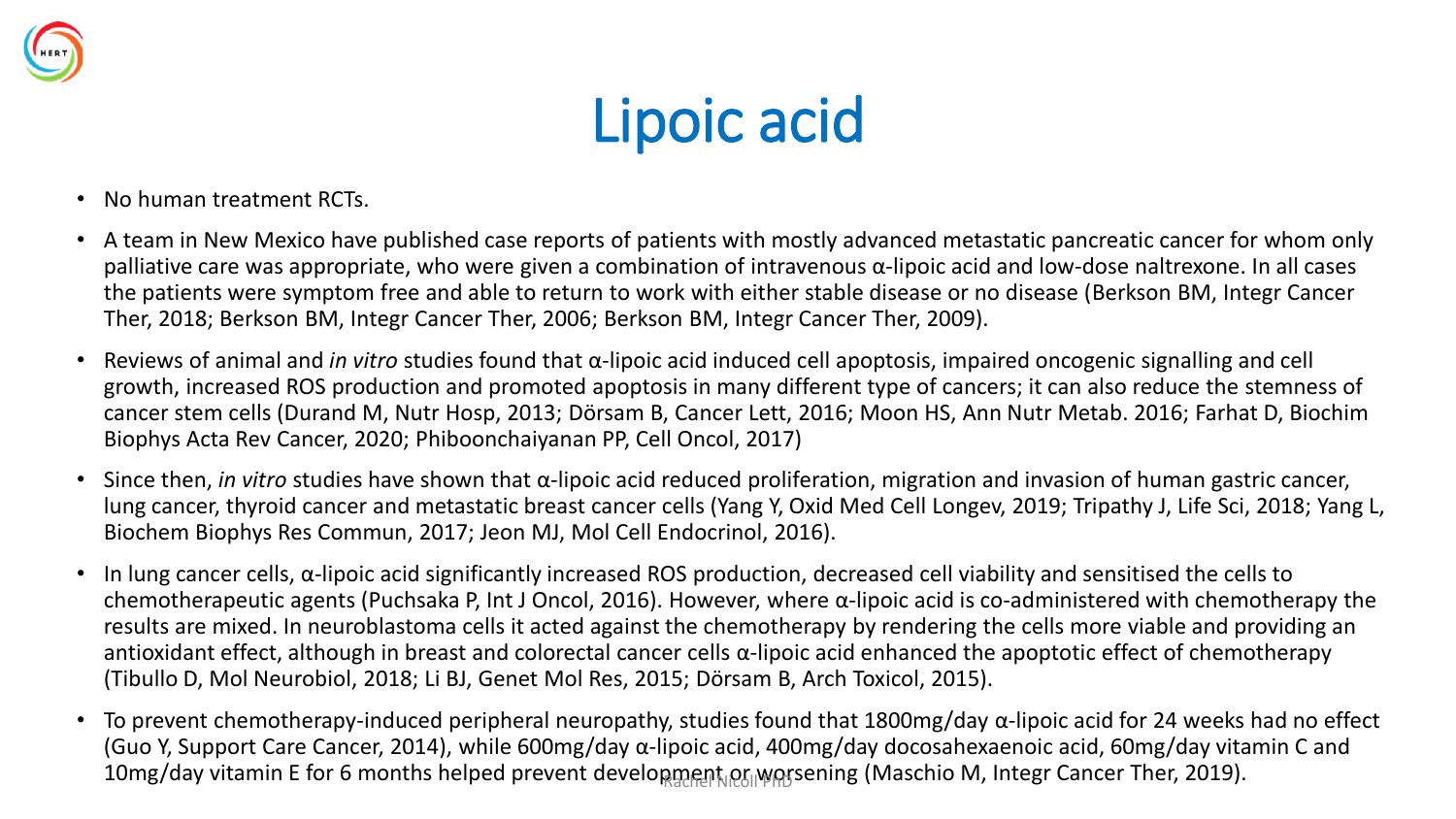

### **Magnesium**

- No human treatment RCTs.
- An in vitro study found that adding magnesium (sulphate or chloride) to ascorbic acid therapy upregulated the sodium-dependent vitamin C transporter and enhanced the anti-cancer effect (Cho S, Transl Oncol, 2020).
- A 2018 meta-analysis found that serum magnesium levels were not different in patients with lung cancer (Song X, World J Surg Oncol, 2018) but studies found they were significantly lower in thyroid and colorectal cancer and oral squamous cell carcinoma (Shen F, Biol Trace Elem Res, 2015; Polter EJ, Cancer Epidemiol Biomarkers Prev, 2019; Aziz NZ, J Oral Maxillofac Pathol, 2018). Magnesium levels were also not predictive for prostate cancer (Fowke JH, Cancer Lett, 2019).
- A 2019 meta-analysis found that higher dietary magnesium intake was protective against colorectal cancer development (Meng Y, Biol Trace Elem Res, 2019); an earlier meta-analysis found that the optimum protection for colorectal cancer occurred with an intake of 200-270 mg/day (Qu X, Eur J Gastroenterol Hepatol, 2013). A 2019 meta-analysis found that magnesium intake was inversely associated with lung cancer incidence, but there was no additional protection conferred by a dose >300mg/day (Dana N, Int J Vitam Nutr Res, 2019).
- In patients using morphine for cancer pain, the addition of 130mg/day oral elemental magnesium had no impact on pain intensity, dose of morphine used, functional performance, quality of life or side effects (Baaklini LG, Am J Hosp Palliat Care, 2017).
- Supplementation of magnesium with chemotherapy was associated with significantly lower nephrotoxicity; 1 successful study used 1500mg/day magnesium carbonate during treatment intervals (Matsui M, J Pediatr Hematol Oncol, 2018; Bodnarl Luft J Cancer, 2008).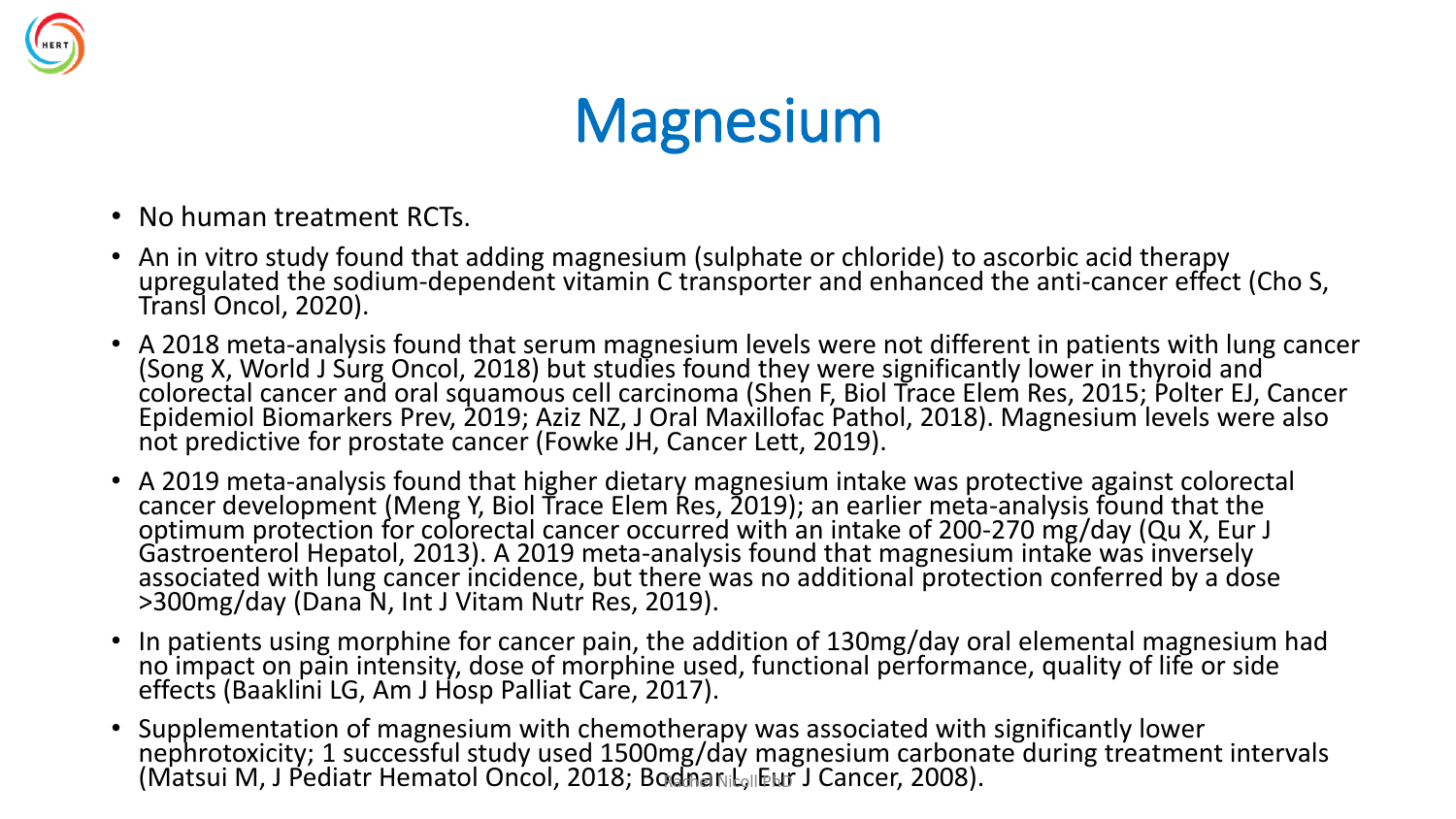

### Melatonin

- A 2012 meta-analysis of 21 RCTs found that in patients with solid tumours, melatonin as adjuvant care, significantly reduced mortality and improved complete response, partial response and stable disease and significantly reduced asthenia, leucopenia, nausea and vomiting, hypotension and thrombocytopenia (Seely D, Integr Cancer Ther, 2012). A further trial found that 20mg/day significantly improved complete and partial, as well as 1-year survival rate and decreased radiochemotherapy-related side effects (Wang YM, Cancer Chemother Pharmacol, 2012). However a 2014 trial found that 10 or 20 mg/day had no impact on survival but was associated with lower DNA damage and improved quality of life (Sookprasert A, Anticancer Res, 2014). Melatonin at 20mg/day could also improve disease stabilisation and survival time in patients with untreatable metastatic solid tumors (Lissoni P, Anticancer Res, 2008).
- A 2019 meta-analysis showed that breast cancer patients had a significantly lower level of serum melatonin (Veiga ECA, Rev Assoc Med Bras, 2019). A 2014 meta-analysis found that urinary melatonin was also inversely associated with breast cancer incidence (Wang XS, Am J Epidemiol, 2014).
- In patients with rectal cancer, 20 mg/day melatonin, 5 days a week for 28 days, melatonin prevented or minimised the radiotherapy-induced adverse effects of radiotherapy on platelets, white blood cells, lymphocytes and neutrophils (Kouhi Habibi N, Clin Transl Oncol, 2019). A 2018 systematic review showed that melatonin protected against chemotherapyinduced nephrotoxicity (Haghi-Aminjan H, Expert Opin Drug Metab Toxicol, 2018). 20mg melatonin before and/or during the first cycle of chemotherapy was found to improve cognitive function, sleep quality and depressive symptoms and reduce severe oral mucositis (Palmer ACS, PLoS One, 2020; Elsabagh HH, Oral Dis, 2020). Melatonin can also delay the onset of oral mucositis (Onseng K, J Altern Complement Med, 2017) and 3 or 5 mg at night can prevent delirium and induce significant improvement in objective sleep quality, sleep fragmentation and quantity, subjective sleep, fatigue severity, global quality of life and social and cognitive functioning in advanced cancer patients, although a dose of 20mg/night had no effect (Bush SH, Trials, 2016; Innominato PF, Support Care Cancer, 2016; Lund Rasmussen C, Cancer, 2015).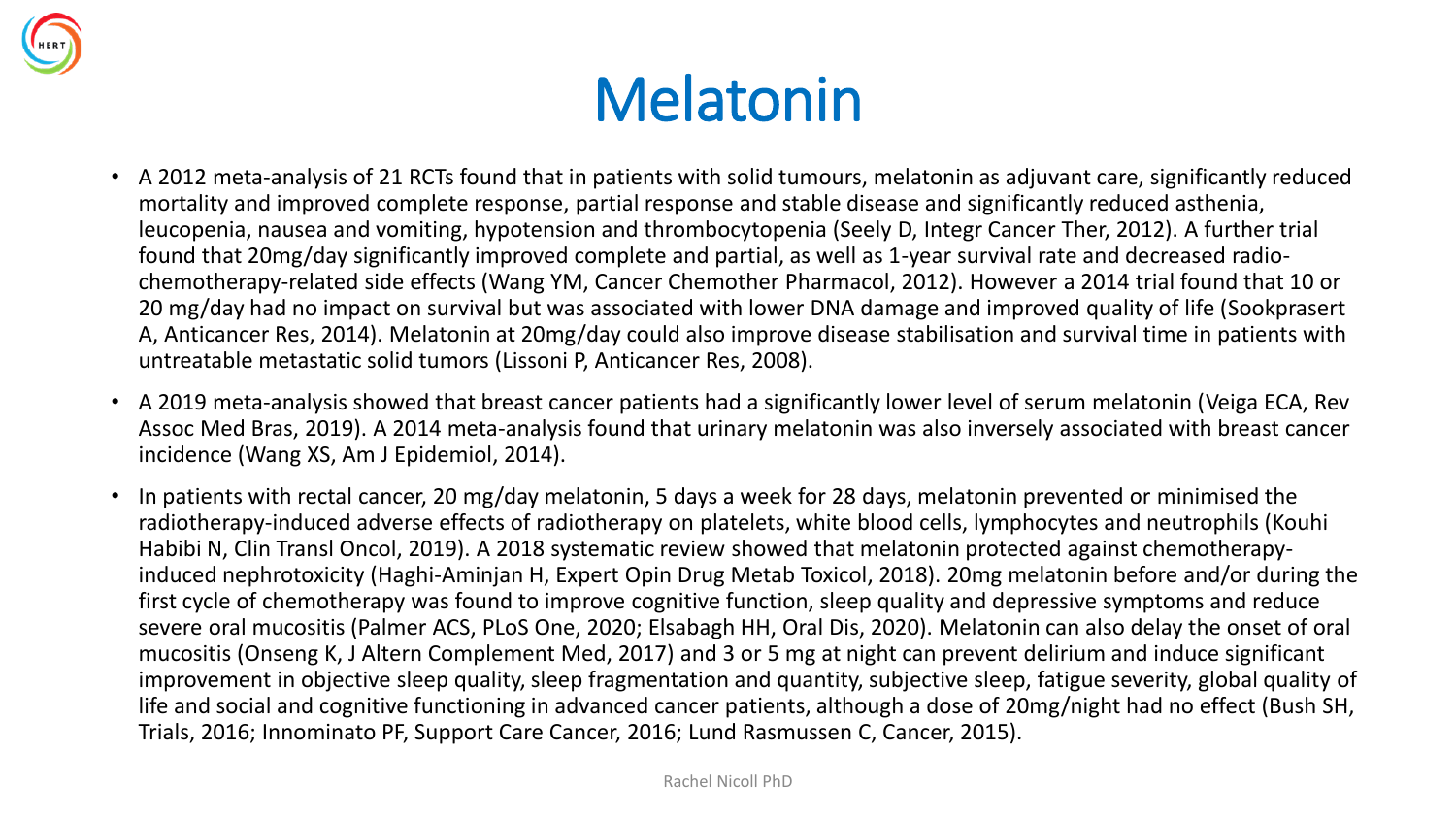

## Omega 3 fatty acids

- An RCT of 1g/day omega-3 fats for 51 days given to advanced breast cancer patients undergoing chemotherapy found that survival and disease-free survival were significantly increased (Darwito D, Asian Pac J Cancer Prev, 2019). Similarly, a higher intake of omega-3 fats in patients with stage III colon cancer undergoing chemotherapy was associated with improved 3 year disease-free survival in KRAS wild-type tumours or DNA mismatch repair deficiency (Song M, Int J Cancer, 2019).
- A 2017 systematic review found that in prostate cancer patients, omega-3 fats showed no impact on prostate-specific antigen levels but did decrease inflammatory or other cancer markers (Aucoin M, Integr Cancer Ther, 2017). In premenopausal women with positive cancer risk biomarkers, 1860 mg/day EPA + 1500 mg/day DHA lowered the cancer biomarkers (Fabian CJ, Cancer Prev Res, 2015).
- An RCT of 2.4 g/day of omega-3 fats (EPA 1.6 g; DHA 0.8 g) in women with advanced breast cancer undergoing chemotherapy showed no effect on toxicity, side effects, body composition, cardiometabolic profile and quality of life but did improve dry mouth (de la Rosa Oliva F, Nutr Hosp, 2019), although omega-3 fats in obese postmenopausal women significantly reduced aromatase inhibitor-related arthralgia (Shen S, Breast Cancer Res Treat, 2018). A 2015 systematic review found that omega-3 supplements were beneficial in patients undergoing chemotherapy (de Aguiar Pastore Silva J, Clin Nutr, 2015).
- In patients with gastrointestinal malignancy, omega-3 fats promoted weight gain and improved nutritional status and inflammation (Feijó PM, Nutrition, 2019; Yu J, BMC Cancer, 2017). They also lowered chemotherapy-induced mucositis (Hashemipour MA, Wounds, 2017) and protected against chemotherapy-induced peripheral neuropathy (Ghoreishi Z, BMC Cancer, 2012).
- A 2020 meta-analysis found that risk of digestive system cancers reduced by 17% in those who consumed omega-3 fats (Wang J, Medicine, 2020), while a 2019 meta-analysis also found a protective effect against breast cancer in Asian women (Nindrea RD, Asian Pac J Cancer Prev, 2019). Nevertheless, a 2014 meta-analysis showed that omega-3 fatty acid supplementation had no effect on cancer incidence (Zhang YF, BMC Public Health, 2014).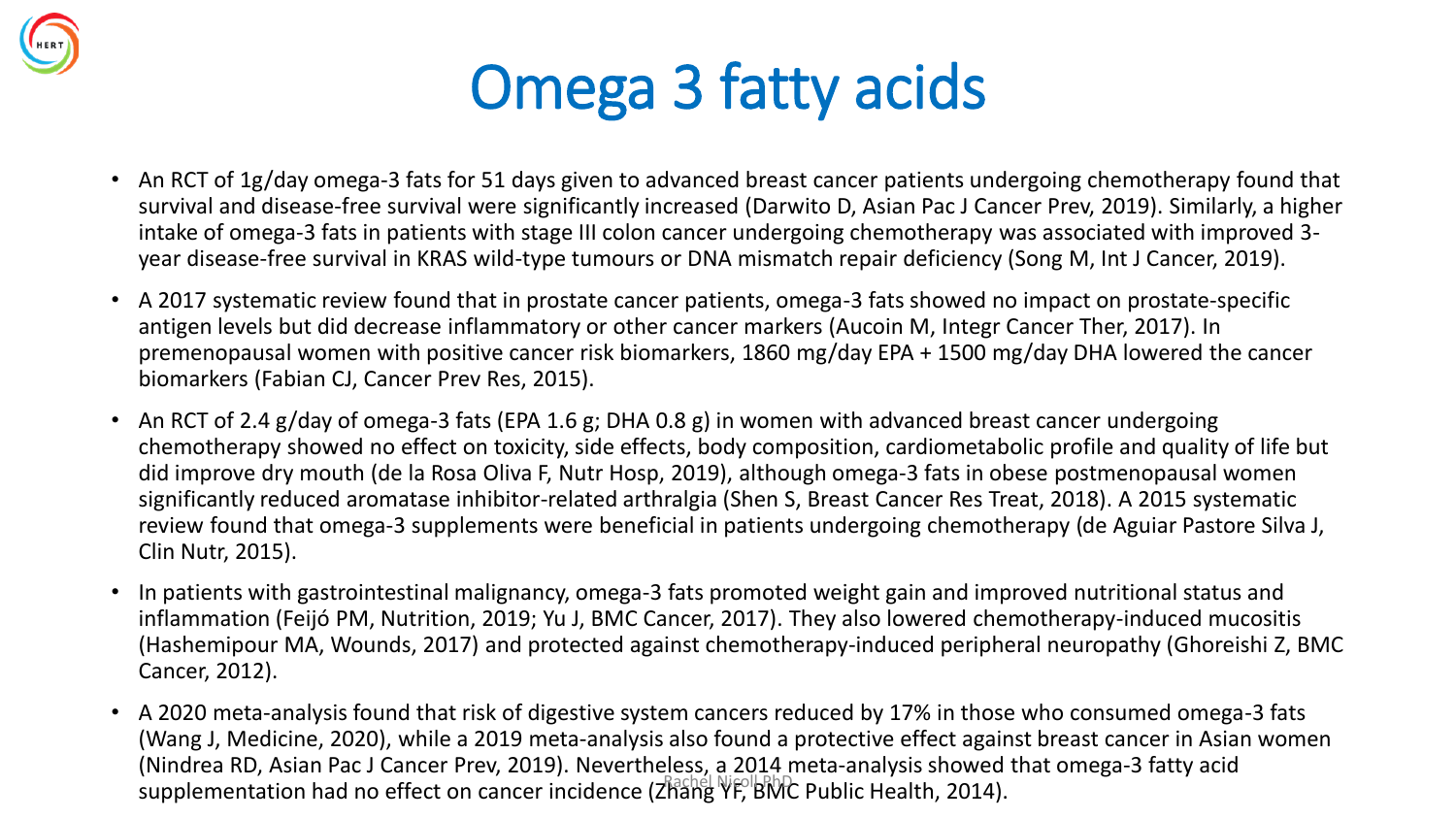

### Selenium

- No human treatment RCTs.
- A 2020 meta-analysis found an inverse relationship between selenium intake and overall cancer risk, with the protective effect occurring at intake of ≥55 μg/day (Kuria A, Crit Rev Food Sci Nutr, 2020), although a 2018 Cochrane Review found no beneficial effect of selenium supplements in reducing cancer risk (Vinceti M, Cochrane Database Syst Rev, 2018).
- Meta-analyses and reviews found that lower selenium levels were associated with increased risk of lung, bladder, breast, prostate and cervical cancer, hepatocellular carcinoma and colorectal adenoma (Amaral AF, Cancer Epidemiol Biomarkers Prev, 2010; Babaknejad N, Biol Trace Elem Res, 2014; Sayehmiri K, Asian Pac J Cancer Prev, 2018; He D, Biol Trace Elem Res, 2017; Zhang Z, Oncotarget, 2016; Jacobs ET, J Natl Cancer Inst, 2004; Zhuo H, Cancer Epidemiol Biomarkers Prev, 2004). Although 2 studies had found low selenium in thyroid cancer, a 2019 systematic review found the overall evidence to be inconclusive (de Oliveira Maia M, Nutr Cancer, 2019).
- A 2011 meta-analysis found that selenium supplementation may reduce risk of lung cancer in populations with lower baseline selenium status (serum<106 ng/mL) but increase risk of lung cancer in those with higher selenium (≥ 121.6 ng/mL) (Fritz H, PLoS One, 2011).
- 300μg/day selenium was effective in reducing iodine-131 radiation damage in thyroid cancer patients (Son H, Hell J Nucl Med, 2017).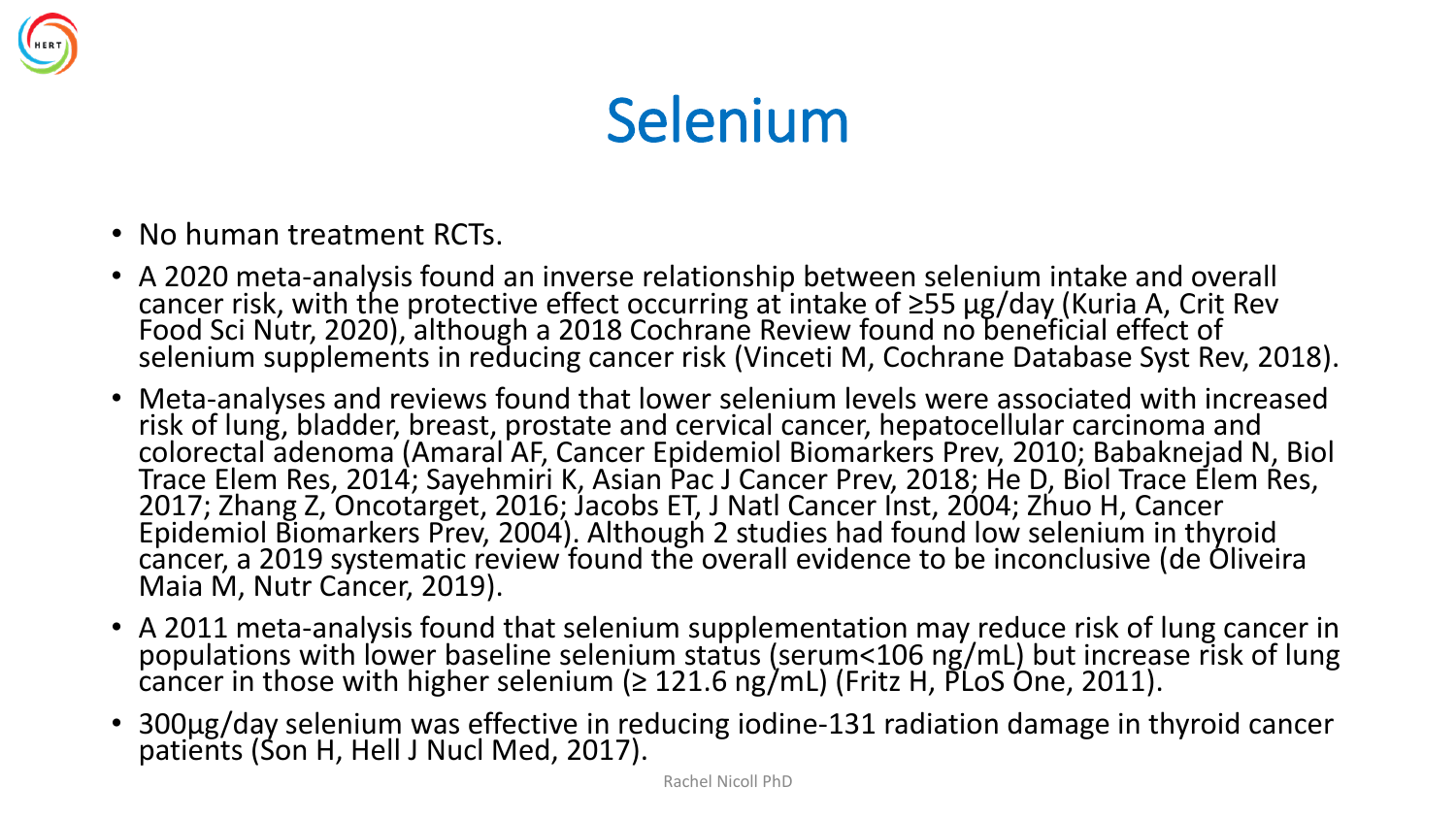

### **Taurine**

- No human treatment RCTs.
- In animal and *in vitro* studies, taurine suppressed Ehrlich ascites carcinoma and colon and breast cancer tumour formation, inhibited its progression, reduced proliferation and increased apoptosis and upregulated immune surveillance against tumour cells (Wang G, Oxid Med Cell Longev, 2020; Vanitha MK, J Biochem Mol Toxicol, 2018; Ibrahim HM, Biomed Pharmacother, 2018, He YU, Anticancer Res, 2018). In nasopharyngeal and cervical carcinoma, colorectal and lung cancer, gliomas and myeloid leukaemia, taurine decreased proliferation and increased mitochondrial apoptosis by activating caspases (He F, Adv Exp Med Biol, 2019; Li H, Chin Med J, 2019; Liu Z, Libyan J Med, 2018; Tu S, Oncol Lett, 2018; El-Houseini ME, Leuk Lymphoma, 2013; Opstad KS, Br J Cancer, 2009).
- Taurine enhanced the effect of chemotherapy in cervical cancer and other tumour cells (Kim T, Adv Exp Med Biol, 2013; Sadzuka Y, Biol Pharm Bull, 2009).
- In animals, taurine prevented chemotherapy-induced brain injury and dysfunction (Owoeye O, Biomed Pharmacother, 2018). It could also reduce chemotherapy-induced intestinal mucositis, hepatic, renal and reproductive organ damage and mammary oxidative damage (Al-Asmari AK, Hum Exp Toxicol, 2016; Parvez S, Basic Clin Pharmacol Toxicol, 2008; Tabassum H, Hum Exp Toxicol, 2007).
- Blood taurine levels were significantly lower in breast cancer patients compared to controls (El Agouza IM, Angiogenesis, 2011) but were higher in patients with oesophageal cancer (Lamônica-Garcia VC, Arq Gastroenterol, 2008). Rachel Nicoll PhD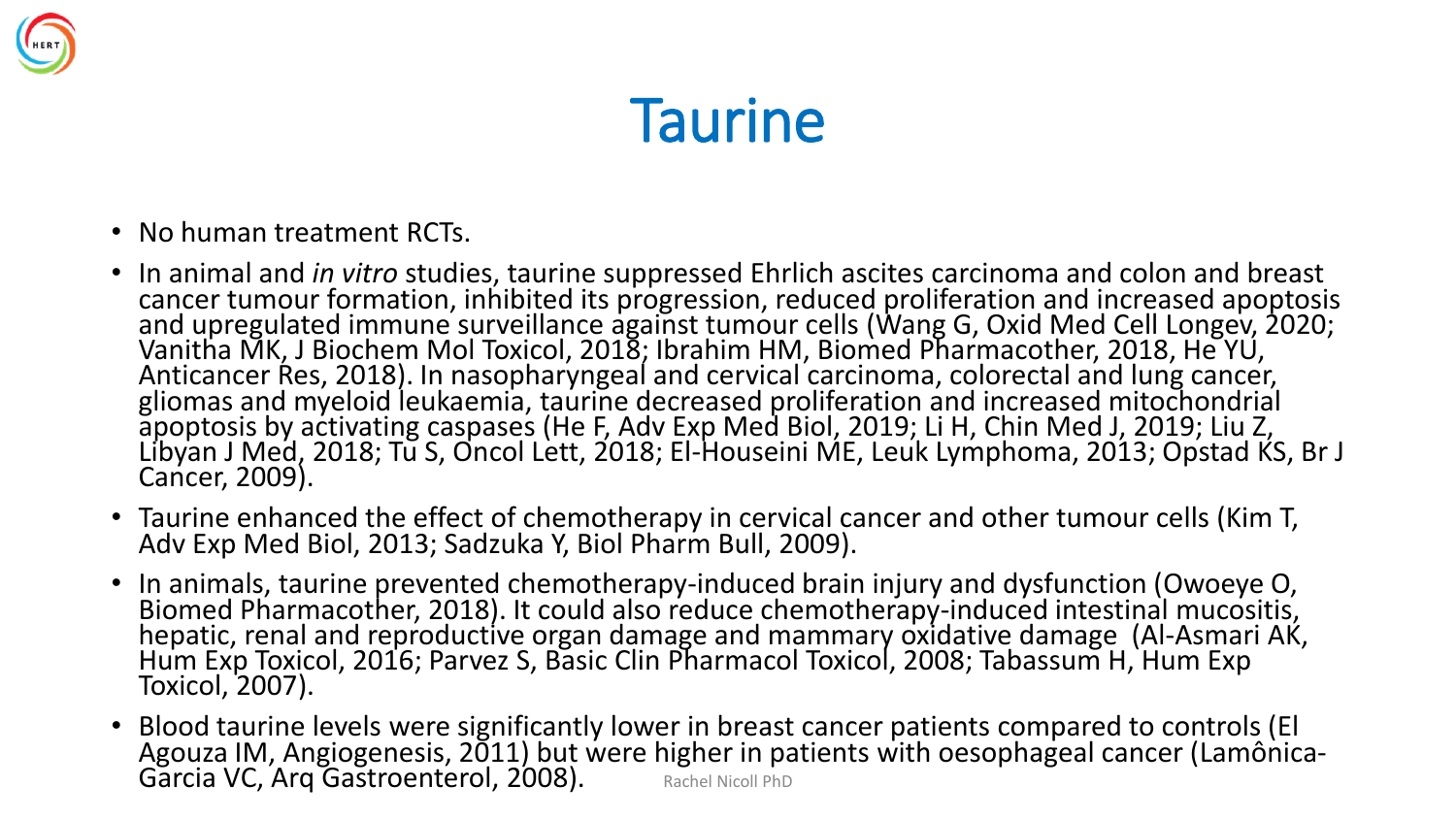

### Vitamin A

- In patients with head, neck or lung cancer, most with a history of smoking, a combination of vitamin A and N-acetylcysteine resulted in no survival benefit (van Zandwijk N, J Natl Cancer Inst, 2000).
- Treatment with 13-Cis retinoic acid, a synthetic vitamin A derivative, for 2 years had no impact on development of second primaries in head and neck cancer (Bhatia AK, Cancer, 2017) and in combination with chemotherapy did not improve the response rate in treatment of locally advanced and metastatic pancreatic cancer (Michael A, Clin Oncol, 2007).
- Studies found no association of serum retinol and liver cancer incidence but for prostate cancer incidence 2 studies showed no association and another showed a positive association, while a 3<sup>rd</sup> found no association overall but the highest versus lowest concentrations of serum retinol were associated with a 42% reduction in aggressive prostate cancer risk (Leelakanok N, Nutr Health, 2018; Gilbert R, Cancer Causes Control, 2012; Mondul AM, Am J Epidemiol, 2011; Beilby J, Eur J Clin Nutr, 2010; Schenk JM, Cancer Epidemiol Biomarkers Prev, 2009). Blood levels of vitamin A were inversely associated with bladder, cervical and colorectal cancer (Yalçin O, BJU Int, 2004; Zhang X, Gynecol Oncol, 2012; Musil F, Nutrition, 2005).
- Dietary intake of β-carotene was inversely associated with breast cancer survival but other vitamin A derivatives had no effect (He J, Clin Breast Cancer, 2018), while a 2008 Cochrane Review found that β-carotene in combination with vitamin A may increase gastrointestinal cancer mortality (Bjelakovic G, Cochrane Database Syst Rev, 2008).
- A 2020 Cochrane systematic review found that Vitamin A supplements increased lung cancer incidence and mortality in smokers or persons exposed to asbestos (Cortés-Jofré M, Cochrane Database Syst Rev, 2020). Several meta-analyses found that dietary vitamin A intake, including β-carotene, was inversely associated with risk of oesophageal adenocarcinoma, pancreatic, gastric, bladder, cervical, breast and lung cancer (Kubo A, Am J Gastroenterol, 2007; Zhang T, Biosci Rep, 2016; Kong P, PLoS One, 2014; Yu N, Nutrients, 2015; Tang JE, World J Surg Oncol, 2014; Zhang X, Gynecol Oncol, 2012; Fulan H, Cancer Causes Control, 2011), although others found that vitamin A supplements had no effect on incidence of haematological malignancy and colorectal or ovarian cancer (Psaltopoulou T, Nutr Cancer, 2018; Liu Y, Med Oncol, 2015; Crane TE, Cancer Epidemiol Biomarkers Prev, 2014).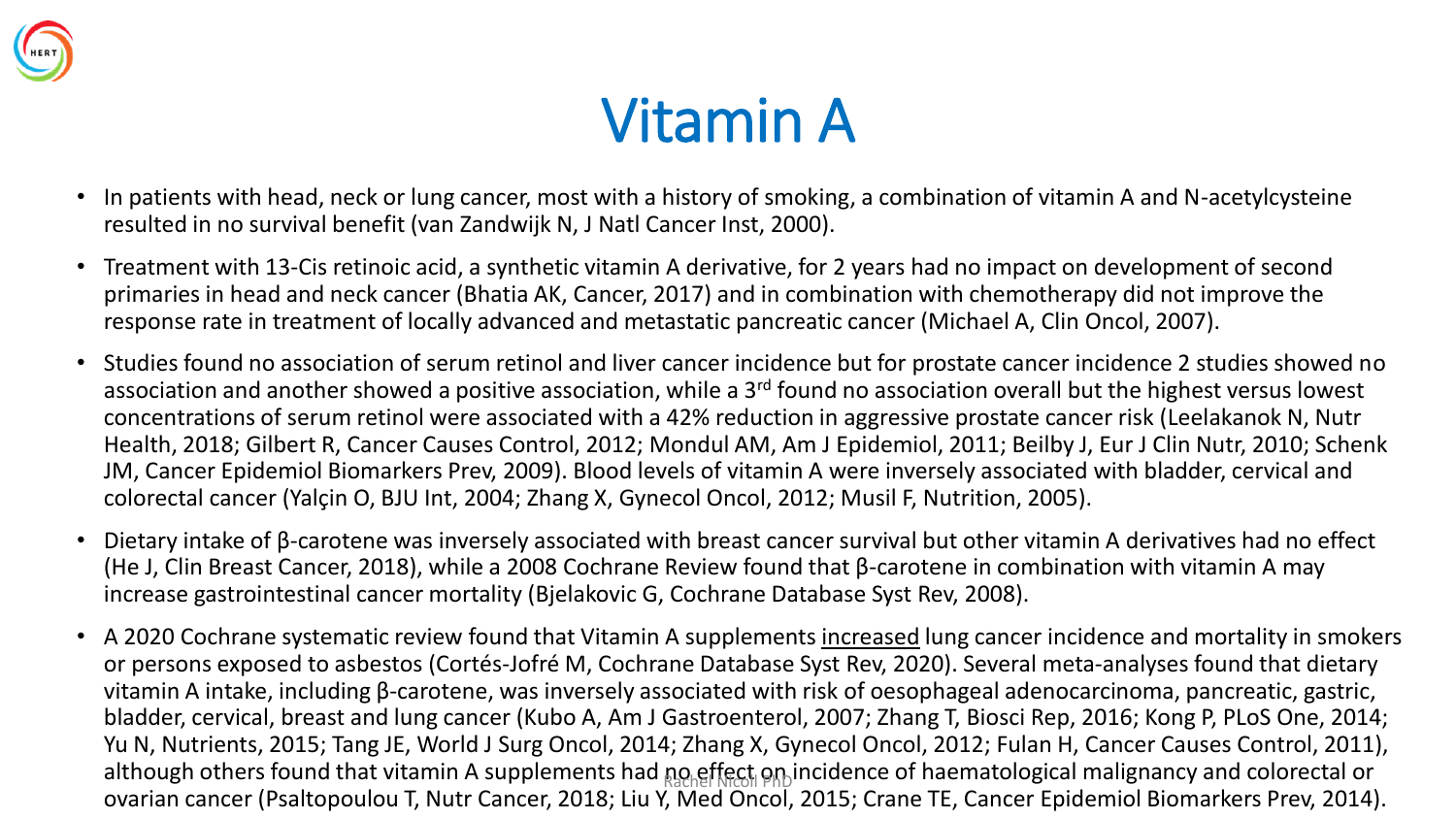

### Vitamin D

- Two 2019 meta-analyses showed that vitamin D significantly reduced cancer mortality (Zhang Y, BMJ, 2019; Keum N, Ann Oncol, 2019; Liu SL, Chin Med J, 2014), although a 2018 meta-analysis found no evidence of an effect of vitamin D supplementation on cancer-related deaths (Goulão B, Am J Clin Nutr, 2018), indicating no clear result.
- A trial of 40,000 IU/day vitamin D3 for 2-6 weeks in newly diagnosed breast cancer patients found no significant effects on tumour proliferation or apoptosis (Arnaout A, Breast Cancer Res Treat, 2019). A systematic review of supplementation in prostate cancer patients was inconclusive (Petrou S, Int J Vitam Nutr Res, 2018).
- A trial of 1,000 IU/day vitamin D had no effect on markers of proliferation, differentiation and apoptosis in mucosa of colorectal adenoma patients (Gao Y, PLoS One, 2018).
- Meta-analyses showed that serum vitamin D levels were not associated with incidence of lung or pancreatic cancer, although other recent meta-analyses found an inverse association between vitamin D serum level and incidence of breast, bladder, lung and thyroid cancer (Hossain S, Clin Nutr ESPEN, 2019; Zhao J, Nutrition, 2019; Zhao Y, Nutrition, 2016; Liao Y, Tumour Biol, 2015; ). There was also a significant inverse dose-response relationship between circulating vitamin D levels and survival in breast cancer patients (Hu K, Integr Cancer Ther, 2018). Meta-analyses found that higher blood vitamin D was associated with an increased risk of non-melanoma skin cancer, adenocarcinoma or oesophageal squamous cell carcinoma (Zgaga L, Cancer Epidemiol Biomarkers Prev, 2016; Caini S, Eur J Cancer, 2014) although a 2015 meta-analysis found an inverse association between serum vitamin D levels and incidence of colorectal adenoma (Choi YJ, World J Gastroenterol, 2015). Both low and high vitamin D concentrations were associated with increased risk of prostate cancer (Kristal AR, Cancer Epidemiol Biomarkers Prev, 2014).
- A 2019 meta-analysis and 2014 Cochrane Review found no firm evidence that vitamin D supplementation affects overall cancer occurrence (Keum N, Ann Oncol, 2019; Bjelakovic G, Cochrane Database Syst Rev, 2014), while a 2019 metaanalysis found an inverse association between vitamin D intake and breast cancer incidence (Hossain S, Clin Nutr ESPEN, 2019). Furthermore, a 2018 meta-analysis showed that a high vitamin D intake was inversely correlated with lung cancer risk; every 100 IU/day increase in vitamin D intake decreased the risk of lung cancer by 2.4% (Wei H, Medicine, 2018).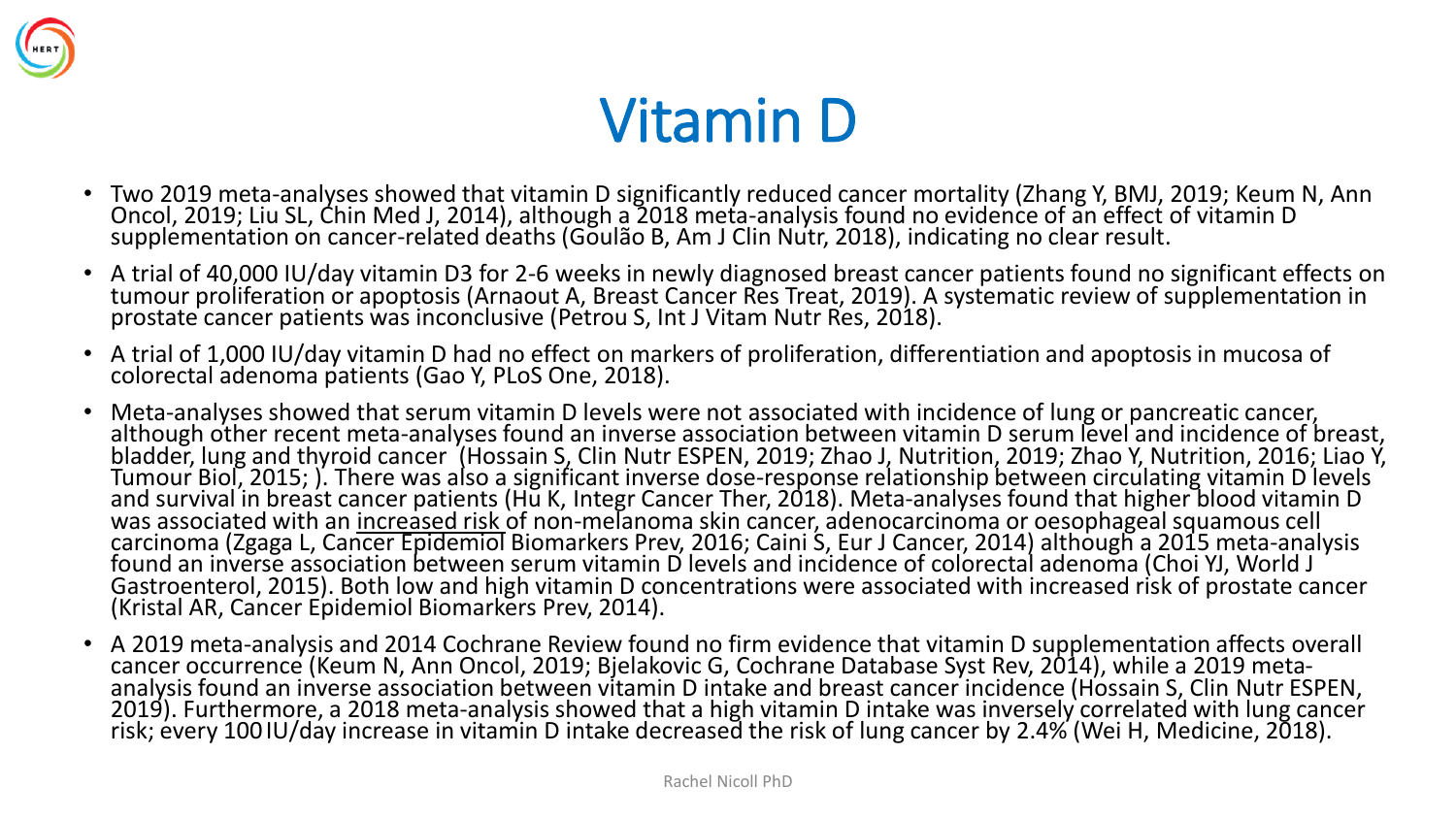



- An RCT of 150mg/day zinc sulphate in patients with head and neck cancers undergoing radiotherapy showed no increase in circulating T lymphocytes, T lymphocyte subpopulations or survival (Sangthawan D, Nutr Cancer, 2015).
- Meta-analyses found that lower blood zinc concentrations were associated with increased breast, cervical, prostate, bladder, head and neck, liver, digestive tract and lung cancer risk (Jouybari L, J Trace Elem Med Biol, 2019; Wang Y, World J Surg Oncol, 2019; Xie Y, J Int Med Res, 2018; Mahmoud AM, PLoS One, 2016; Gumulec J, PLoS One, 2014; Li P, Clin Nutr, 2014; Mao S, Biol Trace Elem Res, 2013).
- A 2018 meta-analysis showed that each 5 mg/day increase in zinc intake was associated with a 15% reduction in oesophageal cancer (Ma J, Nutr Res, 2018), while other meta-analyses showed that higher zinc intake was also protective against pancreatic and colorectal cancer (Li L, Biosci Rep, 2017; Qiao L, Cancer Causes Control, 2013).
- A 2019 meta-analysis showed that zinc supplementation reduced the severity of oral mucositis during chemo/radiotherapy (Chaitanya NC, J Nutr Sci Vitaminol, 2019). RCTs also showed that 70mg/day zinc for 16 weeks prevented fatigue and maintained quality of life of patients with colorectal cancer (Ribeiro SMF, Einstein, 2017), although 100mg/day induced no improvement in chemotherapy-induced alteration in taste or smell (Lyckholm L, J Pain Palliat Care Pharmacother, 2012).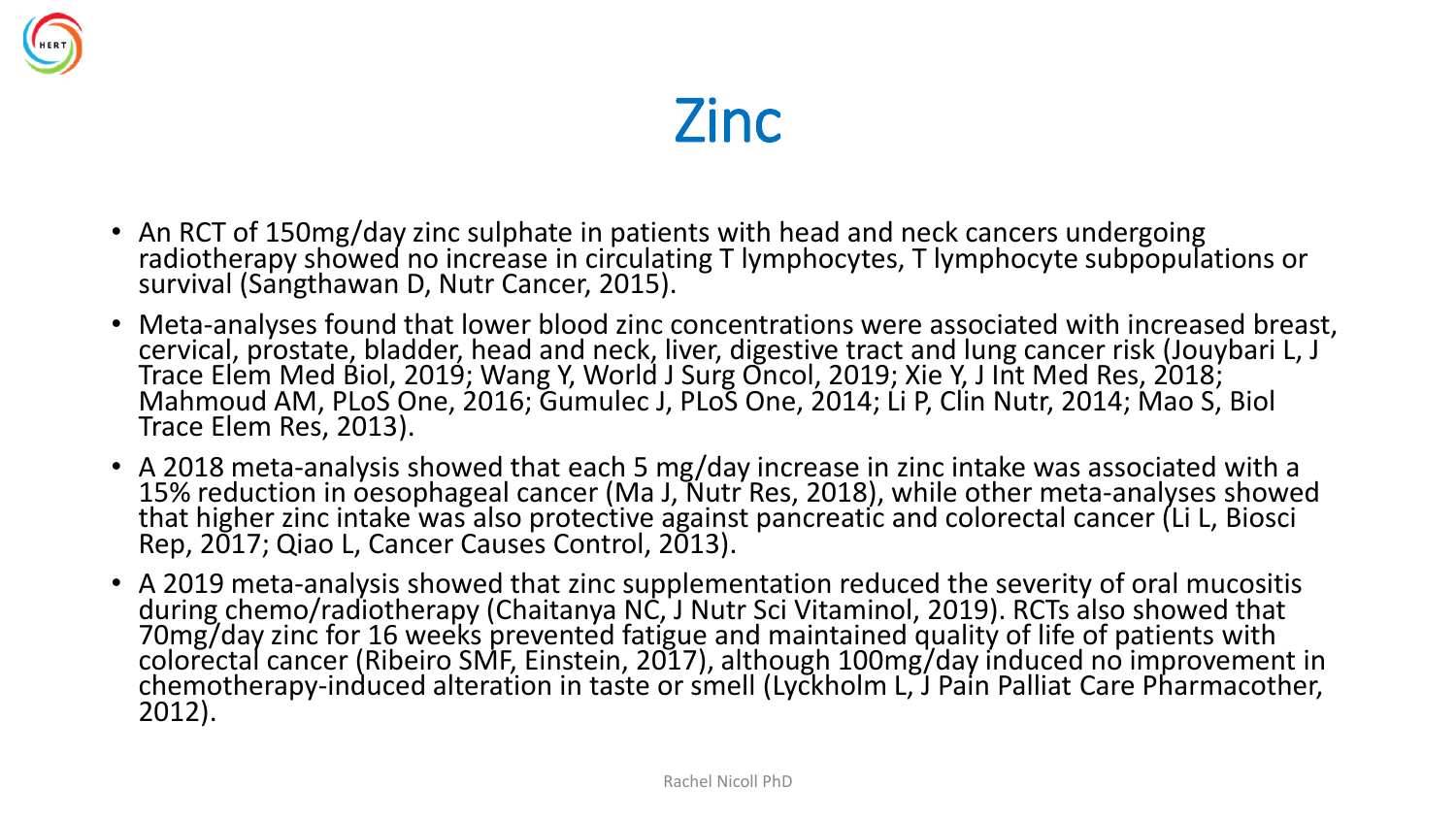

# Apigenin

- No human treatment RCTs.
- In hepatocellular carcinoma cells, apigenin with chemotherapy has an additive effect on migration, invasion, apoptosis and gene expression than chemotherapy alone (Şirin N, Gene, 2020).
- In colorectal and hepatocellular carcinoma cells, apigenin reduced cell growth and senescence by induction of apoptosis and inhibited metastasis (Zohreh B, Anticancer Agents Med Chem, 2019; Tong J, Biosci Rep, 2019; Yang J, Biomed Pharmacother, 2018). In triple negative breast, cervical, lung and bladder cancer, malignant melanoma and nasopharyngeal and renal carcinoma cells, apigenin has an anti-invasive, anti-migration and anti-proliferative effect (Lee HH, 2019; Xia Y, J Agric Food Chem, 2018; Zhang Y, Biosci Rep, 2018; Meng S, Oncotarget, 2017; Zhao G, Oncol Rep, 2017; Souza RP, Oxid Med Cell Longev, 2017; Zhou Z, Anticancer Drugs, 2017).
- Apigenin also inhibited hypoxia-induced stem cell marker expression in head and neck squamous cell carcinoma cells, reduced the invasiveness of stem-like cells in glioblastoma, reduced prostate cancer stem cell survival and migration and inhibited the self-renewal capacity of ovarian cancer stem-like cells (Ketkaew Y, Arch Oral Biol, 2017; Kim B, Phytother Res, 2016; Erdogan S, Life Sci, 2016; Tang AQ, Mol Med Rep, 2015).
- In rodents, apigenin inhibited growth of chemotherapy-resistant colon cancer and UVB-induced skin cancer (Chen X, J BUON, 2019; Mirzoeva S, Neoplasia, 2018). *In vitro*, it also overcame chemotherapy resistance in breast and ovarian cancer cells (Seo HS, Oncol Rep, 2017; Suh YA, Int J Oncol, 2015) and enhanced interferon gamma treatment in cervical squamous cell carcinoma and adenocarcinoma (Yang PM, Oncotarget, 2017).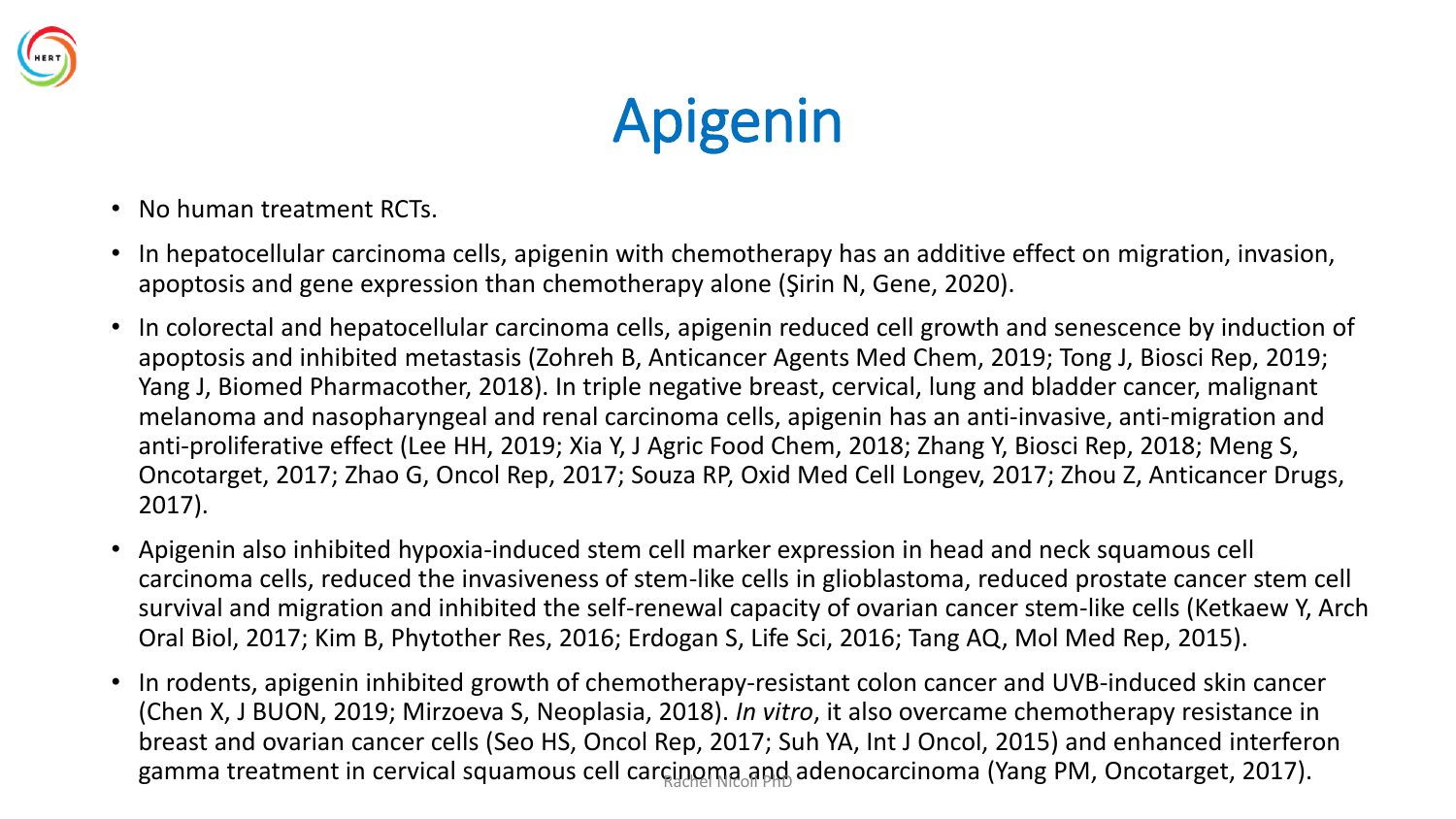

### Baicalin/Baicalein

- In cancer patients with cachexia, baicalin supplements for 3 months increased lean body mass (Emanuele E, Neuro Endocrinol Lett, 2016).
- Baicalin and baicalein decreased viability, arrested cell cycle, inhibited proliferation, migration and invasion and stimulated apoptosis in prostate, thyroid, lung, pancreatic, cervical, breast and colorectal cancer, oral squamous cell carcinoma, acute lymphoblastic leukaemia and malignant melanoma cells (Ma SC, J Biol Regul Homeost Agents, 2020; Zeng Q, Mol Med Rep, 2020; Yi S, J BUON, 2020; Deng X, Int J Biol Sci, 2020; Cui J, Biofactors, 2020; Lian H, J Cancer Res Ther, 2019; Liu ZH, Onco Targets Ther, 2019, Yang X, Braz J Med Biol Res, 2019; Gao Z, Int J Oncol, 2020; Du HW, Anal Methods, 2020; Liu DK, Oncotarget, 2020; Yu Z, Mol Cell Biochem, 2020; Orzechowska BU, Int Immunopharmacol, 2020).
- Baicalin and baicalein suppressed stem cell-like characteristics ('stemness') in liver, pancreatic, ovarian, colorectal and triple negative breast cancer cells (Koh SY, Nutrients, 2019; Wu R, Hepatology, 2019; Song L, Acta Biochim Biophys Sin, 2018; Li Y, Onco Targets Ther, 2020; Yang B, J Cancer, 2020).
- *In vitro* studies showed that baicalin and baicalein enhanced the effect of chemotherapy in inhibiting tumour growth, angiogenesis and cell proliferation and invasion and induced apoptosis in gastric, breast, ovarian and non-small cell lung cancer cells (Li P, Biochem Biophys Res Commun, 2020; Lu L, Phytother Res, 2020; Zeng A, Front Pharmacol, 2020; Choi BY, BMC Complement Altern Med, 2017).
- In rodents, baicalein reduced intestinal and rectal cancer progression and tumour number and increased survival by nearly 100% (Wang  $C_{\text{sec}}$ Clin Transl Oncol, 2020).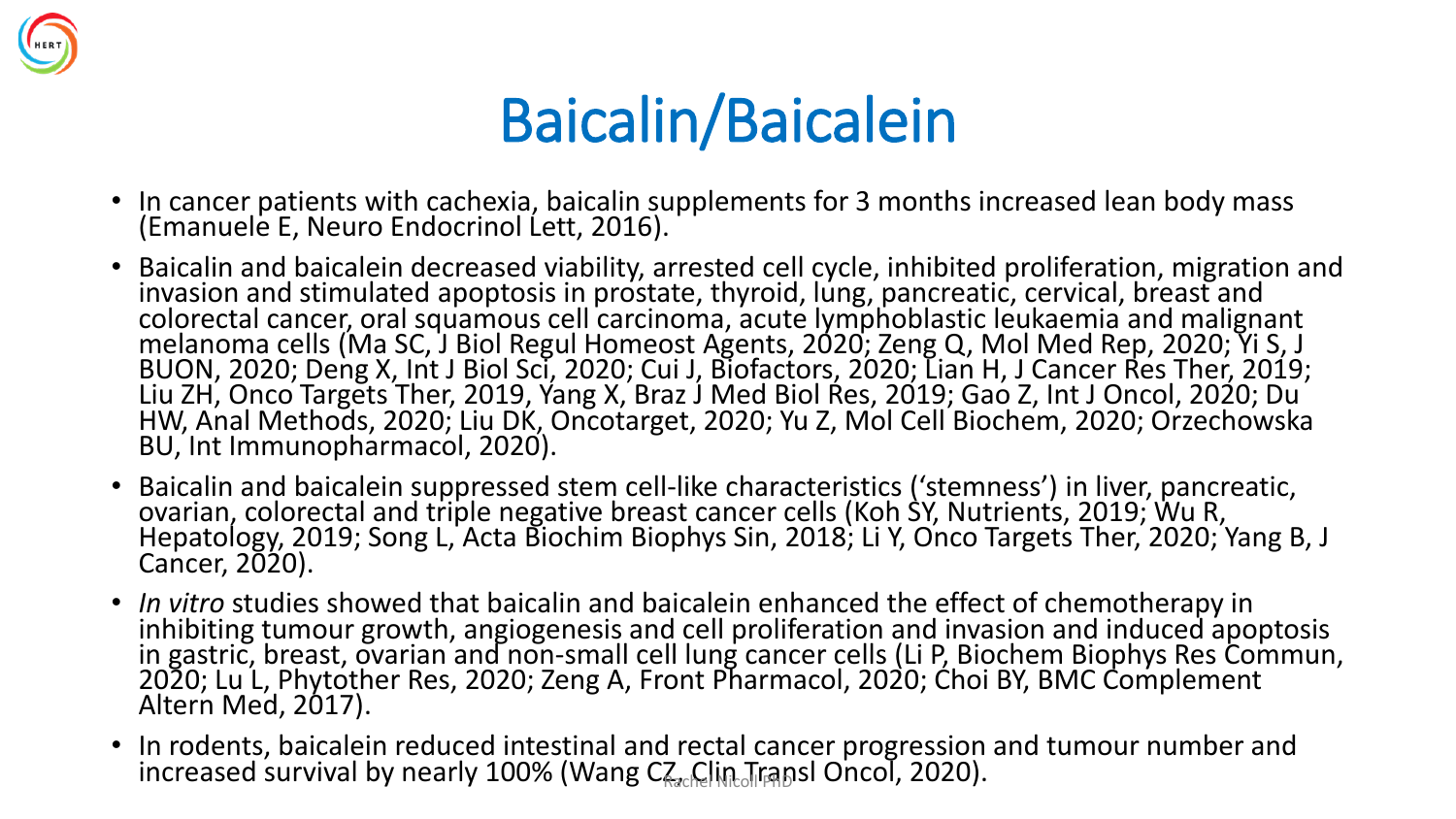

### Curcumin

- In patients with metastatic colorectal cancer, the addition of curcumin to chemotherapy increased progression-free survival and overall survival by 70% and 251% respectively (Howells LM, J Nutr, 2019). Similarly, in patients with prostate cancer undergoing intermittent androgen deprivation, 1440 mg/day curcumin for 6 months, a significantly lower proportion of patients had PSA progression (10% vs 30%) but there was no change to other parameters (Choi YH, Prostate, 2019). In pancreatic cancer patients, the addition of curcumin complexed with phospholipids improved chemotherapy response rate (Pastorelli D, Pharmacol Res, 2018).
- A 2019 systematic review of patients undergoing chemo- or radiotherapy found that curcumin gel or mouthwash reduced the symptoms of oral mucositis (Normando AGC, Phytother Res, 2019). In early stage breast cancer patients receiving adjuvant hormonal therapy, a combination of hydroxytyrosol, omega-3 fatty acids and curcumin improved pain and inflammation (Martinez N, Clin Transl Oncol, 2019). Similarly, curcumin improved the oxidative status of patients undergoing radiotherapy and reduce radiation-induced dermatitis (Hejazi J, Nutr Cancer, 2016; Ryan JL, Radiat Res, 2013). When complexed with phospholipids could alleviate many of the chemo- and radiotherapy side effects (Belcaro G, Phytother Res, 2014).
- Two 2020 systematic reviews of *in vitro* studies showed that curcumin could enhance the anti-tumour activity of chemotherapy in acute lymphoblastic leukaemia and gastric cancer cells by inducing apoptosis and increasing expression of the tumour suppressor protein p53 levels (Haghighian HK, Nutr Cancer, 2020; Najafi M, Life Sci, 2020). Similarly, curcumin induced apoptosis by increasing endoplasmic reticulum stress and upregulating the unfolded protein response and increased p53 levels in papillary thyroid carcinoma and colorectal cancer cells (Zhang L, Medicine, 2018; He ZY, Cancer Invest, 2011).
- Curcumin could also enhance the anti-proliferative and pro-apoptotic effects of chemotherapy in colorectal liver metastatic cells, while reducing expression of cancer stem cell-associated markers (James MI, Cancer Lett, 2015).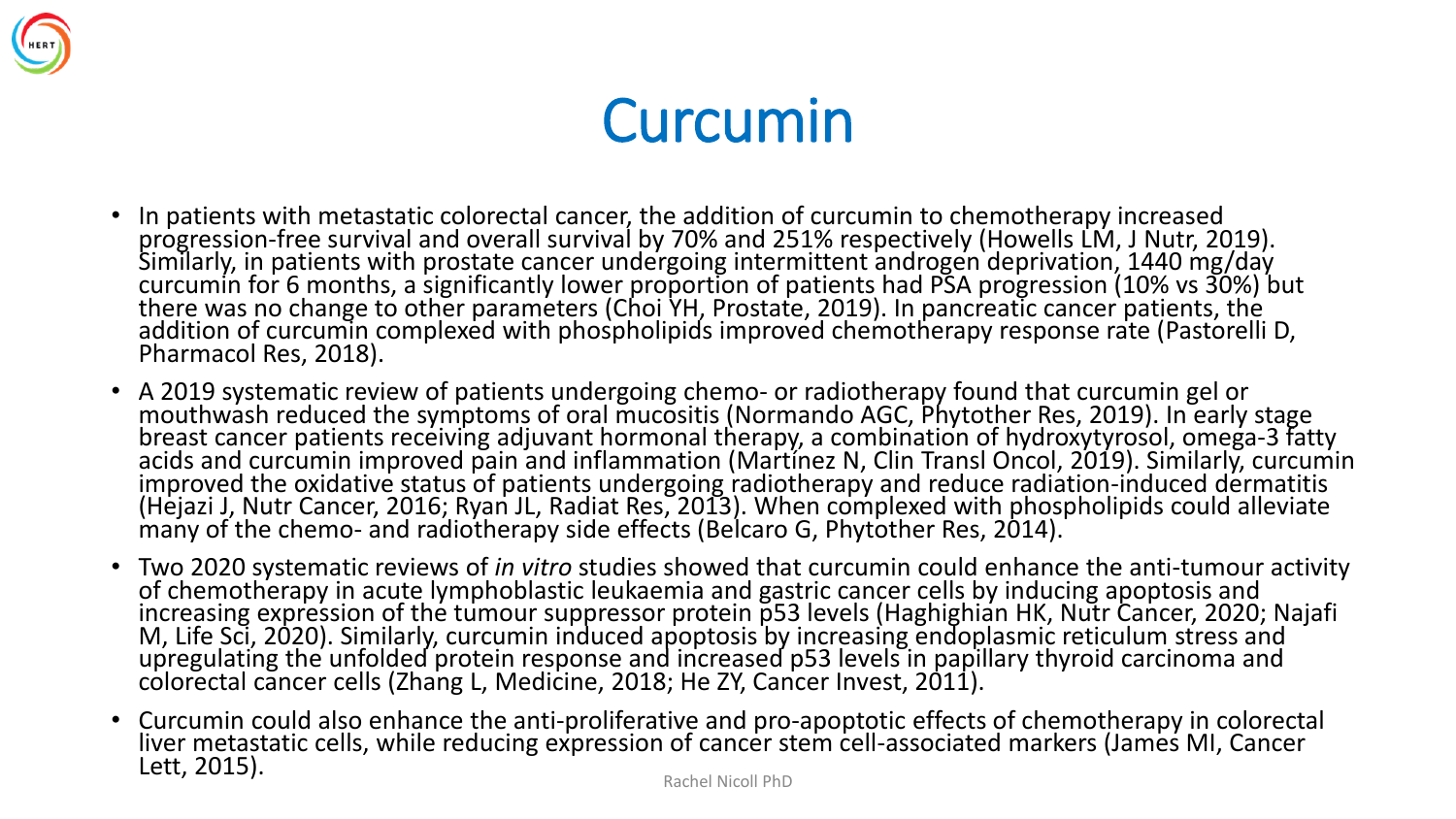

# Epigallocatechin-3-gallate (EGCG)

- In men with prostate cancer, 800 mg/day EGCG plus other catechins reduced serum prostate-specific antigen (PSA) and other prostate cancer markers (McLarty J, Cancer Prev Res, 2009).
- In postmenopausal women at risk of breast cancer taking 1,315 mg/day total catechins, including 843 mg/day EGCG, for 12 months, absolute mammographic density was no different but the percentage had significantly reduced in women aged 50-55 but not in older women, showing an age-dependent effect similar to that of tamoxifen (Samavat H, Cancer Prev Res, 2017). Subjects consuming 800mg/day EGCG showed significantly reduced biomarkers related to colorectal cancer pathogenesis (Hu Y, Br J Nutr, 2016). In men at risk of prostate cancer consuming 400mg/day EGCG for 1 year there was no difference in the incidence of prostate cancer, although with 600mg/day for 1 year there were fewer tumours compared to placebo (3% vs 30%) but no difference in PSA score and among Chinese men prostate cancer risk was inversely associated with EGCG intake (Kumar NB, Cancer Prev Res, 2015; Bettuzzi S, Cancer Res, 2006; Lee PMY, Prostate Cancer Prostatic Dis, 2017).
- *In vitro* studies showed that EGCG induced cytotoxicity and apoptosis and reduced growth, migration and invasion of colorectal, breast, gastric, head and neck and pancreatic cancer, chronic myeloid leukaemia, hepatocellular carcinoma and nasopharyngeal carcinoma cells (Md Nesran ZN, Biomed Res Int, 2019; Wei R, Nutrients, 2019, Sheng J, Molecules, 2019; Ho HC, J Cell Physiol, 2019; Xiao X, Clin Exp Pharmacol Physiol, 2019; Zhao J, Nat Commun, 2021). EGCG can also inhibit DNA repair and enhance the effects of chemotherapy in cancer cells (Heyza JR, Nutrients, 2018; Liu L, Pathol Res Pract, 2017; Shin YS, Phytomedicine, 2016; Li S, Sci Rep, 2016, Yang C, Int J Food Sci Nutr, 2016).
- EGCG also inhibited cancer stem cell-like properties in lung, breast and colorectal cancer cells (Jiang P, J Cell Biochem, 2018; Toden S, Oncotarget, 2016; Pan X, J Pharmacol Sci, 2016).
- In patients undergoing radiotherapy, EGCG alleviated acute radiation esophagitis and could alleviate skin damage when applied topically (Zhao H, Radiother Oncol, 2019; Zhu W, Oncotarget, 2016; Zhao H, Br J Radiol, 2016).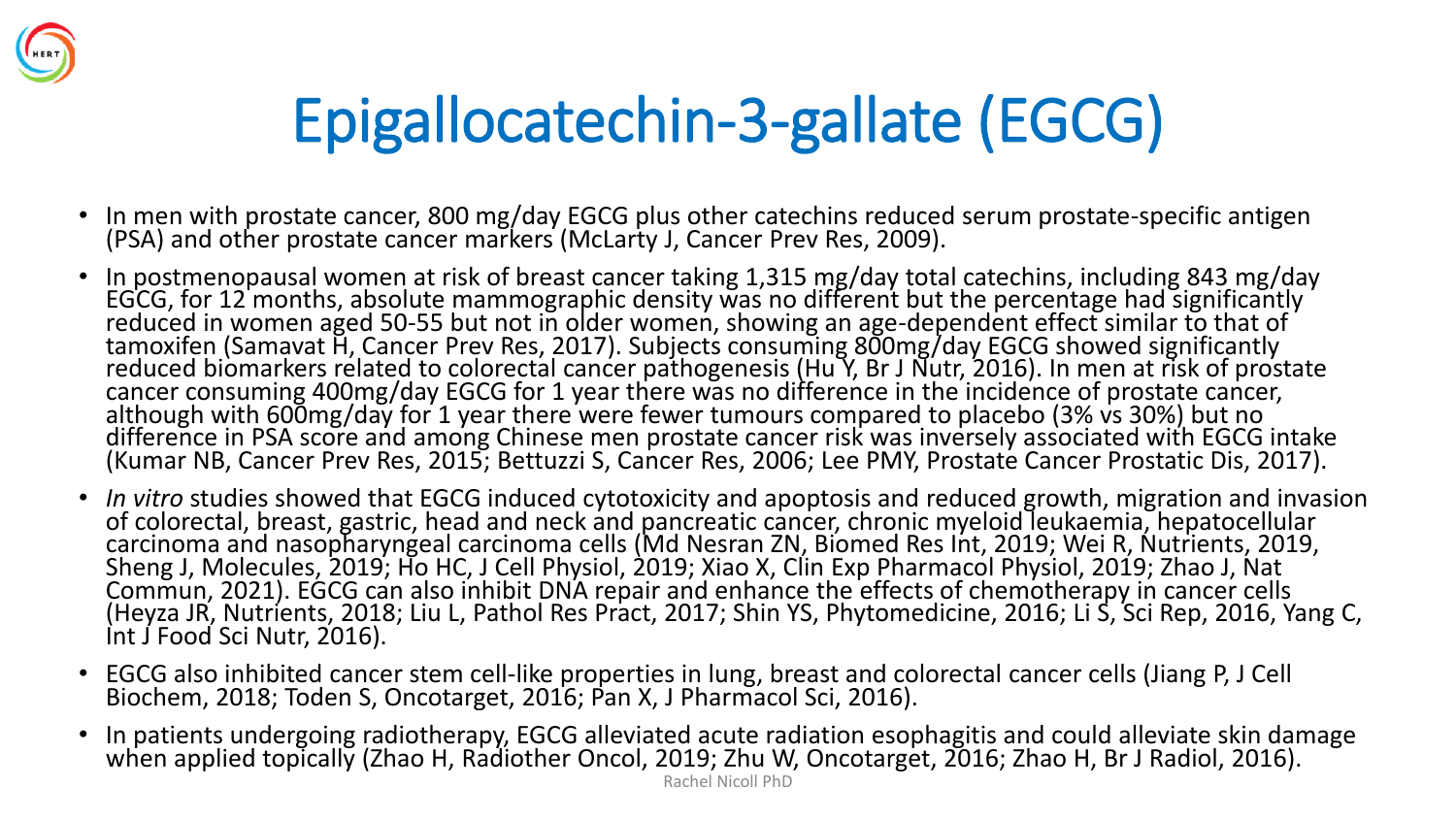

### Grape seed extract (GSE)

- No human treatment RCTs.
- GSE can inhibit cell viability, growth, proliferation and invasion and induce DNA damage and apoptosis in breast, liver, prostate, colorectal, bladder, skin, non-small cell lung and head and neck cancer cells and oral squamous cell carcinoma (Abroodi Z, Asian Pac J Cancer Prev, 2019; Leone A, Int J Mol Sci, 2019; Kumar A, Nutrients, 2018; Hamza AA, Sci Rep, 2018; Shrotriya S, Mol Carcinog, 2015; Kumar S, Oncotarget, 2014; Aghbali A, Bosn J Basic Med Sci, 2013; Raina K, Food Chem Toxicol, 2013; Tyagi A, Nutr Cancer, 2013; Derry M, Cancer Lett, 2013; Perde-Schrepler M, J Photochem Photobiol B, 2013; Shrotriya S, Carcinogenesis, 2012).
- GSE could inhibit the self-renewal of prostate cancer stem cells (Tyagi A, Mol Carcinog, 2019).
- GSE can also enhance chemotherapy-induced growth inhibition, cell cycle arrest, doublestrand breaks and p53 accumulation in colorectal cancer cells (Ravindranathan P, Carcinogenesis, 2019) and can enhance the growth inhibition of chemotherapy in rodent models of colon cancer and reduced incidence of mucositis (Cheah KY, PLoS One, 2014).
- In rodent models, GSE reduced prostate tumour growth and decreased the metastasis of colon cancer to the lungs (Derry MM, Exp Toxicol Pathol, 2014; Kaur M, Pharm Res, 2009).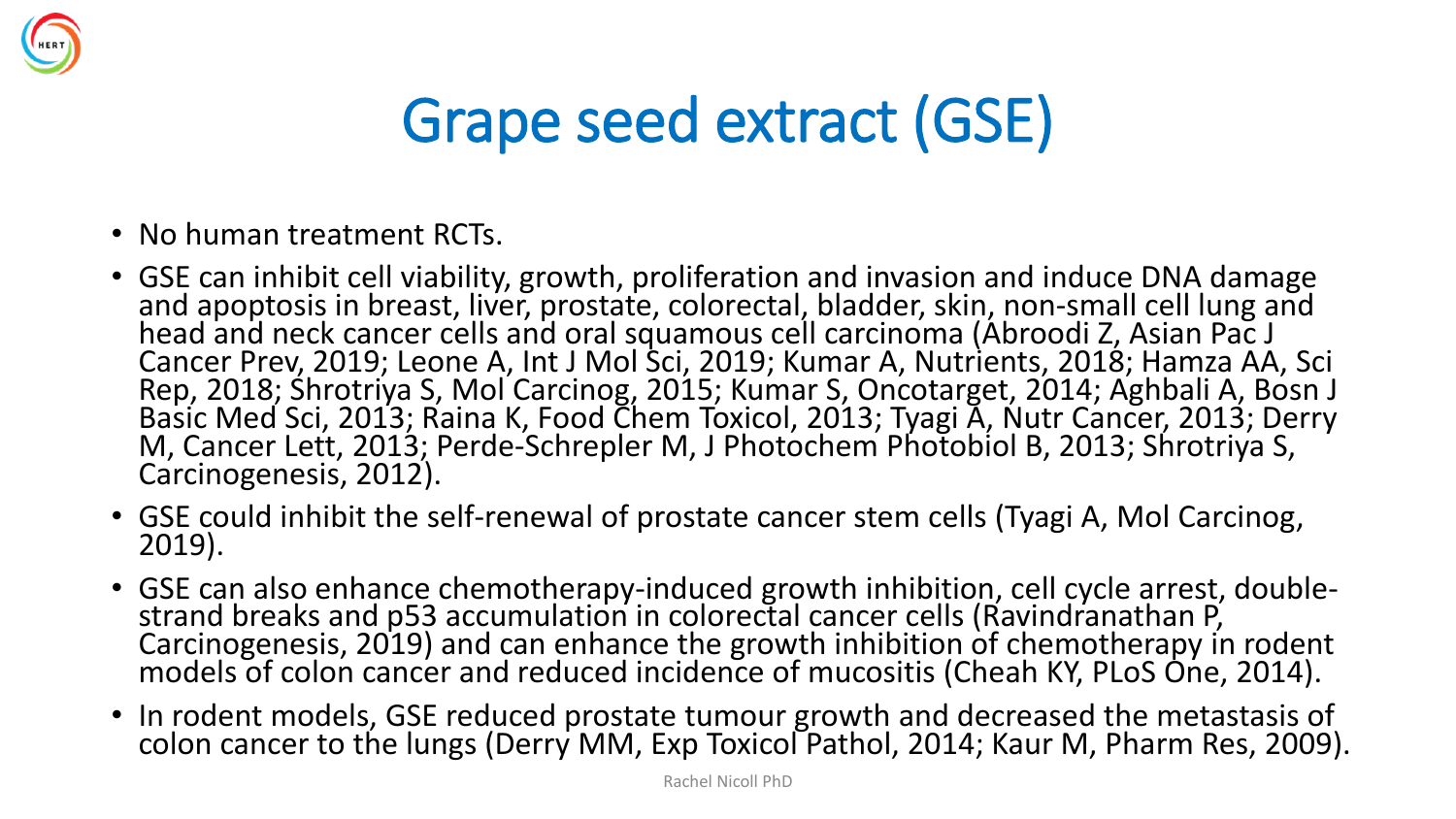

#### Icariin

- No human treatment RCTs.
- In oestrogen receptor-negative breast cancer cells, icariin was found to stimulate proliferation  $(Ma$  HR,  $Int J$  Mol Med,  $2014$ ).
- Icariin inhibited growth, proliferation, migration and invasion and promoted apoptosis in breast, ovarian, cervical, pancreatic, colon, oesophageal, gastric, thyroid, osteosarcoma, epidermoid carcinoma, melanoma, glioblastoma and lung cancer cells (Wang S, J Ethnopharmacol, 2020; Alhakamy NA, Pharmaceutics, 2020; Wu X, Life Sci, 2019; Huang S, J BUON, 2019; Zheng X, Biomed Pharmacother, 2019; Fang L, Biomed Pharmacother, 2011; Tian M, Braz J Med Biol Res, 2018; Ren Y, Oncol Lett, 2018; Jiang S, Cell Mol Biol, 2018; Wang D, Oncotarget, 2017; Gu ZF, Environ Toxicol Pharmacol, 2017; Xu B, Clin Exp Pharmacol Physiol, 2015; Wu J, Mol Med Rep, 2013; Wang Y, Eur J Pharmacol, 2010).
- Icariin enhances the apoptotic effect and tumour growth reduction of chemo/radiotherapy in colorectal, gallbladder, ovarian, osteosarcoma, glioblastoma and breast cancer cells and hepatocellular carcinoma (Kim B, Int J Oncol, 2020; Cheng X, Breast Cancer, 2019; Jiang S, Int J Oncol, 2019; Wang ZD, Chin J Nat Med, 2018; Yang L, Cell Biochem Biophys, 2015; Zhang Y, Cell Biochem Biophys, 2014; Li W, Cell Biochem Biophys, 2014; Zhang DC, Acta Pharmacol Sin, 2013).
- It also reduced chemotherapy-induced neuropathic pain, renal injury, bone marrow microvascular damage and bone loss in rodents (Gui Y, Mol Pain, 2018; Hassanshahi M, J Cell Physiol, 2019; Ma P, Am J Transl Res, 2015).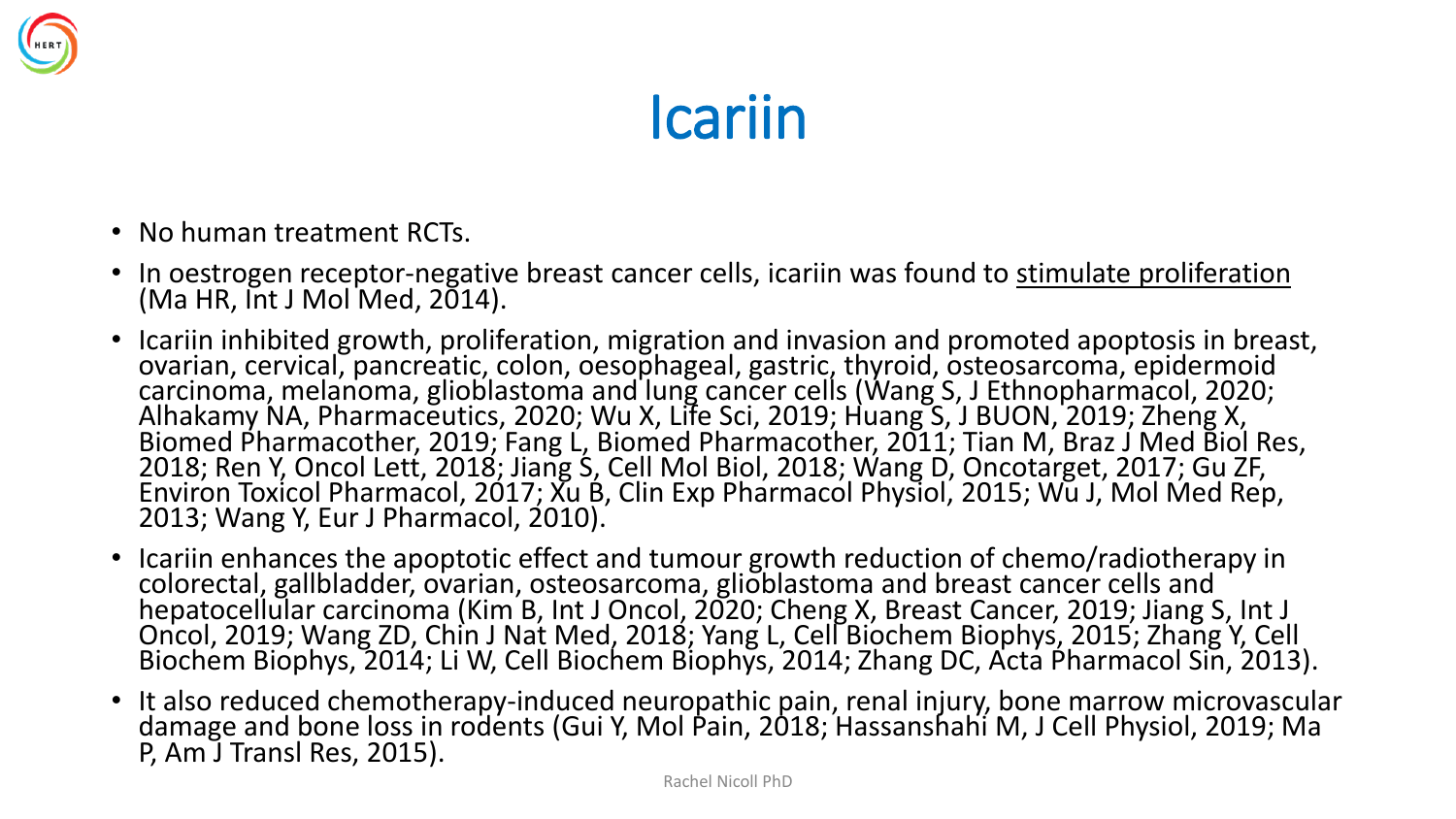

### Kaempferol

- No human treatment RCTs.
- In vitro studies showed that kaempferol can induce cell cycle arrest and DNA damage, inhibit cell growth, proliferation, migration and invasion and promote apoptosis in prostate, breast, ovarian, cervical, renal, liver, pancreatic, bladder, lung, oral, colorectal, gastric and endometrial cancer, leukaemia, osteosarcoma and malignant melanoma cells (Da J, Anal Cell Pathol, 2019; Lei X, J BUON, 2019; Yang S, J BUON, 2019; Zhu G, Int J Immunopathol Pharmacol, 2018; Wu P, Molecules, 2018; Han X, Biomed Pharmacother, 2018; Choi JB, J Agric Food Chem, 2018; Kim TW, Cell Death Dis, 2018; Zhu L, Oncol Res, 2019; Yang J, J BUON, 2018; Hung TW, Int J Med Sci, 2017; Kashafi E, Biomed Pharmacother, 2017; Lee J, PLoS One, 2016; Wu LY, Am J Chin Med, 2015; Lin CW, PLoS One, 2013; Chen HJ, Oncol Rep, 2013).
- Kaempferol also suppresses UV radiation-induced skin cancer (Yao K, Cancer Prev Res, 2014).
- Kaempferol can enhance the apoptotic effect of chemo- and radiotherapy, as well as reduction of cell viability, angiogenesis and proliferation in colorectal, non-small cell lung and ovarian cancer, glioma and leukaemia cells (Hassanzadeh A, Anticancer Agents Med Chem, 2019; Li Q, Mol Med Rep, 2019; Riahi-Chebbi I, Sci Rep, 2019; Zhao Y, Med Sci Monit, 2017; Kuo WT, Oncol Rep, 2015; Siegelin MD, Mol Cancer Ther, 2008).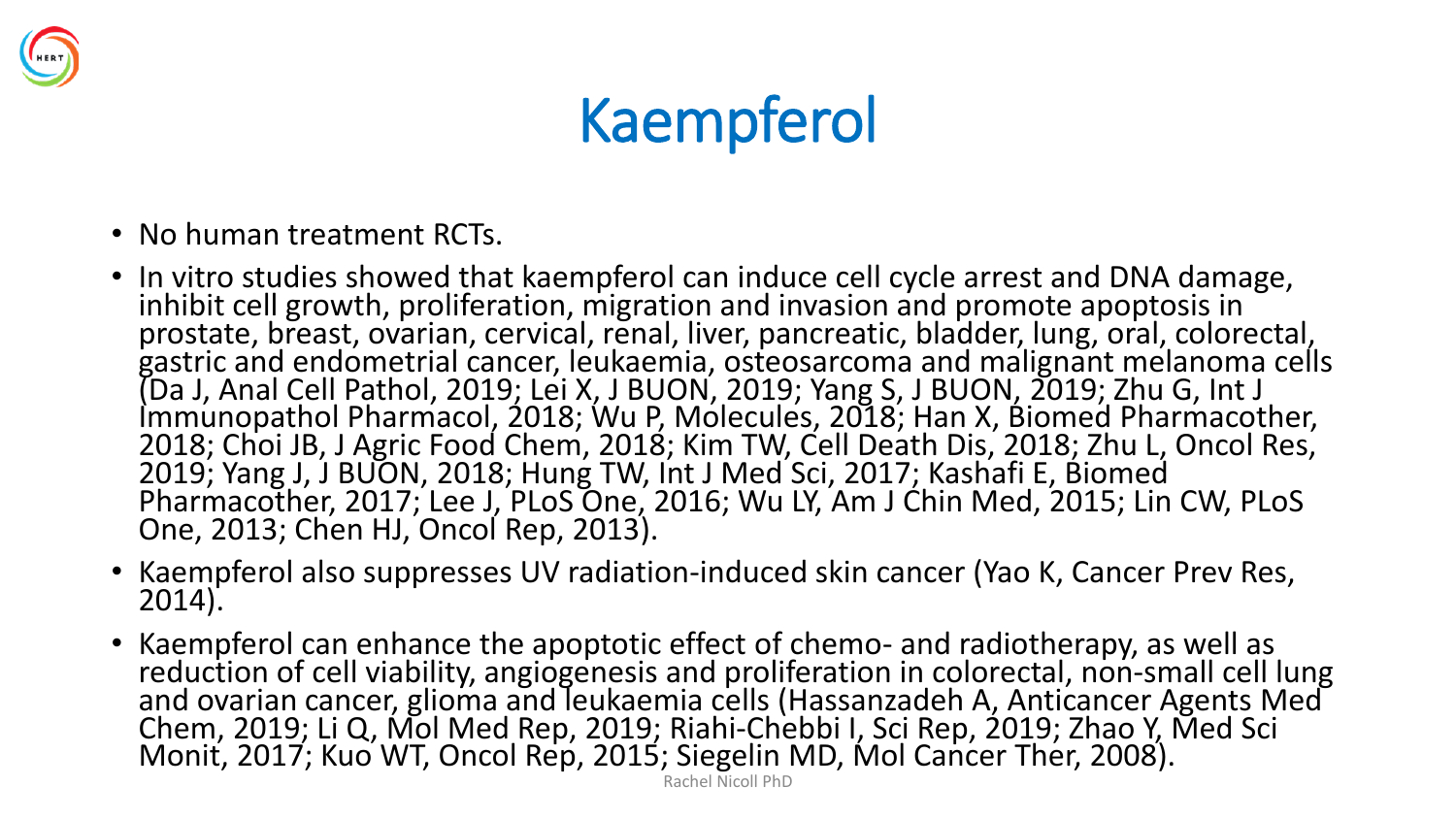

### Luteolin

- No human treatment RCTs.
- In vitro studies show that luteolin upregulates apoptosis, damages DNA and inhibits angiogenesis, proliferation, migration and invasion in liver, colorectal, non-small cell lung, gastric, pancreatic, prostate, ovarian, cervical and breast cancer, melanoma, myeloid leukaemia and glioblastoma cells (Lee Y, Biochem Biophys Res Commun, 2019; Gao G, Artif Cells Nanomed Biotechnol, 2019; Yao Y, Oncol Rep, 2019; Yu Q, Cell Death Dis, 2019; Yao X, Food Funct, 2019; El Gueder D, Environ Sci Pollut Res Int, 2018; Li Z, Food Funct, 2018; Chen PY, Int J Mol Sci, 2018; Liu H, Cancer Biol Ther, 2017; Zang M, Biochem Biophys Res Commun, 2017; Seo Y, PLoS One, 2017; Lin TH, Food Funct, 2017; Tjioe KC, Nutr Cancer, 2016).
- Luteolin enhances the effect of chemo- and radiotherapy to inhibit growth, reduce cell viability, proliferation, migration and invasion and induce cell cycle arrest and apoptosis in pancreatic, breast, ovarian, prostate, liver, non-small cell lung and colorectal cancer cells (Moeng S, Anticancer Res, 2020; Jang CH, Nutrients, 2019; Yin H, Pharmazie, 2019; Wang H, J Ovarian Res, 2018; Nazim UM, Int J Oncol, 2019; Cho HJ, Int J Oncol, 2015; Sakurai MA, PLoS One, 2014).
- Luteolin suppresses 'stemness', self-renewal and proliferation in prostate and oral cancer stem cells and enhanced the effect of radiotherapy (Han K, Sci Rep, 2018; Tsai PH, Anticancer Res, 2016; Tu DG, J Formos Med Assoc, 2016).
- In rodents, luteolin inhibits tumour growth and induced apoptosis in bladder, gastric and ovarian cancer and head and neck squamous cell carcinoma (Iida K, Cancer C, 2020; Wang H, J Ovarian Res, 2018; Selvi RB, Oncotarget, 2015; Lu J, J Transl Med, 2015). Rachel Nicoll PhD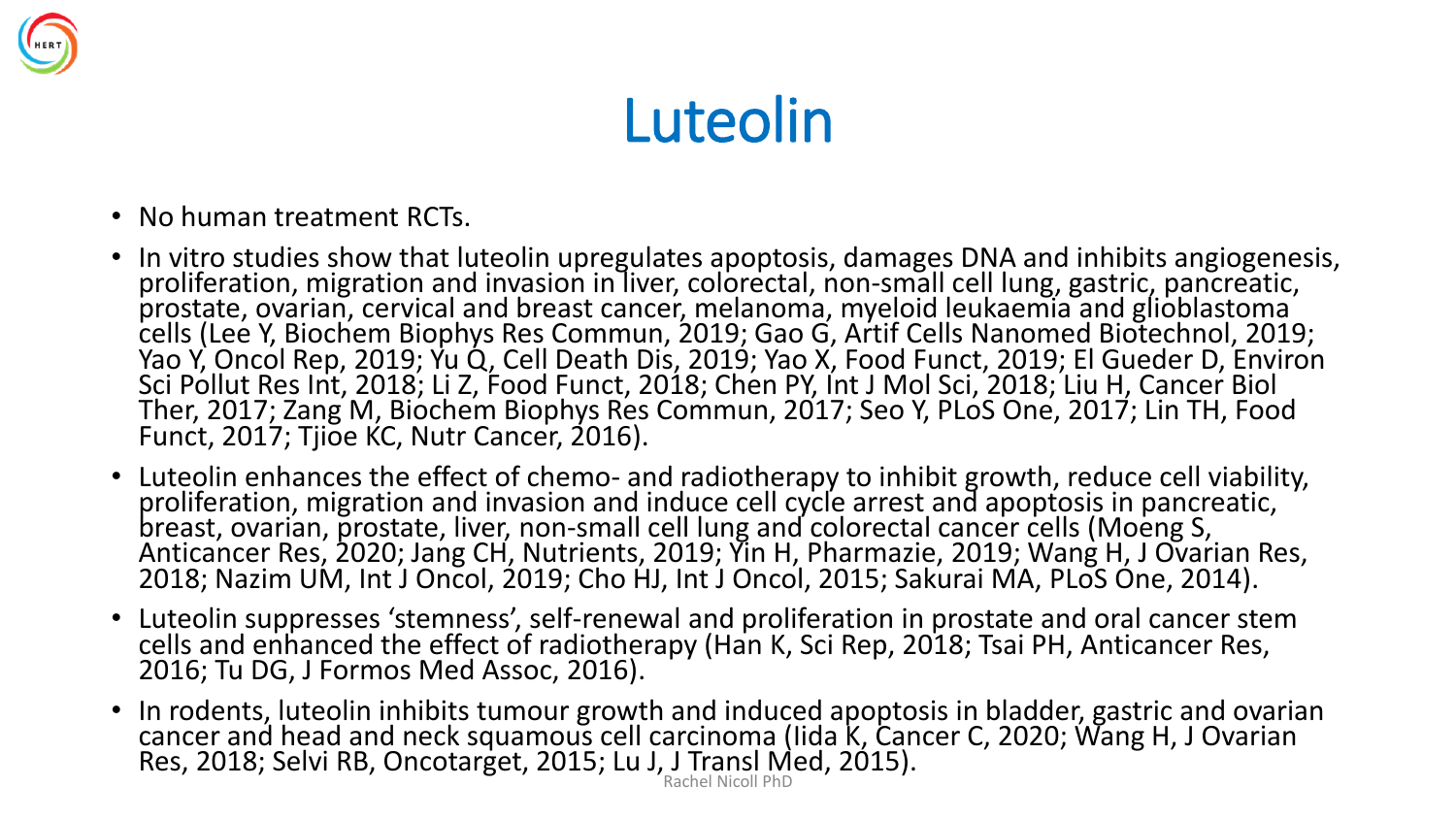

# Milk thistle (silybin, silibinin, silymarin)

- In subjects with prostate cancer, 13g/day silybinin for 2-4 weeks had no effect on IGF-1 or IGF-1 binding protein (Flaig TW, Prostate, 2010). A similar study administered 13g/day silybin for 4 weeks but there was no effect on PSA (Flaig TW, Invest New Drugs, 2007). Similarly, patients with early breast cancer randomised to 2.8g/day of a silybin-phosphatidylcholine complex for 4 weeks showed no effect on IGF-1 or nitric oxide levels (Lazzeroni M, Cancer Prev Res, 2016). *Note short study durations.*
- In patients with brain metastases from non-small cell lung cancer, silibinin induced significant clinical and radiological improvement in the brain but had no effect on the lung tumours (Bosch-Barrera J, Oncotarget, 2016).
- *In vitro* studies showed that silymarin, silibinin and silybin decreased tumour growth, cell viability, proliferation and migration, damaged DNA and increased apoptosis in gastric, oral, bladder, renal, breast, ovarian, skin, liver and colorectal cancer cells (Kim SH, Oncol Rep, 2019; Zappavigna S, Int J Mol Sci, 2019; Won DH, Tumour Biol, 2018; De Oliveira DT, J Biosci, 2017; Zheng N, Acta Pharmacol Sin, 2017; Li F, Int J Mol Sci, 2015; Tilley C, Mol Carcinog, 2016; Eo HJ, Int Immunopharmacol, 2015; Fan L, Eur J Pharmacol, 2014). In hepatocellular carcinoma cells, silymarin had no effect on proliferation but significantly decreased telomerase activity (Yurtcu E, J BUON, 2015).
- Silibinin can enhance chemotherapy-induced inhibition of proliferation, as well as cell cycle arrest and apoptosis in gastric, breast and bladder cancer, myeloid leukaemia, glioma, colon adenocarcinoma and hepatocellular carcinoma cells. Silibinin also enhanced chemotherapy-induced downregulation of cancer stem cell formation and self-renewal. (Zhang Y, Mol Med Rep, 2018; Mao J, Eur J Pharmacol, 2018) (Zhang Y, Mol Med Rep, 2018; Mao J, Eur J Pharmacol, 2018; Sun Y, Int J Oncol, 2017; Elhag R, Anticancer Res, 2015; Rastegar H, Acta Med Iran, 2013; Kauntz H, Apoptosis, 2012)
- In patients undergoing radiotherapy, 420mg/day silymarin for 6 weeks delayed development and progression of mucositis, while silymarin also protected against chemotherapy-induced renal damage (Elyasi S, Phytother Res, 2016; Ninsontia C, Pharm Biol, 2011).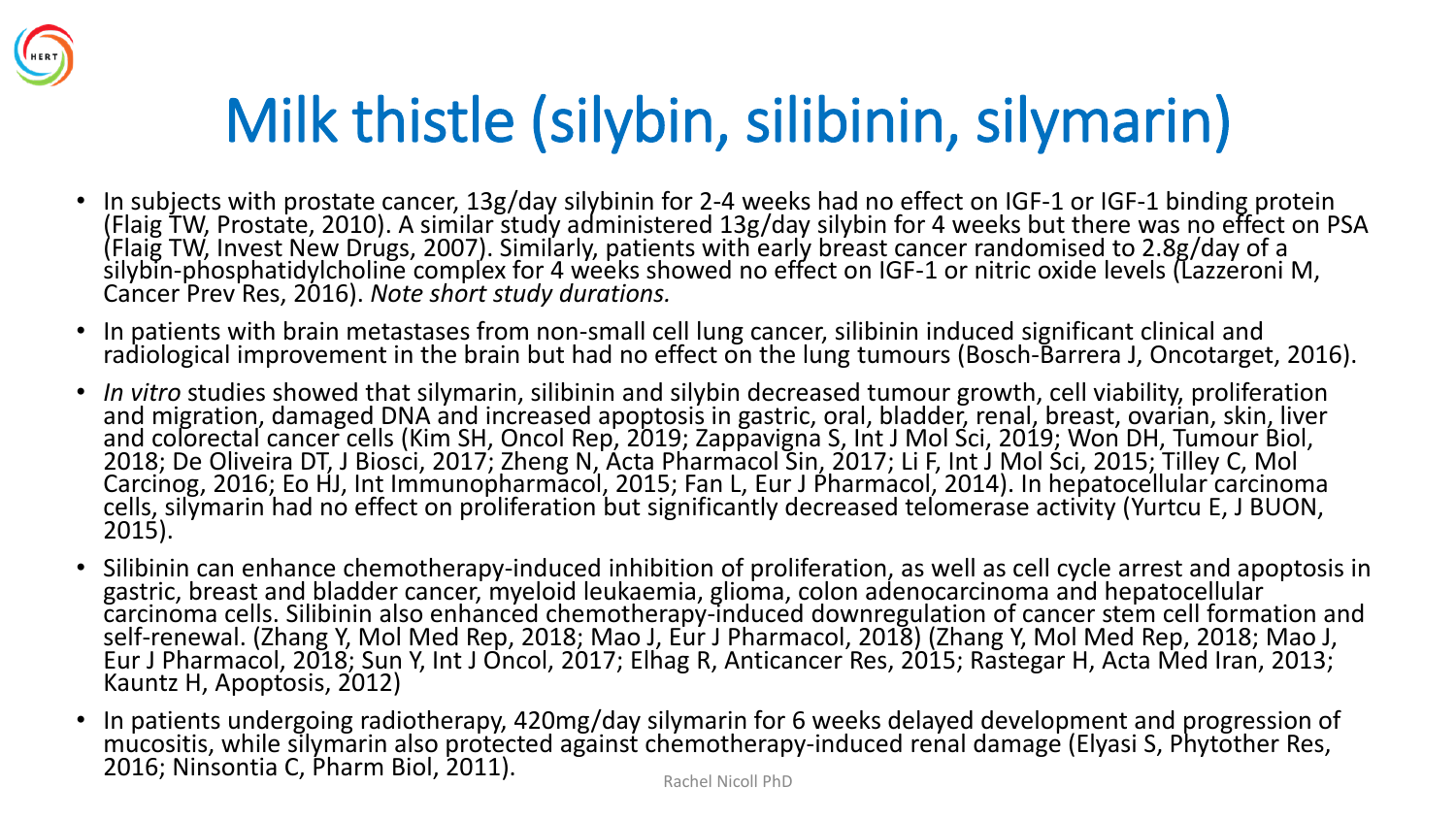

# **Myricetin**

- No human treatment RCTs.
- *In vitro* studies showed that myricetin inhibited growth, angiogenesis, proliferation, migration and invasion and induced double strand DNA breaks, cell cycle arrest and apoptosis in lung, liver, skin, breast, ovarian prostate, thyroid, bladder, gastric and colon cancer and cholangiocarcinoma, squamous cell carcinoma, leukaemia and lymphoma cells (Rajendran P, Mol Cell Biochem, 2020; Zhu ML, BMC Complement Med Ther, 2020; Li M, Cells, 2019; Tuponchai P, J Cancer Res Ther, 2019; Ye C, Cell Physiol Biochem, 2018; Knickle A, Food Chem Toxicol, 2018; Ha TK, Biomed Pharmacother, 2017; Jose J, Biomed Pharmacother, 2016; Pan H, Biochem Biophys Res Commun, 2016; Xu Y, Mol Med Rep, 2016; Huang H, J Funct Foods, 2015; Feng J, Mol Cell Biochem, 2015; Maggioni D, Nutr Cancer, 2014; Sun F, Nutr Cancer, 2012; Kang NJ, Ann N Y Acad Sci, 2011).
- Myricetin enhanced the effect of chemo- and radiotherapy in inhibiting cell survival and migration and increasing apoptosis in lung, ovarian and breast cancer and glioma and oesophageal carcinoma cells (Kang HR, Food Sci Nutr, 2020; Maroufi NF, Naunyn Schmiedebergs Arch Pharmacol, 2020; Zheng AW, Oncol Lett, 2017; Wang L, Cancer Cell Int, 2014; Siegelin MD, Cancer Lett, 2009). Myricetin inhibited proliferation, migration and invasion of glioblastoma cells; the addition of chemotherapy did not add to myricetin's effectiveness (Zhao HF, CNS Neurol Disord Drug Targets, 2018). The cytotoxicity of myricetin was greater than that of cisplatin, with no effect on healthy cells (Huang H, Int J Oncol, 2015).
- In rodents, myricetin inhibited colorectal tumorigenesis and reduced the size of colorectal polyps (Zhang MJ, Biomed Pharmacother, 2018). It also reduced chemotherapy-induced nephrotoxicity (Hassan SM, Pharm Biol, 2017).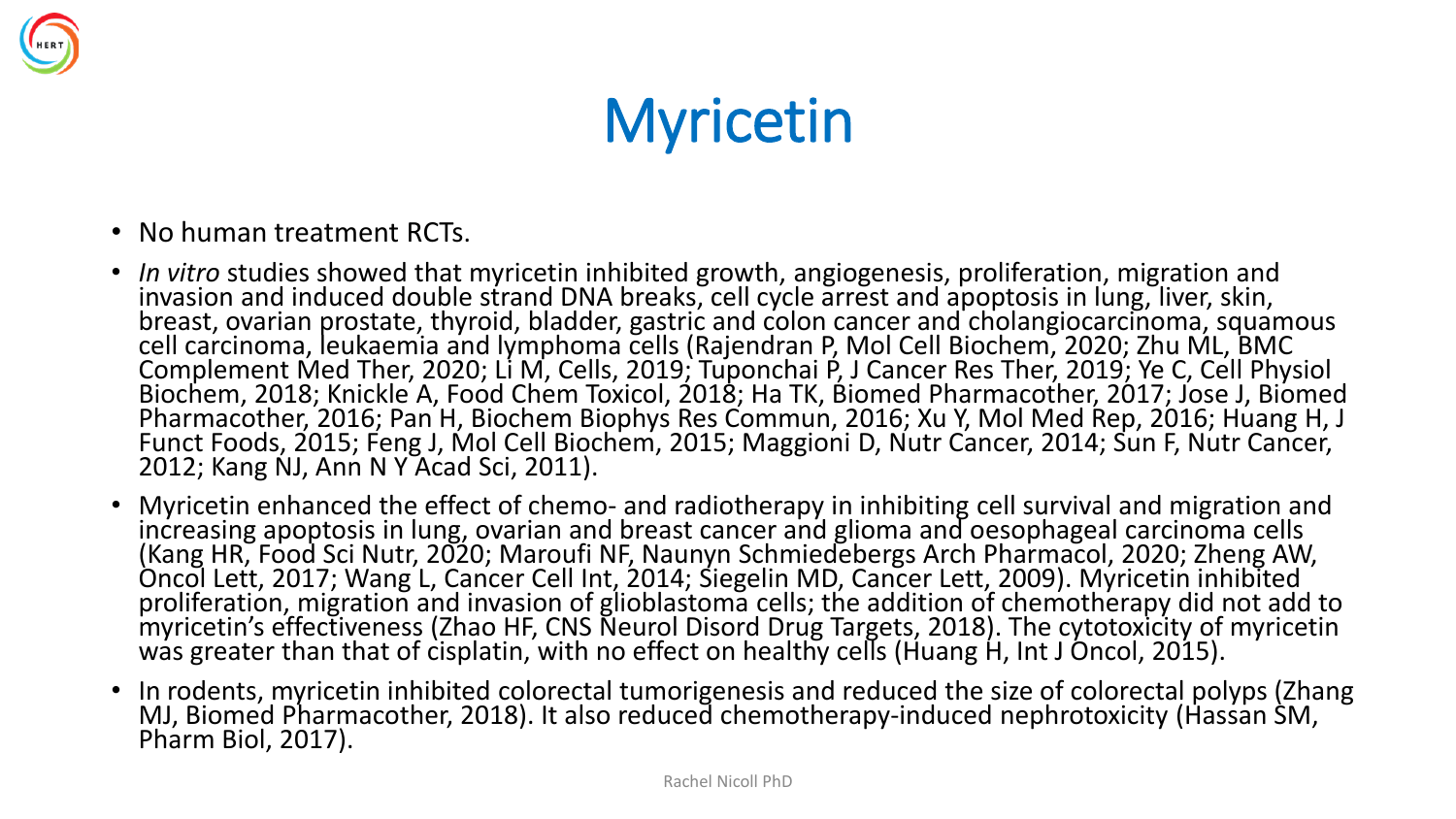

# Naringin/Naringenin

- No human treatment RCTs.
- Naringenin reduced tumour cell growth and viability, angiogenesis, proliferation, migration and invasion and upregulated apoptosis in prostate, breast, gastric, lung, bladder, colorectal and pancreatic cancer, glioblastoma, leukaemia, squamous cell carcinoma and hepatocellular carcinoma cells (Kang Q, J Agric Food Chem, 2019; Han KY, Anticancer Res, 2018; Chen YY, Environ Toxicol, 2019; Park HJ, Food Chem Toxicol, 2017; Zhao Y, Eur J Cancer, 2016; Chandrika BB, Life Sci, 2016; Li Q, Fitoterapia, 2016; Zhang F, Breast Cancer Res, 2016; Bao L, Tumour Biol, 2016; Bodduluru LN, Int Immunopharmacol, 2016; Maggioni D, Nutr Cancer, 2014; Liao AC, Mol Med Rep, 2014; Li H, Cancer Res, 2014; Jin CY, Toxicol In Vitro, 2009).
- Naringin also inhibited tumour growth, metabolism, proliferation, migration and invasion and induced apoptosis in breast, gastric, bladder, cervical and thyroid cancer, glioblastoma, melanoma, hepatocellular carcinoma and osteo- and chondrosarcoma cells (Zhou J, Pathol Res Pract, 2019; Raha S, Am J Chin Med, 2020; Ming H, Aging, 2018; Banjerdpongchai R, Asian Pac J Cancer Prev, 2016; Li J, J Drug Target, 2017; Yoshinaga A, Eur J Pharmacol, 2016; Guo B, Tumour Biol, 2016; Aroui S, Tumour Biol, 2016; Zeng L, Int J Oncol, 2014; Tan TW, Int Immunopharmacol, 2014; Li H, Toxicol Lett, 2013; Kim DI, Carcinogenesis, 2008).
- It also enhanced the effect of chemotherapy in inhibiting tumour cell growth, survival, proliferation and migration and induced apoptosis in breast and lung cancer cells (Xu Z, Toxicology, 2018; Hatkevich T, Exp Cell Res, 2014; Jin CY, Mol Nutr Food Res, 2011; Zhang FY, Pharm Res, 2009). Naringin could enhance the chemotherapyinduced reduction in tumour size in xenograft oesophageal cancer in mice (Tajaldini M, Biomed Pharmacother, 2020).
- Naringenin also inhibited the transition of hepatocellular carcinoma cells to cancer stem cells (Kang Q, J Agric Food Chem, 2019).
- It also inhibited the metastasis of breast tumour cells to lung tumour cells (Qin L, Protein Cell, 2011).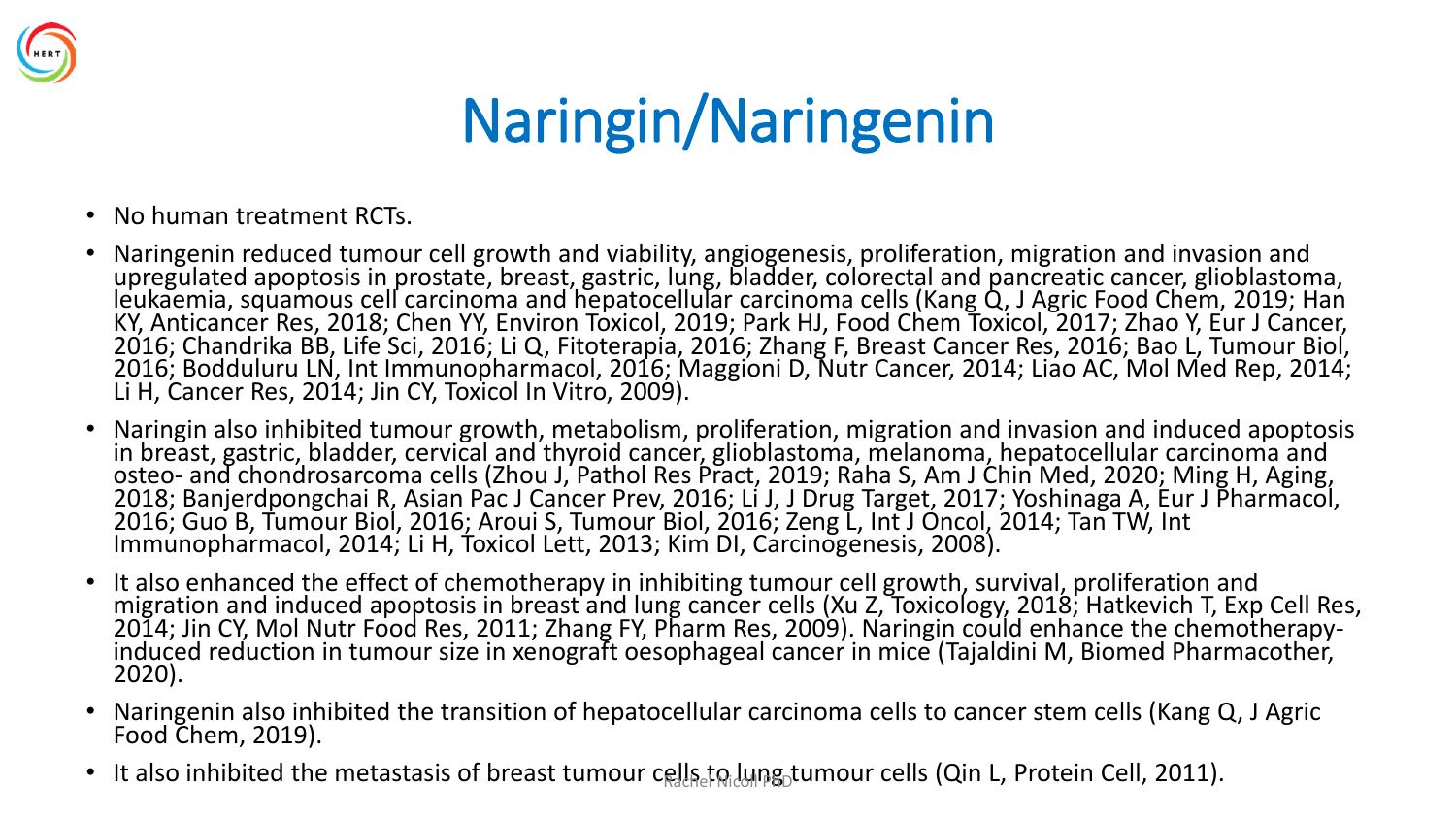

# Nobiletin

- No human treatment RCTs.
- In vitro studies show that nobiletin inhibits tumour cell growth, angiogenesis, proliferation, migration and invasion and induced cell cycle arrest, DNA fragmentation and damage and apoptosis in pancreatic, lung, renal, bladder, gastric, colon, prostate, ovarian and breast cancer, acute myeloid leukaemia, glioma, osteosarcoma, fibrosarcoma and oral squamous cell, hepatocellular and nasopharyngeal carcinoma cells (Jiang H, J BUON, 2020; Jiang H, J Environ Pathol Toxicol Oncol, 2020; Lin CX, Food Sci Nutr, 2020; Deveci Ozkan A, Immunopharmacol Immunotoxicol, 2020; Zhang R, J Agric Food Chem, 2020; Goan YG, Molecules, 2019; Zheng CD, Food Sci Nutr, 2019; Chen PY, J Agric Food Chem, 2018; Liu F, J Cell Biochem, 2018; Sp N, Int J Mol Sci, 2017; Zhang X, Oncol Rep, 2017; Wu X, J Nutr Biochem, 2017; Moon JY, Molecules, 2016; Cheng HL, Oncotarget, 2016; Da C, Oncol Rep, 2016; Ma X, Phytother Res, 2014; Miyata Y, Biochem Biophys Res Commun, 2008).
- Nobiletin could also enhance chemotherapy-induced reduction of tumour cell size, viability and proliferation and increase in cell cycle arrest and apoptosis in lung, non-small cell lung, breast, gastric, colorectal and thyroid cancer and chronic myeloid leukaemia cells (Yen JH, Cells, 2020; Feng S, Acta Pharm Sin B, 2020; Feng SL, Phytomedicine, 2020; Sousa DP, Nutr Cancer, 2020; Guney Eskiler G, Nutr Cancer, 2019; Li N, Front Biosci, 2019; Rahideh ST, Biochem Cell Biol, 2017; Ma W, Sci Rep, 2015; Uesato S, Planta Med, 2014; Moon JY, Nutr Cancer, 2013).
- Nobiletin also inhibited breast cancer cell migration and invasion and stem cell formation (Sp N, Nutrients, 2018).
- In rodents with induced lung, non-small cell lung, colon or kidney cancer and hepatocellular carcinoma, nobiletin reduced tumour volume, angiogenesis and metastasis and induced cell cycle arrest and apoptosis (Sun Y, Food Funct, 2019; Wei D, Front Pharmacol, 2019; Moon JY, Nutrients, 2018; Wu X, Carcinogenesis, 2017). It could also reduce chemotherapy-induced renal injury (Malik S, Exp Toxicol Pathol, 2015; Ma X, Phytother Res, 2014).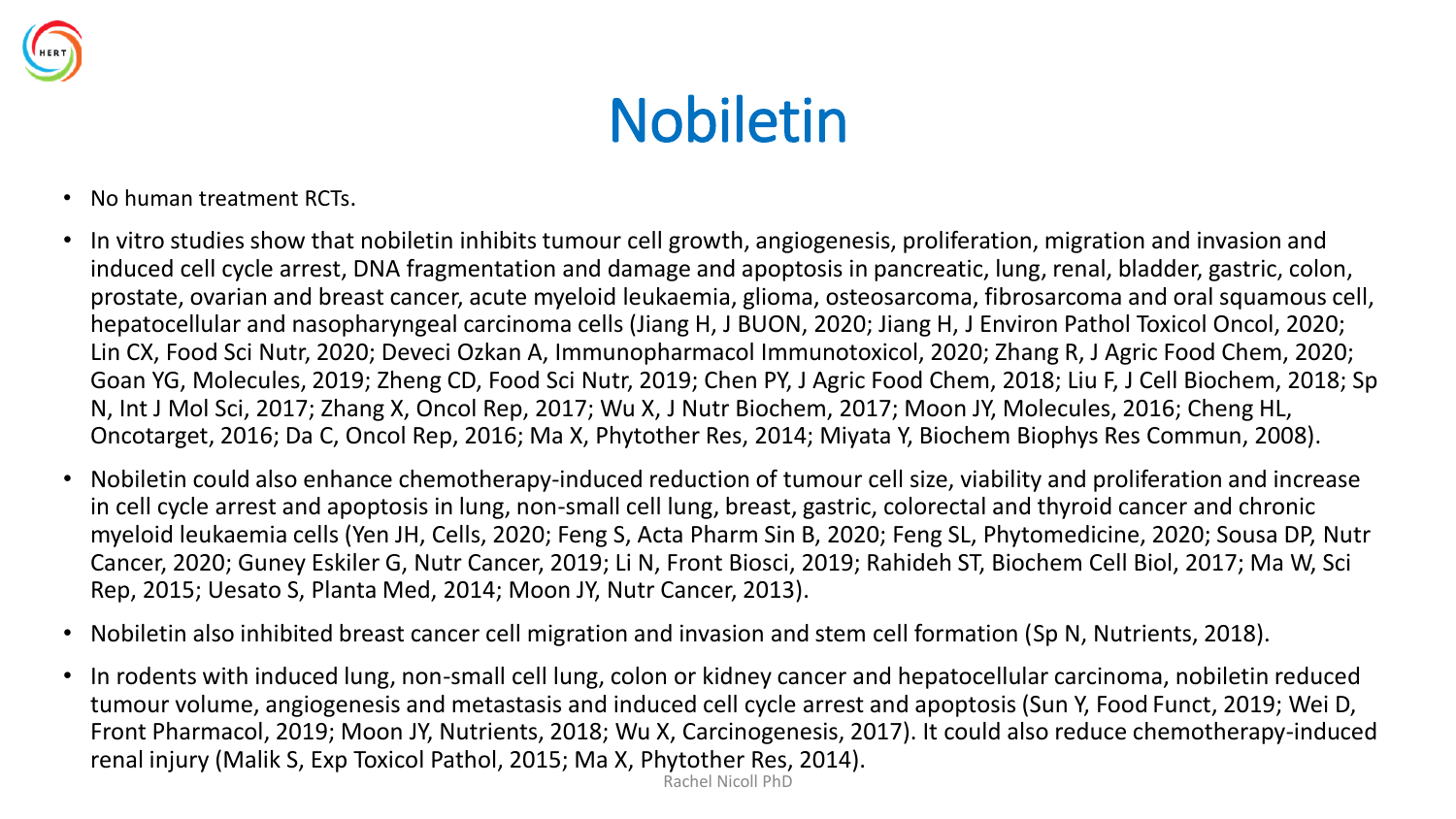

### **Quercetin**

- A human clinical trial found that in patients with familial adenomatous polyposis (precursor to colorectal cancer) who received 60mg/day quercetin and 1140mg/day curcumin for 6 months there was a decrease in polyp number and size (Cruz-Correa M, Clin Gastroenterol Hepatol, 2006).
- A systematic review for ovarian cancer studies found that although animal and *in vitro* studies suggest that quercetin inhibits tumour growth and angiogenesis and induces cell cycle arrest and apoptosis, human epidemiological studies found no effect on decreasing ovarian cancer risk at quercetin levels commonly consumed in a typical diet (1-32 mg/day) (Parvaresh A, J Res Med Sci, 2016).
- Similarly, a systematic review for hepatocellular carcinoma rodent studies found that quercetin was anti-proliferative and pro-apoptotic (Fernández-Palanca P, Nutrients, 2019), while *in vitro*  studies found that quercetin inhibited proliferation and migration and induced cell cycle arrest and apoptosis in gastric and hepatocellular carcinoma (Hisaka T, Anticancer Res, 2020; Yamada N, Arch Biochem Biophys, 2020; Huh S, Molecules, 2019).
- Quercetin enhanced the cytotoxic, anti-proliferative and pro-apoptotic effect of chemotherapy in pancreatic and breast cancer and myeloid leukaemia cells. (Lan CY, J Food Drug Anal, 2019; Pham TND, Int J Mol Sci, 2019; Naimi A, J Cell Physiol, 2019; Li S, Phytother Res, 2018).
- Quercetin also suppressed gastric, breast and prostate cancer stem cell self-renewal, proliferation and invasion (Li S, Phytother Res, 2018; Li X, Life Sci, 2018; Wang R, Med Sci Monit, 2018; Erdogan S, Biomed Pharmacother, 2018; Shen  $\chi$ , Intridentional Algebraic 2016).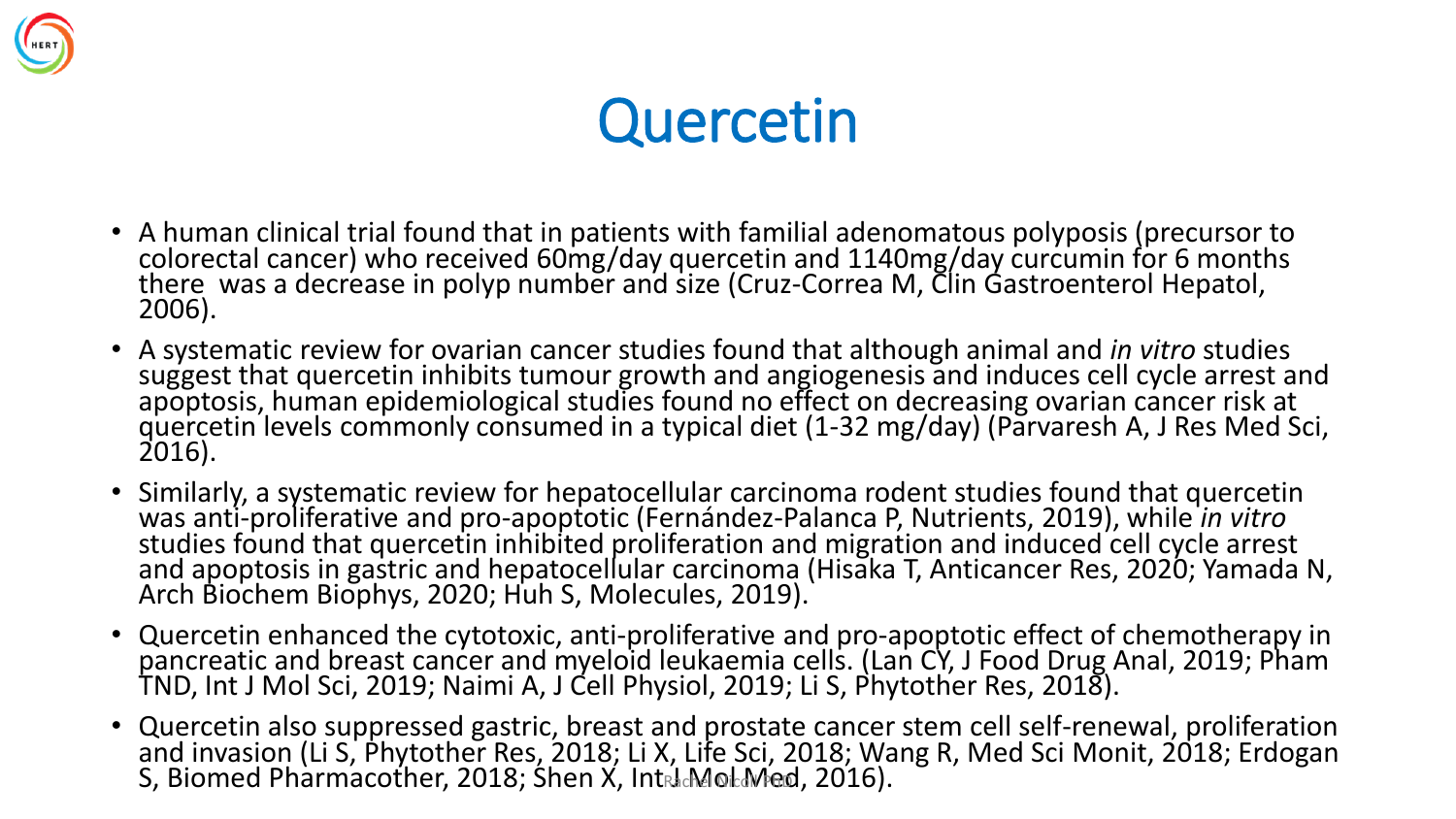

#### Resveratrol

- In patients with colorectal cancer and hepatic metastases, 5g/day micronised resveratrol for 14 days, a marker of apoptosis was increased by 39% in malignant hepatic tissue, compared to placebo patients (Howells LM, Cancer Prev Res, 2011).
- In colorectal cancer patients, 0.5g/day and 1.0g/day for 8 days reduced tumour cell proliferation by 5% (Patel KR, Cancer Res, 2010).
- A 2016 meta-analysis of animal and *in vitro* studies of resveratrol in lung cancer found a significant reduction in tumour incidence (relative risk 0.64) (Feng Y, J BUON, 2016). A 2012 systematic review of animal and *in vitro* studies found evidence that resveratrol inhibited proliferation and induced apoptosis, regardless of cancer type (Aluyen JK, J Diet Suppl, 2012).
- Since then, animal and *in vitro* studies have shown that resveratrol inhibited tumour growth, proliferation, migration and invasion and increased cell cycle arrest and apoptosis in breast, prostate, renal, non-small cell lung, colon and pancreatic cancer, leukaemia and nasopharyngeal and oral squamous cell carcinoma cells (Tian X, J Nutr Biochem, 2020; Wang H, Onco Targets Ther, 2020; Qin T, Front Oncol, 2020; Kim JY, Exp Mol Med, 2020; Zhang J, Med Sci Monit, 2020; Siedlecka-Kroplewska K, J Physiol Pharmacol, 2019; Yuan L, Mol Med Rep, 2019; Giménez-Bastida JÁ, Mol Nutr Food Res, 2019; Jang YG, J Steroid Biochem Mol Biol, 2019).
- Resveratrol also inhibits the stem cell characteristics of pancreatic cancer cells and reduces the epithelialmesenchymal transition in glioblastoma cells (Qin T, Front Oncol, 2020; Song Y, Biomed Res Int, 2019).
- Furthermore, resveratrol enhances the chemotherapy-induced inhibition of proliferation, reduction of cell viability and induction of cell cycle arrest and apoptosis in leukaemia, glioblastoma, colon, renal, breast and head and neck cancer cells (Bostan M, Nutrients, 2020; Ivanova D, Anticancer Res, 2019; Yan C, Curr Pharm Des, 2019; Zhang W, J Cell Biochem, 2019; Jie KY, Front Biosci, 2019; Öztürk Y, Oxid Med Cell Longev, 2019).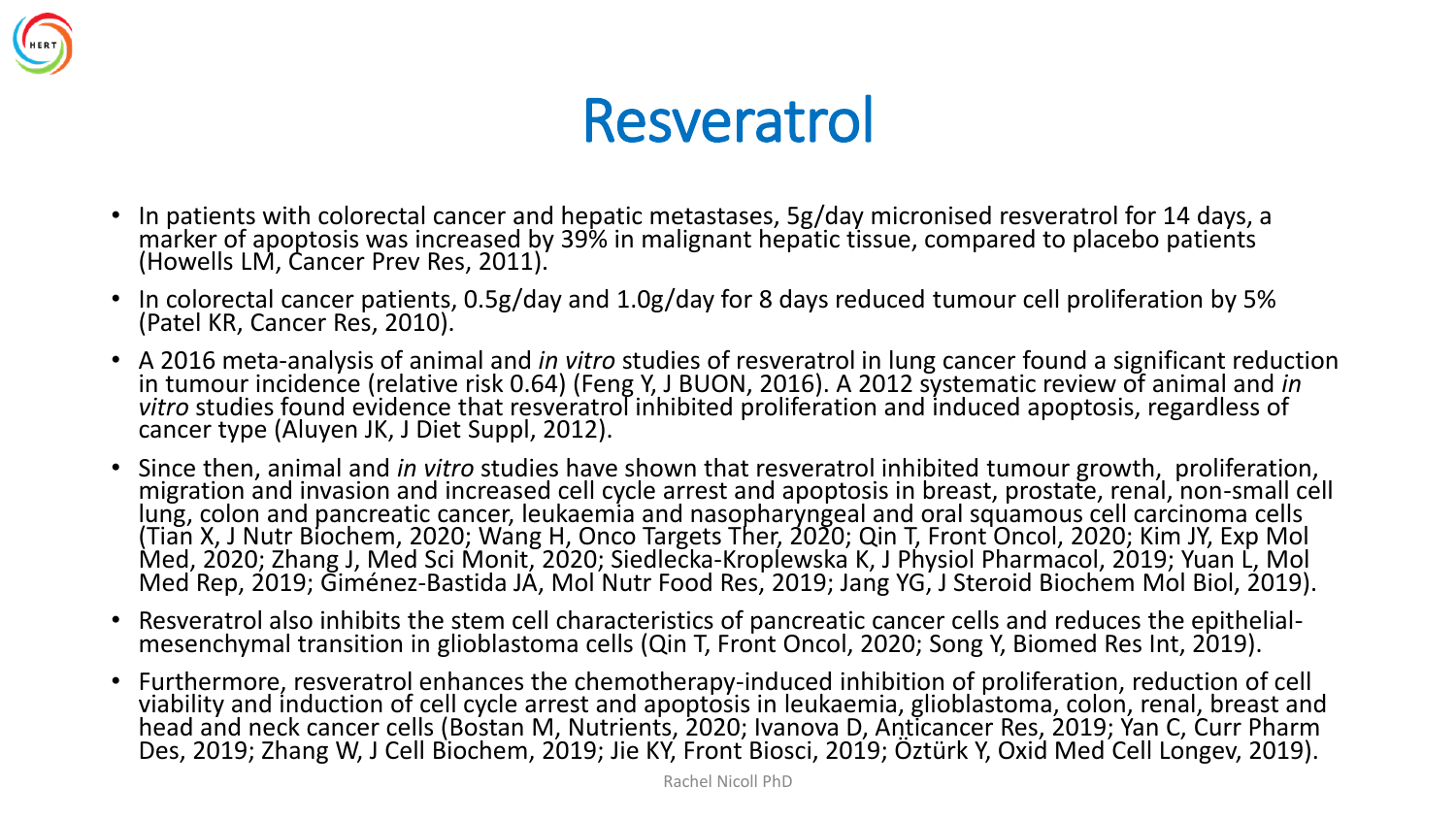

### Rutin

- No human treatment RCTs.
- *In vitro* studies show that rutin has anti-cancer effects, including inducing cell cycle arrest and apoptosis in renal, colon, liver and cervical cancer cells (Caparica R, Biomolecules, 2020; Khan F, Endocr Metab Immune Disord Drug Targets, 2020; Guon TE, Oncol Lett, 2016; Alía M, Eur J Nutr, 2006).
- Rodent studies show that rutin can inhibit proliferation of leukaemia cells (Lin JP, Leuk Res, 2009).
- Rutin can enhance the radio- and chemotherapy-induced decrease in tumour volume and cell viability, inhibition of cell proliferation and induction of cell cycle arrest and apoptosis in gastric, colon, pancreatic, lung, breast and prostate cancer cells (Li Q, Biomed Res Int, 2019; Satari A, Adv Pharm Bull, 2019; Saleh A, Naunyn Schmiedebergs Arch Pharmacol, 2019; Iriti M, Phytother Res, 2017; Wu F, Exp Ther Med, 2017; Ben Sghaier M, Biomed Pharmacother, 2016; Vijay M, Bratisl Lek Listy, 2016).
- Rutin can protect against chemotherapy-induced liver, kidney, testicular and cardio- and neurotoxicity and peripheral neuropathy in rodents (Prasad R, Hum Exp Toxicol, 2020; Zaazaa AM, Pak J Biol Sci, 2019; Yaşar H, Adv Clin Exp Med, 2019; Fei J, Biosci Rep, 2019; Almutairi MM, BMC Complement Altern Med, 2017).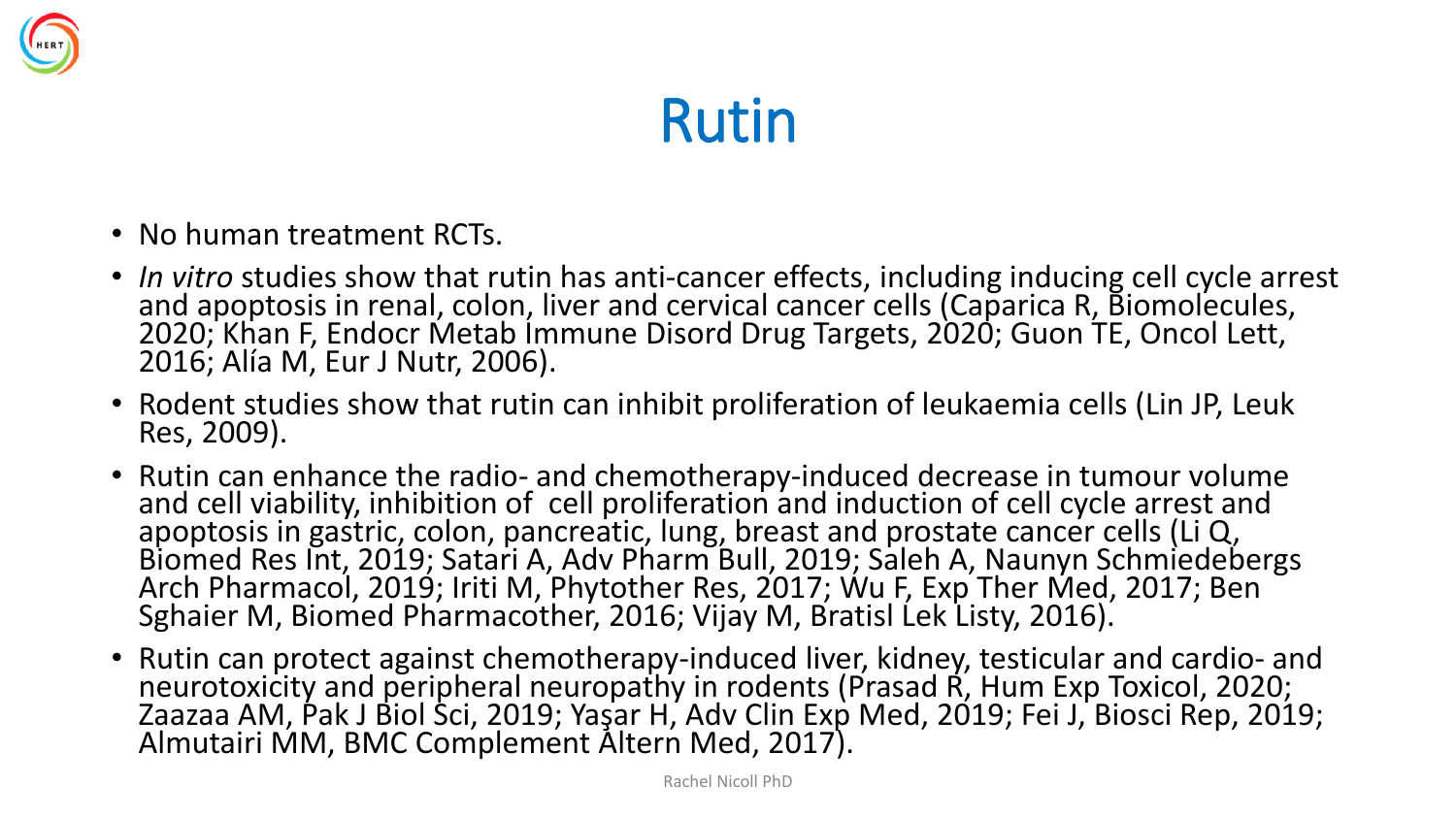

#### Genistein

- In males with prostate cancer, 30mg/day genistein for 3-6 weeks had no effect on proliferation, cell cycle arrest or apoptosis but it significantly reduced the expression of several biomarkers be related to prostate cancer prediction and progression. Serum prostate specific antigen (PSA) decreased by 7.8% in the genistein arm and increased in controls but the difference was not significant. (Lazarevic B, Br J Nutr, 2012; Lazarevic B, Nutr Cancer, 2011)
- In vitro studies show that genistein can suppress leukaemia and laryngeal, pancreatic, colon and kidney cancer, decreasing cell viability, migration and invasion and increasing cell cycle arrest, apoptosis and DNA damage and fragmentation (Imai-Sumida M, Cell Physiol Biochem, 2020; Hsiao YC, Environ Toxicol, 2019; Ma CH, Biomed Pharmacother, 2018; Zhu J, Mol Med Rep, 2018; Bi YL, Phytomedicine, 2018).
- It can also inhibit stem cell formation, reduce 'stemness' and proliferation and induce apoptosis in colon, ovarian and nasopharyngeal cancer cells (Zhang Q, Phytother Res, 2019; Ning Y, J Exp Clin Cancer Res, 2019; Zhou P, BMC Cancer, 2017).
- Genistein can enhance the radio- and chemotherapy-induced cell cycle arrest and apoptosis and reduce tumour growth and volume, cell viability, angiogensis and proliferation in breast, prostate and thyroid cancer and glioblastoma cells (Kaushik S, Life Sci, 2019; Ferrari SM, Nutr Cancer, 2019; Tang Q, Oncol Rep, 2018; Liu X, Radiother Oncol, 2018; Ozturk SA, J Cancer Res Ther, 2018).
- Rodents fed genistein showed decreased BRCA1 methylation and arylhydrocarbon receptor activity in mammary glands and enhanced the antiproliferative effects of chemotherapy. It alsoreduced incidence of hepatocellular carcinoma. (Donovan MG, Nutrients, 2019; Lee SR, BMC Cancer, 2019)
- In vitro studies show that genistein suppressed cell invasion in prostate cancer cells with long term treatment but increased it in the short term (Zhang H, PLoS One, 2019). Furthermore, in ovariectomised mice, low doses of genistein negated the beneficial effects of chemotherapy in breast cancer and enhanced drug resistance, while long term consumption of genistein promoted tumour growth (Du M, Carcinogenesis, 2012; Andrade JE, Mol Nutr Food<br>Res. 2015: Rigalli JP Cancer Lett. 2016) Res, 2015; Rigalli JP, Cancer Lett, 2016).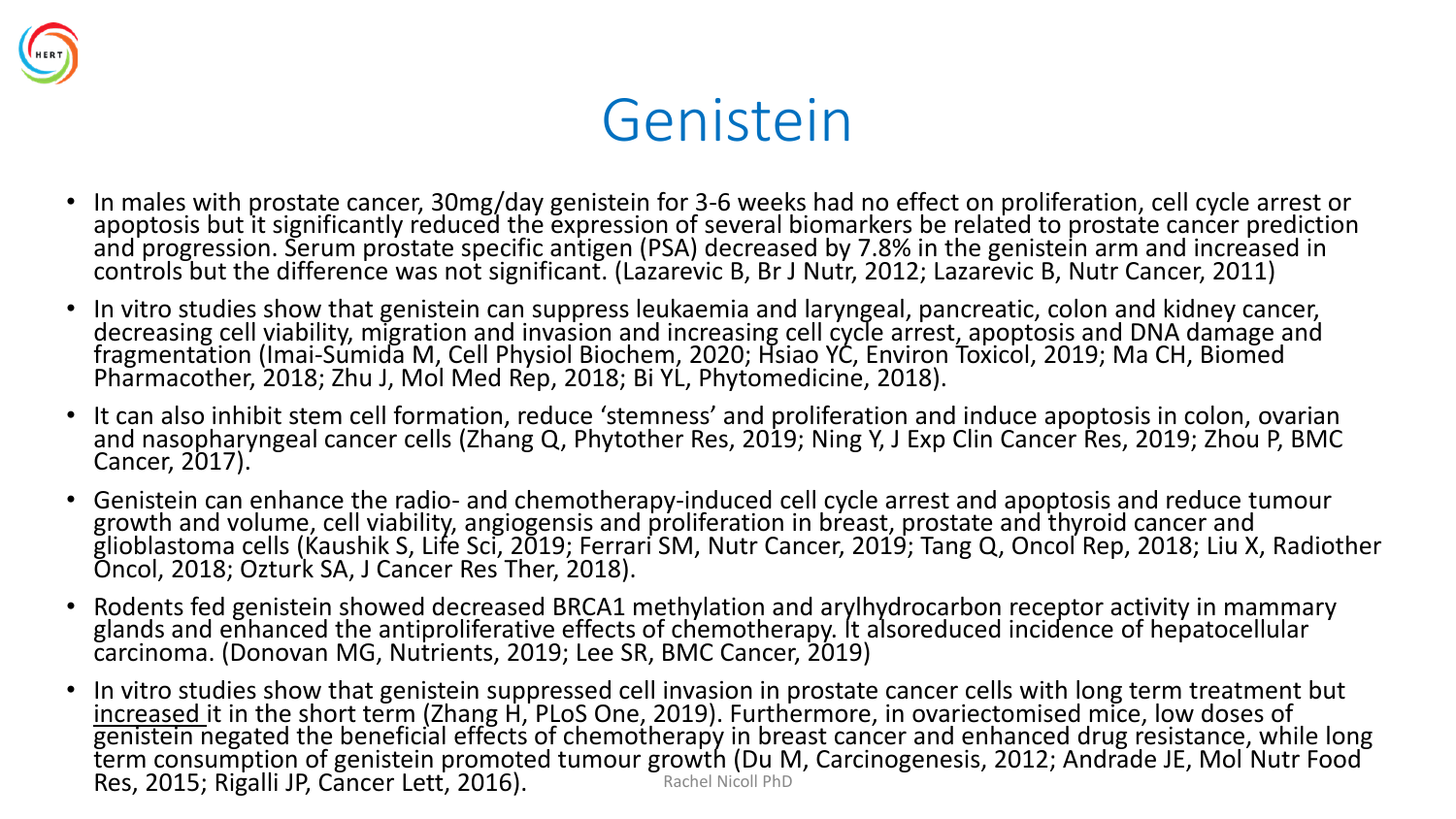

### Daidzein

- No human treatment trials.
- Among Japanese prostate cancer patients, serum concentrations of daidzein were higher than among healthy controls (Akaza H, Jpn J Clin Oncol, 2002).
- In vitro studies show that daidzein inhibited migration, invasion, proliferation, and colony formation, reduced viability and induced cell cycle arrest, DNA damage and apoptosis in lung, colon, liver, ovarian, thyroid, bladder and pancreatic cancer and neuroblastoma cells (Guo S, Immunol Lett, 2020; Gundogdu G, Drug Chem Toxicol, 2018; Liang YS, Food Nutr Res, 2018; Chan KKL, Cancer Cell Int, 2018; He Y, Neoplasma, 2016; Park HJ, Food Chem Toxicol, 2013; Somjen D, Thyroid, 2012; Lo FH, Biomed Pharmacother, 2007).
- In ovarian cancer stem cells, daidzein could also dose-dependently inhibit cell growth and decrease cell viability through upregulation of apoptosis (Green JM, Cancer Biol Ther, 2009).
- Daidzein can also enhance the radio- and chemotherapy-induced cell cycle arrest and apoptosis and inhibition of tumour growth in breast and prostate cancer and glioma cells (Guo J, Pharmacol Res, 2019; Singh-Gupta V, Pharm Res, 2010; Siegelin MD, Neurosci Lett, 2009).
- In rodents, daidzein suppressed induced mammary tumours and human xenografts to a greater extent that genistein and tamoxifen (Liu X, Life Sci, 2012).
- However, daidzein can stimulate growth of breast cancer cells and potentiate oestrogen-induced cell proliferation in the uterus (Gaete L, J Med Food, 2012; Murata M, Biochemistry, 2004), while in colon cancer cells, low doses of daidzein stimulated growth but higher doses inhibited growth (Guo JM, Food Chem Toxicol, 2004). Rachel Nicoll PhD